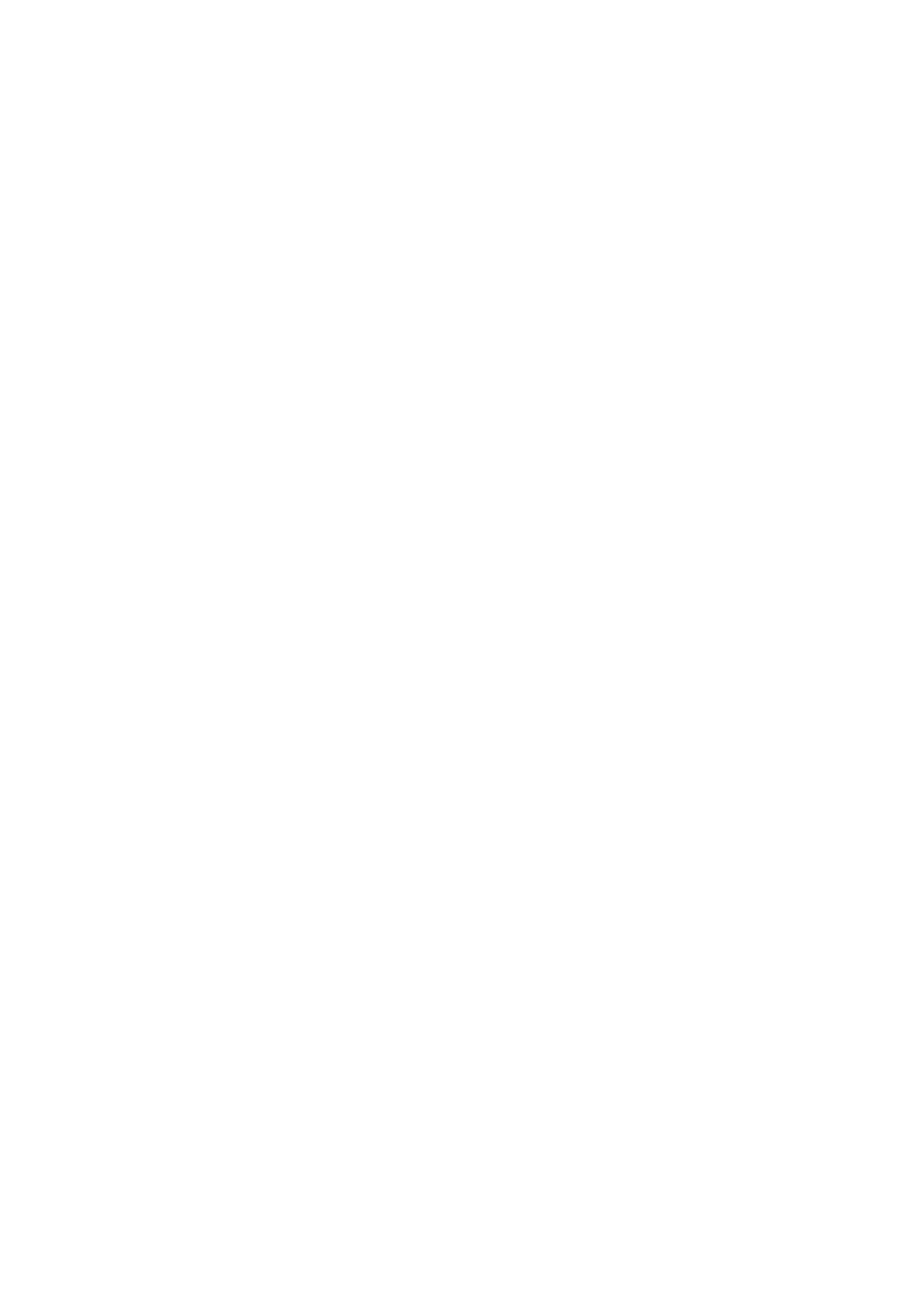#### **S**tatement of Authorship

Hiermit versichere ich, dass ich diese Arbeit selbständig verfasst und keine anderen, als die angegebenen Quellen und Hilfsmittel benutzt, die wörtlich oder inhaltlich übernommenen Stellen als solche kenntlich gemacht und die Satzung des Karlsruher Instituts für Technologie zur Sicherung guter wissenschaftlicher Praxis in der jeweils gültigen Fassung beachtet habe.

Karlsruhe, 9th November 2018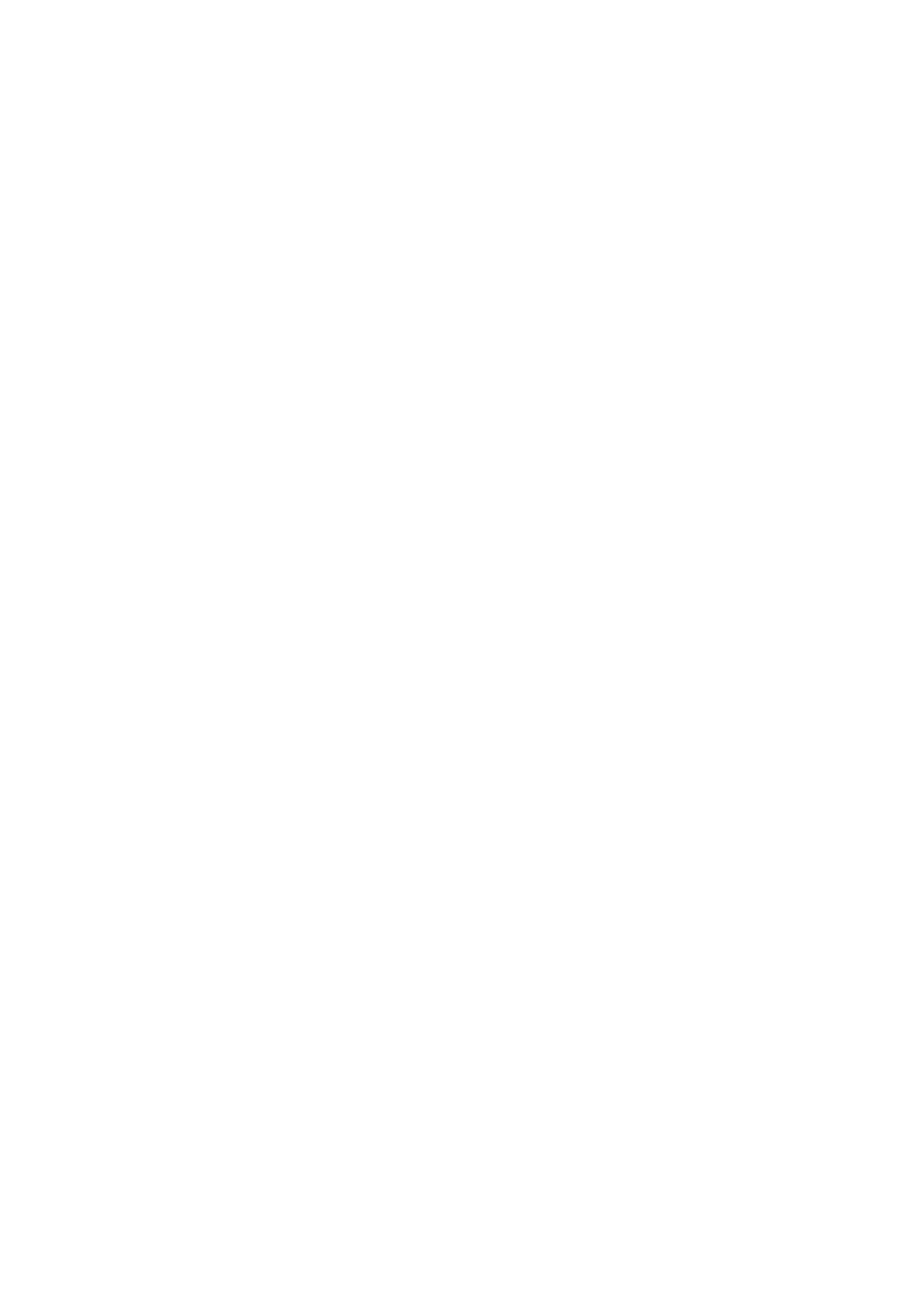#### **A**bstract

This thesis presents a parallel algorithm that solves the longest path problem for weighted undirected graphs. The algorithm uses dynamic programming and graph partitioning in order to find the longest path between two vertices. The algorithm finds the optimal longest path and not an approximation of it like many other approaches for NP-complete problems. We first present the serial algorithm and then how it can be parallelized. Through experiments we measured the speedup of the parallel algorithm compared to its serial counterpart. We achieved reasonable speedups. We also demonstrate that the algorithm has possible applications in solving the Hamiltonian cycle problem.

#### **D**eutsche Zusammenfassung

Diese Arbeit präsentiert einen parallelen Algorithmus, der das Problem des längsten Weges (longest path problem) für gewichtete ungerichtete Graphen löst. Der Algorithmus macht sich das Partitionieren von Graphen und das Prinzip der dynamischen Programmierung zu Nutzen, um den längsten Pfad zwischen zwei Knoten des Graphen zu finden. Im Gegensatz zu vielen anderen Algorithmen für NP-vollständige Probleme liefert der Algorithmus den optimalen längsten Pfad und nicht nur eine Approximation davon. Zuerst stellen wir den sequenziellen Algorithmus vor und zeigen dann wie er parallelisiert werden kann. Anhand von Experimenten messen wir die Beschleunigung, die durch die parallele Aufführung erreichbar ist. Dabei wurden akzeptable Werte gemessen. Außerdem zeigen wir, dass der Algorithmus zum Lösen bestimmter Fälle des Hamiltonkreisproblems geeignet ist.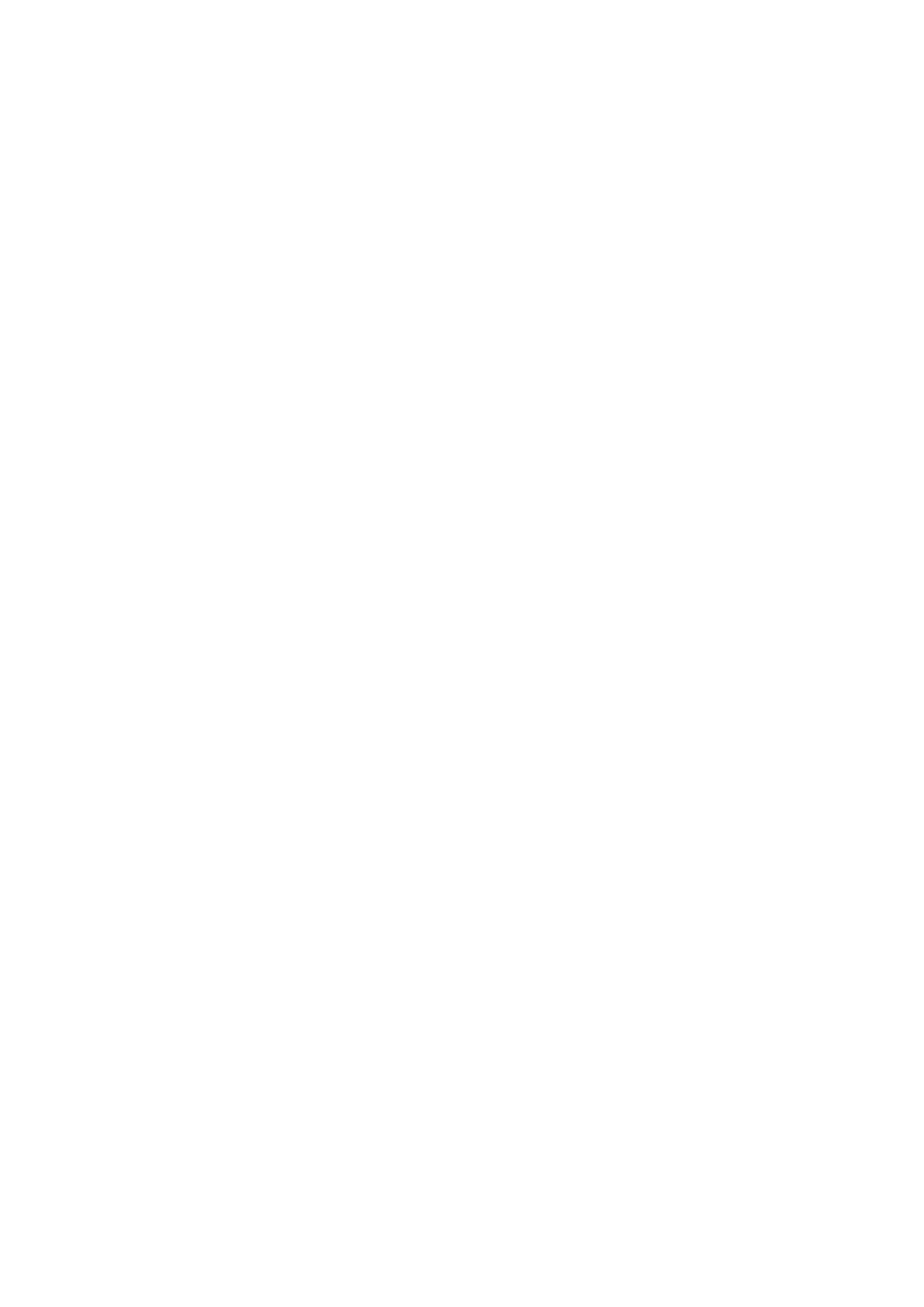## **Contents**

| 1              |            | Introduction                                                                                                    | 1                        |
|----------------|------------|-----------------------------------------------------------------------------------------------------------------|--------------------------|
| $\bf{2}$       | 2.1<br>2.2 | Preliminaries                                                                                                   | 3<br>3<br>$\overline{4}$ |
| 3              |            | Longest Path by Dynamic Programming                                                                             | $\overline{7}$           |
|                | 3.1        | Exhaustive Depth First Search $\ldots \ldots \ldots \ldots \ldots \ldots \ldots \ldots \ldots$                  | $\overline{7}$           |
|                | 3.2        |                                                                                                                 | 8                        |
|                | 3.3        |                                                                                                                 | 10                       |
|                | 3.4        |                                                                                                                 | 11                       |
|                |            | 3.4.1                                                                                                           | 12                       |
|                |            | 3.4.2                                                                                                           | 14                       |
|                | 3.5        | Space & Time Complexity $\dots \dots \dots \dots \dots \dots \dots \dots \dots \dots \dots$                     | 16                       |
|                | 3.6        |                                                                                                                 | 17                       |
| $\overline{4}$ |            | Parallelization                                                                                                 | 19                       |
|                | 4.1        |                                                                                                                 | 19                       |
|                | 4.2        |                                                                                                                 | 19                       |
| 5              |            | Implementation                                                                                                  | 23                       |
|                | 5.1        |                                                                                                                 | 23                       |
|                |            | 5.1.1                                                                                                           | 23                       |
|                |            | 5.1.2                                                                                                           | 23                       |
|                |            | 5.1.3                                                                                                           | 24                       |
|                | 5.2        |                                                                                                                 | 28                       |
|                | 5.3        |                                                                                                                 | 29                       |
|                | 5.4        |                                                                                                                 | 29                       |
|                | 5.5        |                                                                                                                 | 30                       |
| 6              |            | Experiments                                                                                                     | 31                       |
|                | 6.1        | Hardware                                                                                                        | 31                       |
|                | 6.2        |                                                                                                                 | 31                       |
|                |            | 6.3 Partitioning<br><u>. In the second contract of the second contract of the second contract of the second</u> | 32                       |
|                | 6.4        |                                                                                                                 | 33                       |
|                | 6.5        | Benchmark Problems                                                                                              | 33                       |
|                |            | 6.5.1<br>Grids                                                                                                  | 33                       |
|                |            | 6.5.2                                                                                                           | 34                       |
|                |            | 6.5.3                                                                                                           | 34                       |
|                |            | 6.5.4                                                                                                           | 35                       |
|                | 6.6        | Performance Compared to Previous Implementations                                                                | 35                       |
|                | 6.7        |                                                                                                                 | 35                       |
|                | 6.8        |                                                                                                                 | 38                       |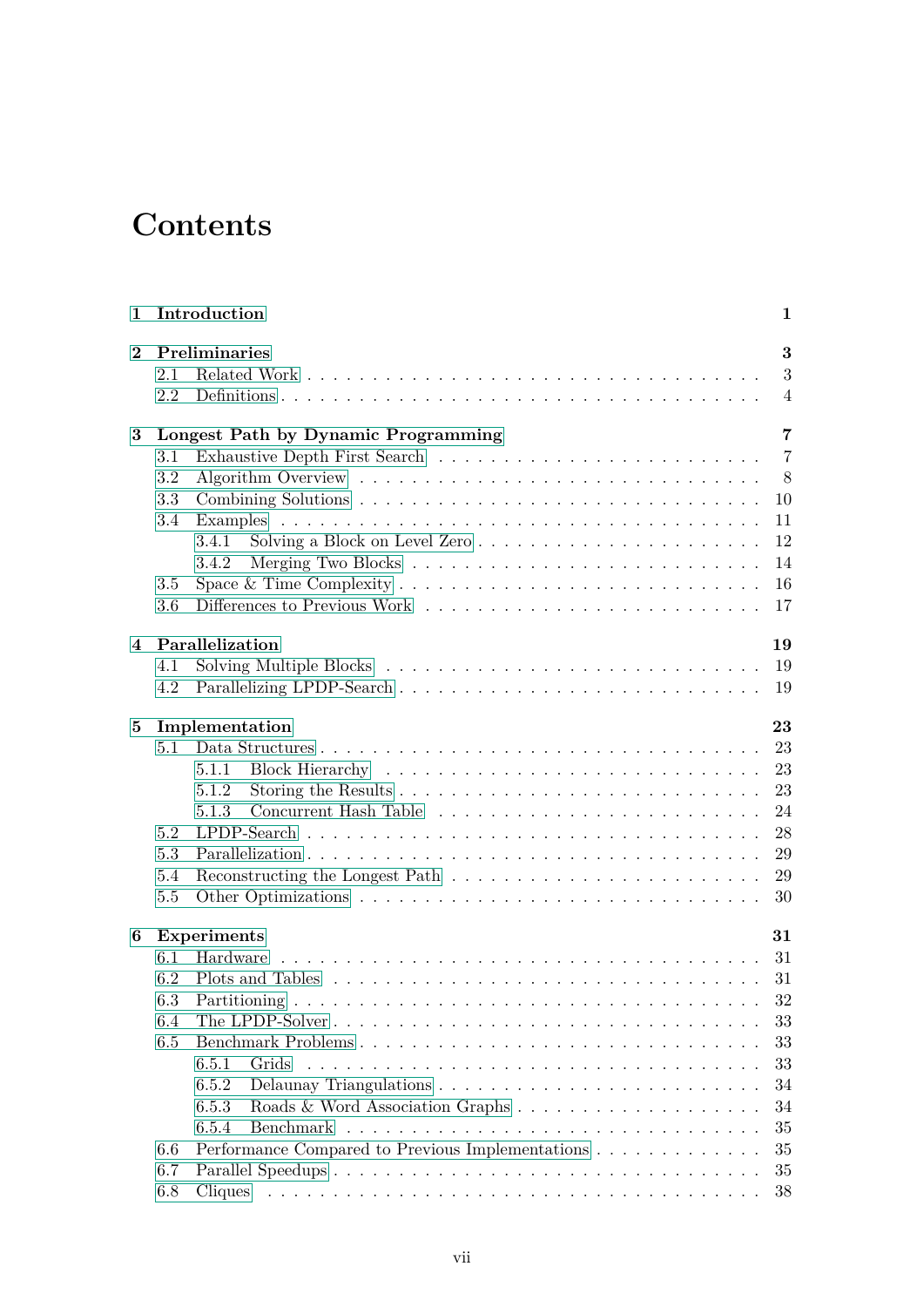| 7 Conclusion        | 45 |  |
|---------------------|----|--|
| <b>Bibliography</b> |    |  |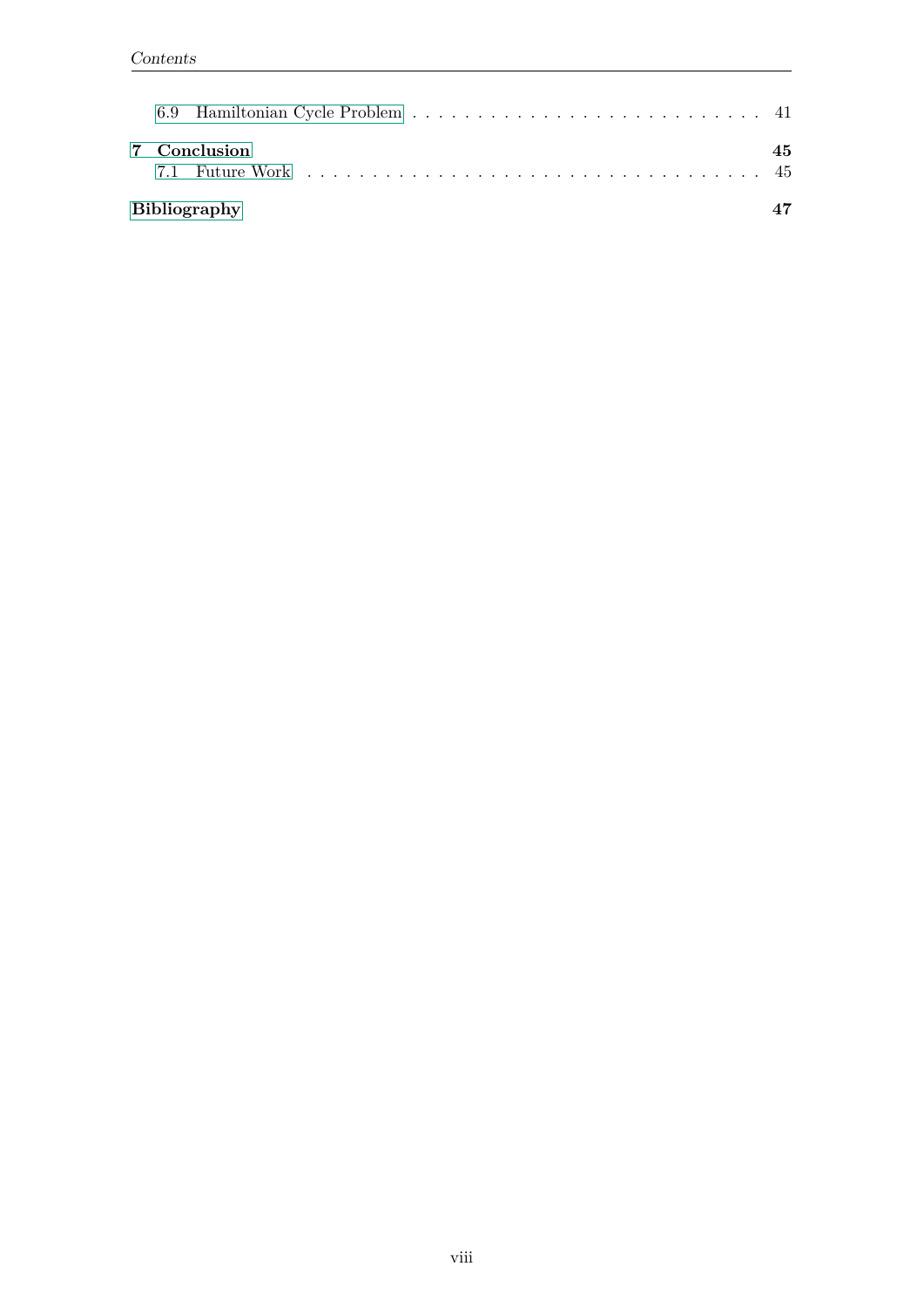## <span id="page-8-0"></span>**1. Introduction**

The longest path problem (LP) is the problem of finding a simple path of maximum length between two given vertices of a graph. A path is simple if it does not contain any vertex more than once. The length of a path can be defined as the number or the cumulative weight of its edges. LP is NP-complete [\[GJ79\]](#page-54-1). LP has applications in the design of circuit boards, where the length difference between wires has to be kept small [\[OW06a\]](#page-54-2) [\[OW06b\]](#page-55-0). LP manifests itself when the length of shorter wires is supposed to be increased. Additionally, the longest path is relevant to project planning/scheduling as it can be used to determine the least amount of time that a project could be completed in [\[Bru95\]](#page-54-3). There are also applications in the information retrieval in peer-to-peer networks [\[WLK05\]](#page-55-1) and patrolling algorithms for multiple robots in a graph [\[PR10\]](#page-55-2).

In our previous work ([\[Fie16\]](#page-54-4)) we presented the "Longest Path by Dynamic Programming" (LPDP) algorithm. LPDP makes use of graph partitioning and dynamic programming. Unlike many other approaches for NP-complete problems LPDP is not an approximation algorithm. It finds an optimal longest path. In [\[Fie16\]](#page-54-4) we compared LPDP to other LP algorithms. LPDP performed far better than the other algorithms. This thesis presents an improved version of LPDP. We then show how we parallelized the algorithm. Through experiments we evaluate the speedups achieved by the parallel algorithm. Additionally we examine the worst case performance of LPDP and possible applications in solving the Hamiltonian cycle problem.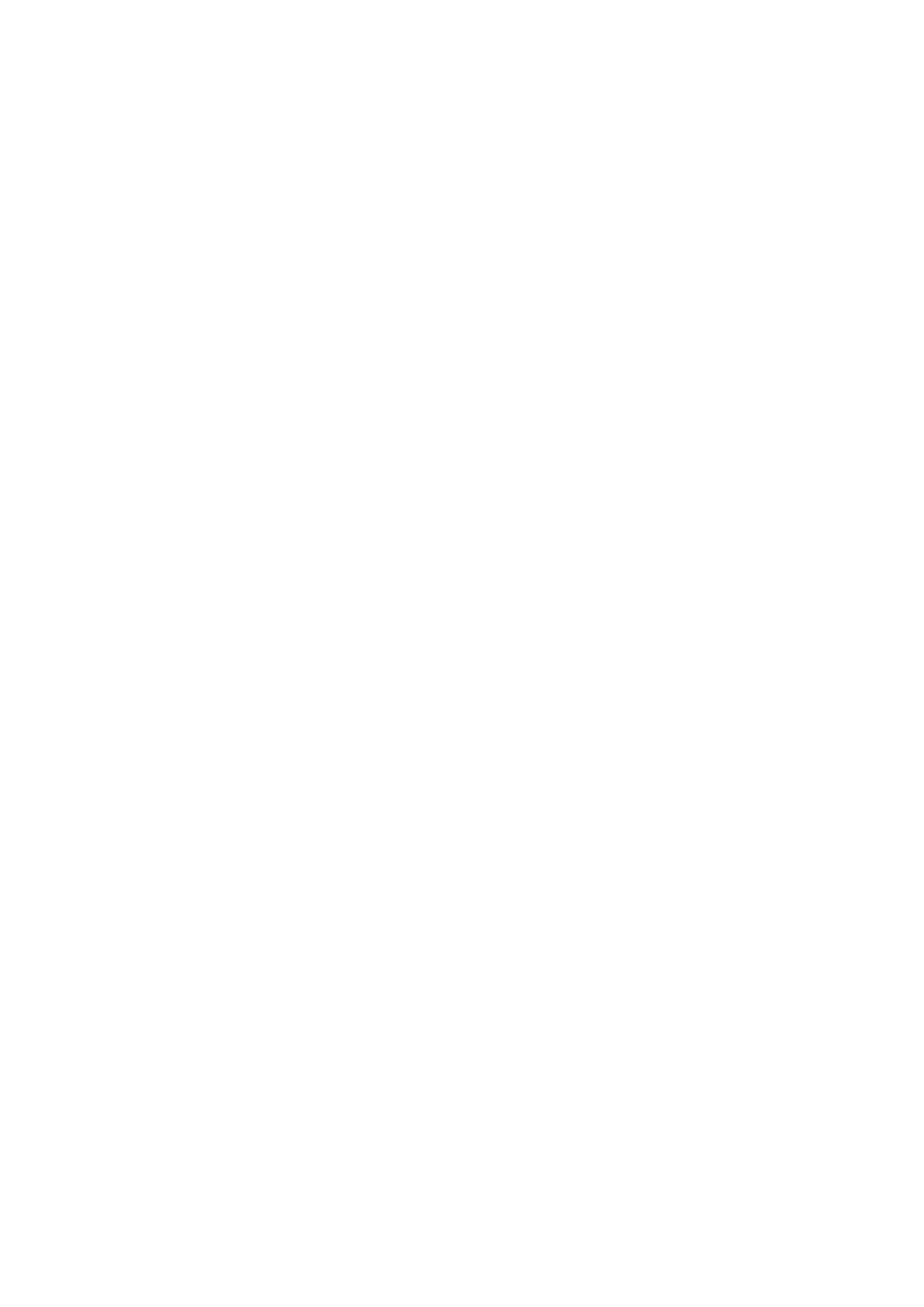## <span id="page-10-0"></span>**2. Preliminaries**

#### <span id="page-10-1"></span>**2.1 Related Work**

The paper "Max Is More than Min: Solving Maximization Problems with Heuristic Search" from Stern, Kiesel, Puzis, Feller and Ruml [\[SKP](#page-55-3)+14] mainly focuses on the possibility of applying algorithms that are usually used to solve the shortest path problem (SP) to the longest path problem (LP). They first make clear why LP is so difficult compared to SP. Then they present several algorithms that are frequently used to solve SP or other minimization search problems, which are then modified in order to be able to solve LP. The search algorithms are part of three categories. First "uninformed" searches, which do not require any information other than what is already given in the definition of the problem. An example for these algorithms were Dijkstra's algorithm or Depth First Branch and Bound (DFBnB) without a heuristic. Modifying these algorithms for LP led to bruteforce algorithms, which means that they still had to look at every possible path in the search space. The second category is that of the heuristic searches. A heuristic can provide extra information about the graph or the type of graph. The heuristic searches of  $[SKP^+14]$  $[SKP^+14]$ require a heuristic function that can estimate the remaining length of a solution from a given vertex of the graph. This can give important information that helps to speed up the search depending on the heuristic. The well known algorithms  $DFBnB$  and  $A^*$ were modified in order to solve the longest path problem with the help of a heuristic function. These algorithms had an advantage over bruteforce searches. The third category is that of suboptimal searches. Stern et al.  $[SKP+14]$  $[SKP+14]$  looked at a large number of these algorithms that only find approximations of a longest path. We used solvers and benchmarks from this paper in this thesis and the bachelor thesis [\[Fie16\]](#page-54-4). This is explained below.

In the bachelor thesis "Using Graph Partitioning to Accelerate Longest Path Search" [\[Fie16\]](#page-54-4) we first presented the Longest Path by Dynamic Programming (LPDP) algorithm. This original version of the algorithm is different to its current iteration. In the experiments section of this thesis we compare the two versions. In [\[Fie16\]](#page-54-4) we compared LPDP to other longest path algorithms. We did this with the two heuristic searches DFBnB and A\* from Stern et al.  $[SKP^+14]$  $[SKP^+14]$  that were mentioned above. Additionally, we used a bruteforce solver. For the tested problems LPDP performed significantly better than the other algorithms. Our problem benchmark consisted of two problem classes that were also used in  $|SKP^+14|$ . Specifically the two problem types "grids" and "roads". In this thesis we also make use of these problem types. What they are and how they are generated is explained in section [6.5.](#page-40-1) Additionally, [\[Fie16\]](#page-54-4) looked at the influence that different partitions have on the runtime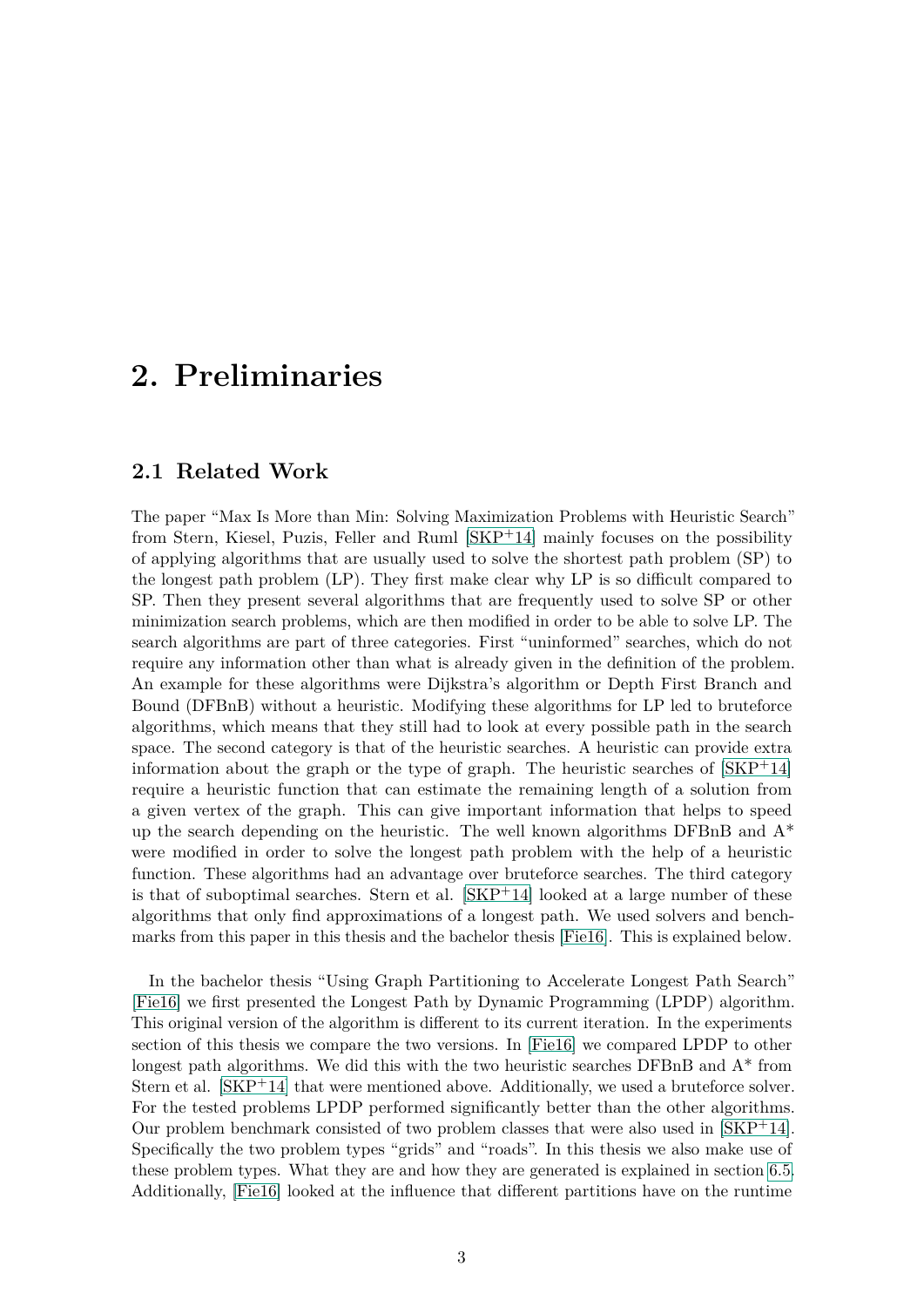of LPDP. The runtime of LPDP was found to be dependent on the quality of the partition. Investing more time into the partitioning of the graph paid off, as it decreased the runtime of LPDP.

Problems that are related to LP are the Hamiltonian path/cycle problem and the snake-in-the-box problem:

A Hamiltonian path is a path that visits each vertex of the graph exactly once. A Hamiltonian cycle is a cycle that does the same. The Hamiltonian path/cycle problem is the problem of determining if an undirected graph contains a Hamiltonian path/cycle. In a graph with *n* vertices finding a Hamiltonian path is equivalent to finding a longest path with  $n-1$  edges between any two vertices. Later in this thesis we also show a way to transform the Hamiltonian cycle problem (HCP) to the longest path problem. We then solve transformed HCP instances with the LPDP algorithm.

The snake-in-the-box problem was first presented by Kautz in 1958 [\[Kau58\]](#page-54-5). It is the problem of finding the longest simple path in an *n*-dimensional hypercube. Additionally, it is required that any two vertices of the path that are adjacent in the hypercube also have to be adjacent in the path. This additional constraint is what makes snake-in-the-box different to LP and why LPDP is not suitable to solve snake-in-the-box instances.

#### <span id="page-11-0"></span>**2.2 Definitions**

#### **Graph**

A **vertex** is a fundamental unit that the graph is made of. Another name for vertex is node. We usually label vertices with natural numbers (including zero). An **edge** is a connection between two vertices *x* and *y*. An edge that serves as a two way connection between *x* and *y* is represented by the set  $\{x, y\}$  and is called **undirected**. An edge that only serves as a one way connection from *x* to *y* is represented by the tuple (*x, y*) and is called **directed**.

We define a **graph**  $G := (V, E)$ . *V* is a set of vertices. Usually  $V := \{0, 1, 2, \ldots, |V| -$ 1}. *E* is a set of edges. *G* is a **directed graph** if  $E \subseteq \{(x, y)|x, y \in V\}$  is a set of directed edges. *G* is an **undirected graph** if  $E \subseteq \{\{x, y\}|x, y \in V\}$  is a set of undirected edges. In this thesis we only look at undirected graphs. Additionally, a graph can be **weighted** if we associate a weight with each edge of the graph. This is represented by a weight-function w:  $E \rightarrow X$  where X is a set of weights. In this thesis the weights are considered to be real numbers, so  $X = \mathbb{R}$ . Any unweighted graph can be interpreted as a weighted graph where all edges have a weight of 1.

A subset of an undirected graph's vertices is a **clique** if there is an edge between any two distinct vertices of the subset.

A **matching** is a subset of edges where no two edges have a common vertex.

#### **Path**

A **path** in an undirected graph  $G := (V, E)$  is defined as a sequence of its edges  $p = e_0, e_1, \ldots, e_n$  where  $e_i = \{v_i, v_{i+1}\} \in E$ . A path can be seen as a way to traverse the graph from vertex  $v_0$  to  $v_{n+1}$ . The **length** or weight of a path in a weighted graph is the cumulative weight of its edges. In an unweighted graph it is the number of its edges. An alternative representation for *p* is the vertex sequence  $v_0, v_1, \ldots, v_{n+1}$ . In this thesis we also allow paths that only consist of a single vertex and no edges. Such a path can only be represented as the vertex sequence  $v_0$ . This path has a weight of 0.

A path is **simple** if it does not contain a vertex more than once.

A **cycle** is the same as a simple path except that the start- and end-vertex are the same  $(v_0 = v_{n+1})$  and that *n* has to be 2 or higher.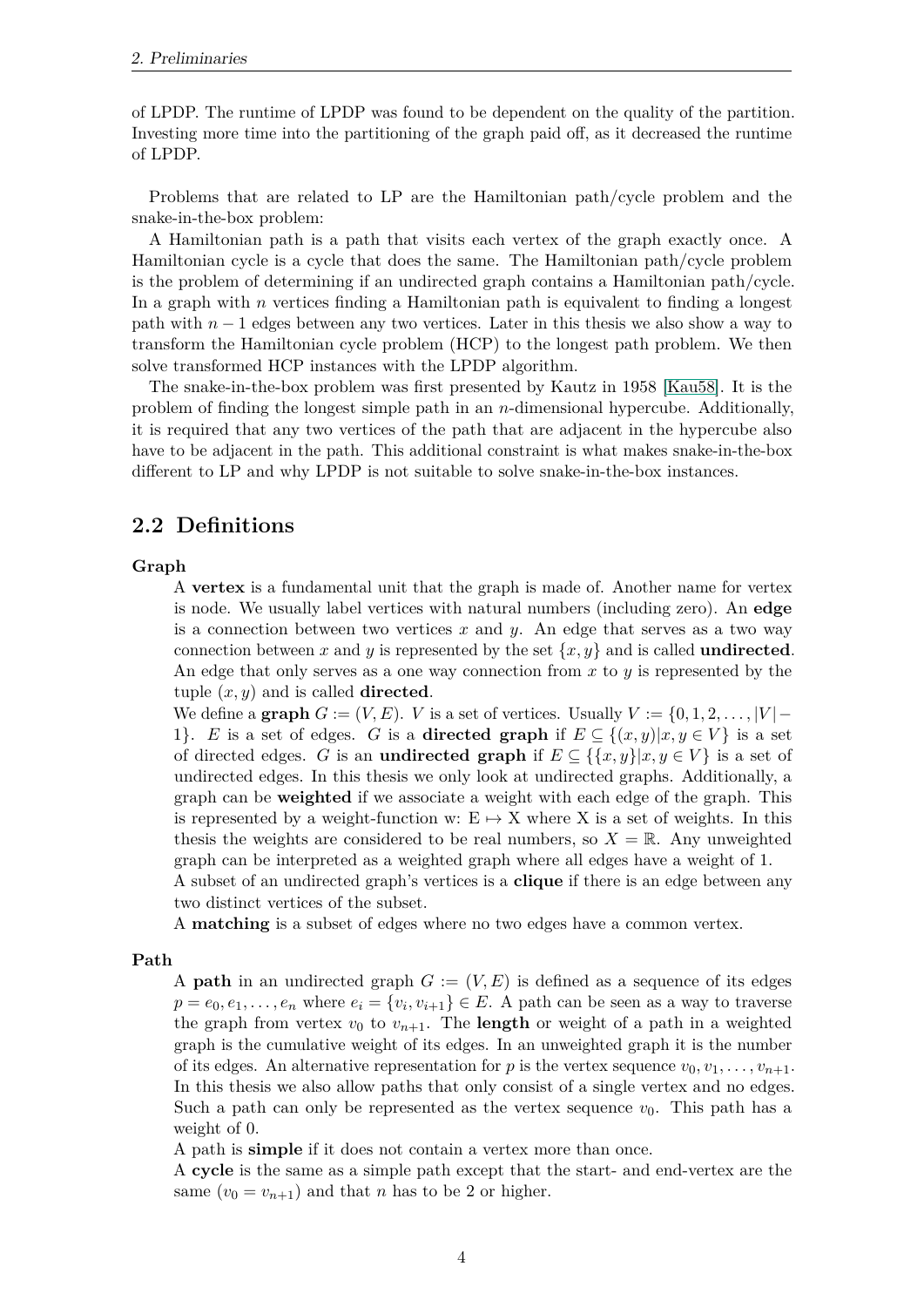

<span id="page-12-0"></span>Figure 2.1: Example of a weighted and undirected graph. The longest path between the vertex 1 and 7 is shown in red. Its weight is 31.

#### **Longest Path Problem (LP)**

The **longest path problem** for a given undirected graph  $G := (V, E)$  and the start and target vertices  $s, t \in V$  is to find the longest simple path from  $s$  to  $t$ . Also, more accurately, called **longest simple path problem (LSP)**. An example can be seen in Figure [2.1](#page-12-0)

Another definition of LP is to find the longest simple path in a graph G between any two of its vertices. Any instance of this definition of LP can also be transformed into an instance of the previous definition by introducing the vertices *s* and *t* and edges with weight 0 from them to all other vertices in *G*.

#### **Partitioning**

A graph  $G := (V, E)$  is partitioned by dividing its vertices V into the subsets  $V_1, V_2, \ldots, V_k$ . These subsets are disjointed  $(\forall i \neq j : V_i \cap V_j = \emptyset)$  and contain all vertices of the graph  $\begin{pmatrix} k \\ \n\end{pmatrix}$  $\bigcup_{i=1}$  *V<sub>i</sub>* = V). The subsets are a **partition** of G. We call such a subset a **block**.

Usually the intent is to distribute the vertices of a graph evenly into a number of blocks while minimizing the number or the combined weight of the edges between the vertices of different blocks.

#### **Array**

An **array** is a collection of elements that can be accessed with an index. The size of an array is the number of its elements.  $arrayName[i]$  describes the  $(i+1)$ <sup>th</sup> element of the array  $arrayName$  where  $i \in \{0, 1, \ldots, size - 1\}$ . An empty bracket  $\lceil \rceil$  behind a variable's name indicates that it is an array (*arrayN ame*[]).

#### **Hash table/map**

A hash table consists out of a large array of "buckets" and a hash function *H*. A (key, value)-pair is stored in the bucket with the index  $H(\text{key})$ . A value can then be looked up in the table through its key. With certain assumptions about the hash table, like that the function *H* almost uniformly and randomly distributes the pairs over the array, the hash table can present an effective way to store and look up arbitrary (key, value)-pairs.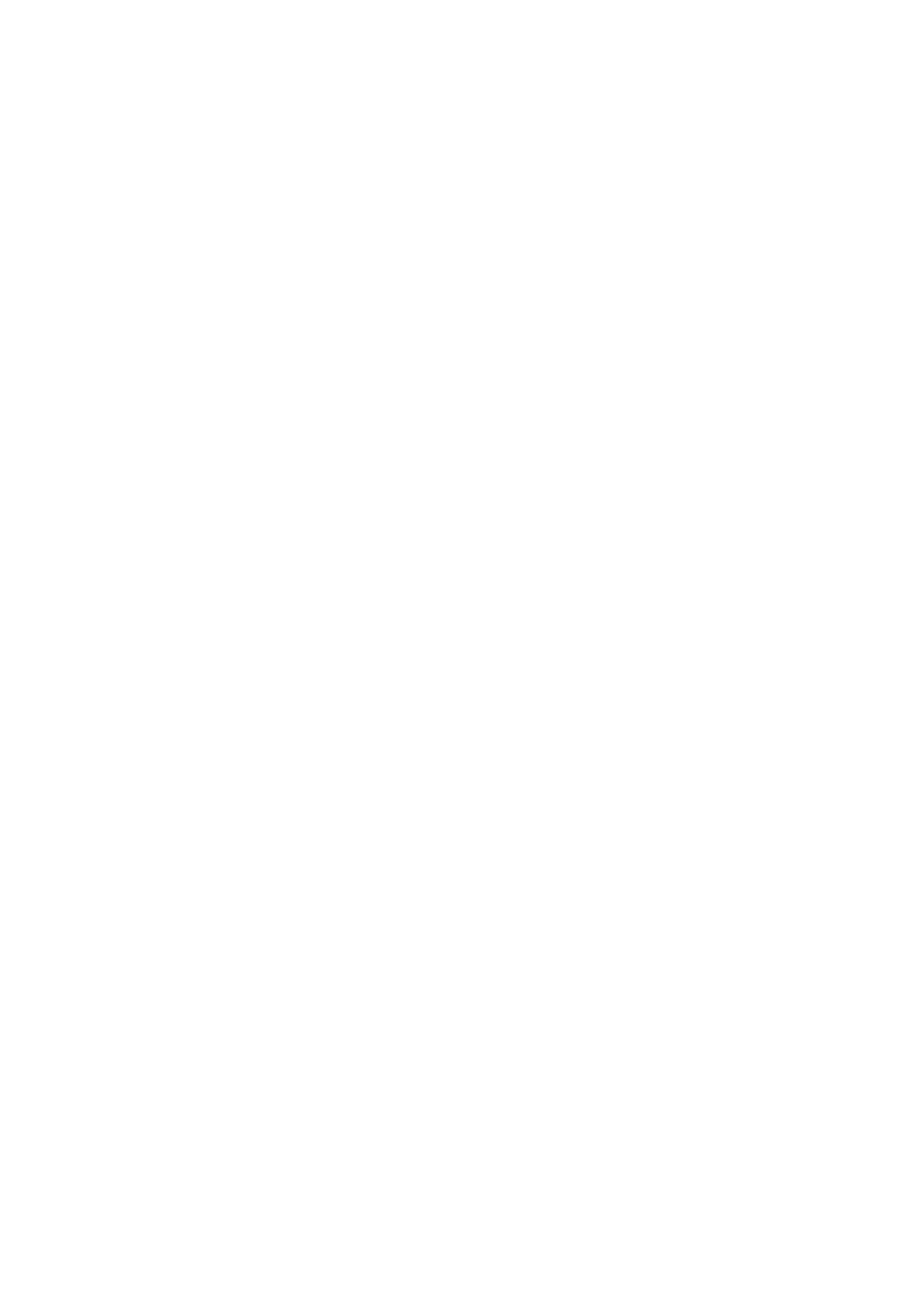## <span id="page-14-0"></span>**3. Longest Path by Dynamic Programming**

This section introduces our algorithm called "Longest Path by Dynamic Programming" (LPDP). The algorithm solves the longest path problem (LP) for *weighted undirected graphs*. LPDP is based on the principles of dynamic programming. Later in the thesis we will show how to parallelize this algorithm.

#### <span id="page-14-1"></span>**3.1 Exhaustive Depth First Search**

A simple way to solve the longest path problem is *exhaustive depth-first search* [\[SKP](#page-55-3)+14]. In regular depth-first search (DFS) a vertex has two states: marked and unmarked. Initially, all vertices are unmarked. The search starts by calling the DFS procedure with a given vertex as a parameter. This vertex is called the root. The current vertex (the parameter of the current DFS call) is marked and then the DFS procedure is recursively executed on each unmarked vertex reachable by an edge from the current vertex. The current vertex is called the parent of these vertices. Once the recursive DFS calls are finished we backtrack to the parent vertex. The search is finished once DFS backtracks from the root vertex.

Exhaustive DFS is a DFS that unmarks a vertex upon backtracking. Pseudocode can be seen in Figure [3.1.](#page-14-2) In that way every simple path in the graph starting from the root vertex is explored. The LP problem can be solved with exhaustive DFS by using the start vertex as the root. During the search the length of the current path is stored and compared

```
Search exhDFS(v)
   if v is unmarked then
       mark v
        \textbf{for each } \{v, w\} \in E \textbf{ do}exhaustiveDFS(w)
        end
       unmark v
    end
```
<span id="page-14-2"></span>Figure 3.1: Exhaustive depth first search. In order to solve LP we start this search from the start vertex and update the best found solution each time the (unmarked) target vertex is found.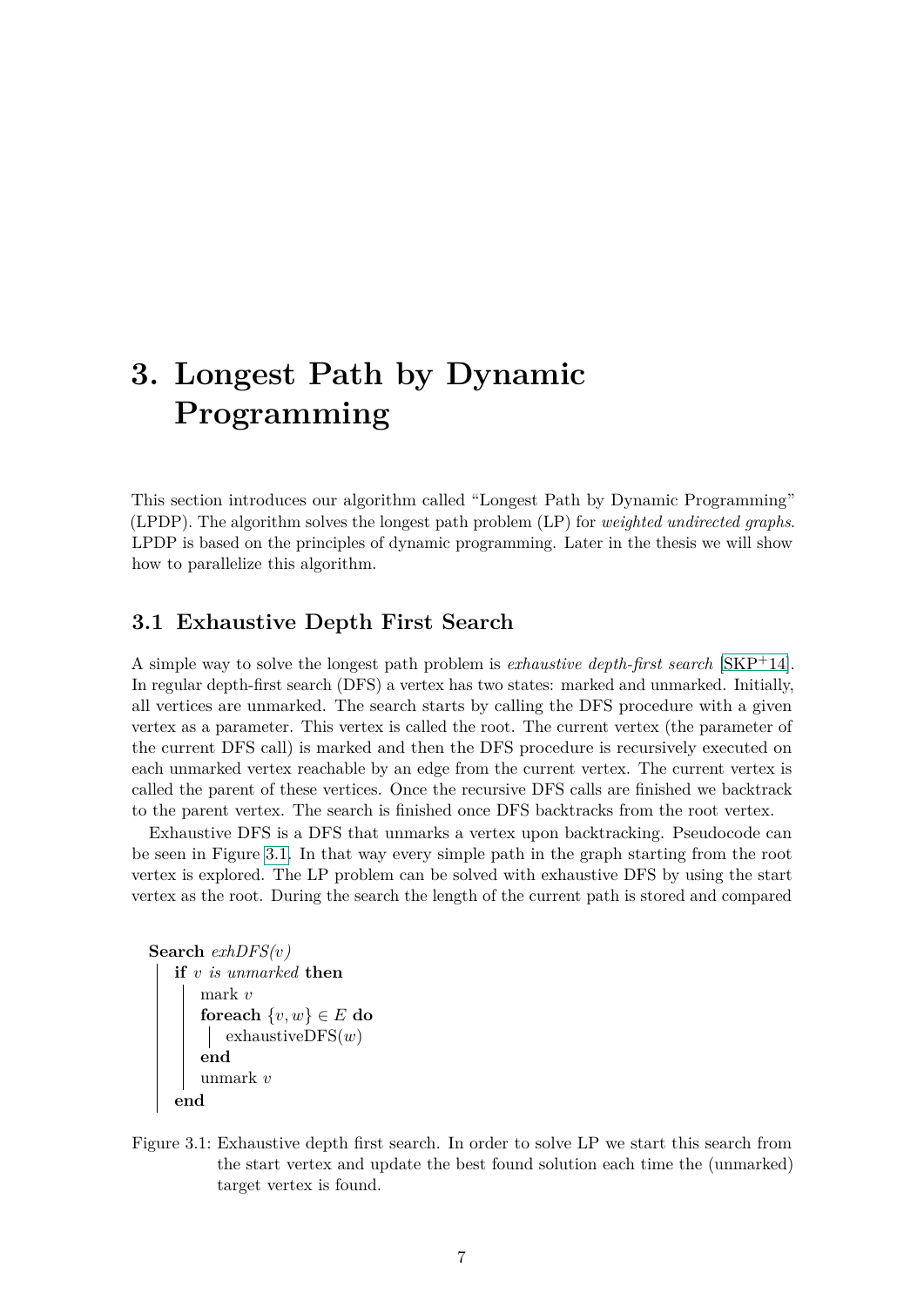

<span id="page-15-1"></span>Figure 3.2: On the left we see an example graph  $G = (V, E)$ . We want to calculate the longest path between  $s = 0$  and  $t = 9$ . The initial block  $B = V$  is partitioned into three subblocks  $B_{green}, B_{yellow}$  and  $B_{blue}$ . The vertices  $0, 1, \ldots, 9$  are the boundary vertices of these subblocks. The edges between the subblocks are boundary edges. The right graph is the auxiliary graph that is constructed by the LPDP algorithm. A search path of LPDP can be seen on the right. Its induced boundary vertex pairs for the subblocks are:  $P_{green} = \{\{0, 1\}, \{2, 3\}\},\$  $P_{yellow} = \{\{4, 6\}\}, P_{blue} = \{\{7, 7\}, \{8, 9\}\}.$  The corresponding candidate for the longest path is shown on the left in red.

to the previous best solution each time the target vertex is reached. If the current length is greater than that of the best solution, it is updated accordingly. When the search is done a path with maximum length from *s* to *t* has been found. If we store the length of the longest path for each vertex (not just the target vertex), then all the longest simple paths from *s* to every other vertex can be computed simultaneously.

It is easy to see, that the space complexity of exhaustive DFS is the same as regular DFS – linear in the size of the graph. However, the time complexity is much worse. In the worst case – for a clique with *n* vertices – the time complexity is  $\mathcal{O}(n!)$  since every possible simple path is explored, which corresponds to all permutations of the vertex set. If the maximum degree of the graph is *d*, then the running time can be bound by  $O(d^n)$ , where *n* is the number of vertices.

#### <span id="page-15-0"></span>**3.2 Algorithm Overview**

Dynamic programming requires us to be able to divide LP into subproblems. In order to do this we first generalize the problem:

Given: A graph  $G = (V, E)$ ,  $s, t \in V$ ,  $B \subseteq V$  and  $P \subseteq \{\{a, b\} \mid a, b \in b(B)\}\$ where  $b(B) := \{v \in B \mid v = s \lor v = t \lor \exists \{v, w\} \in E : w \notin B\}$  are the *boundary vertices* of *B*.

Problem: Find a simple path from *a* to *b* in the subgraph induced by *B* for every  ${a, b} \in P$ .

Find these paths in such a way that they do not intersect and have the maximum possible cumulative weight.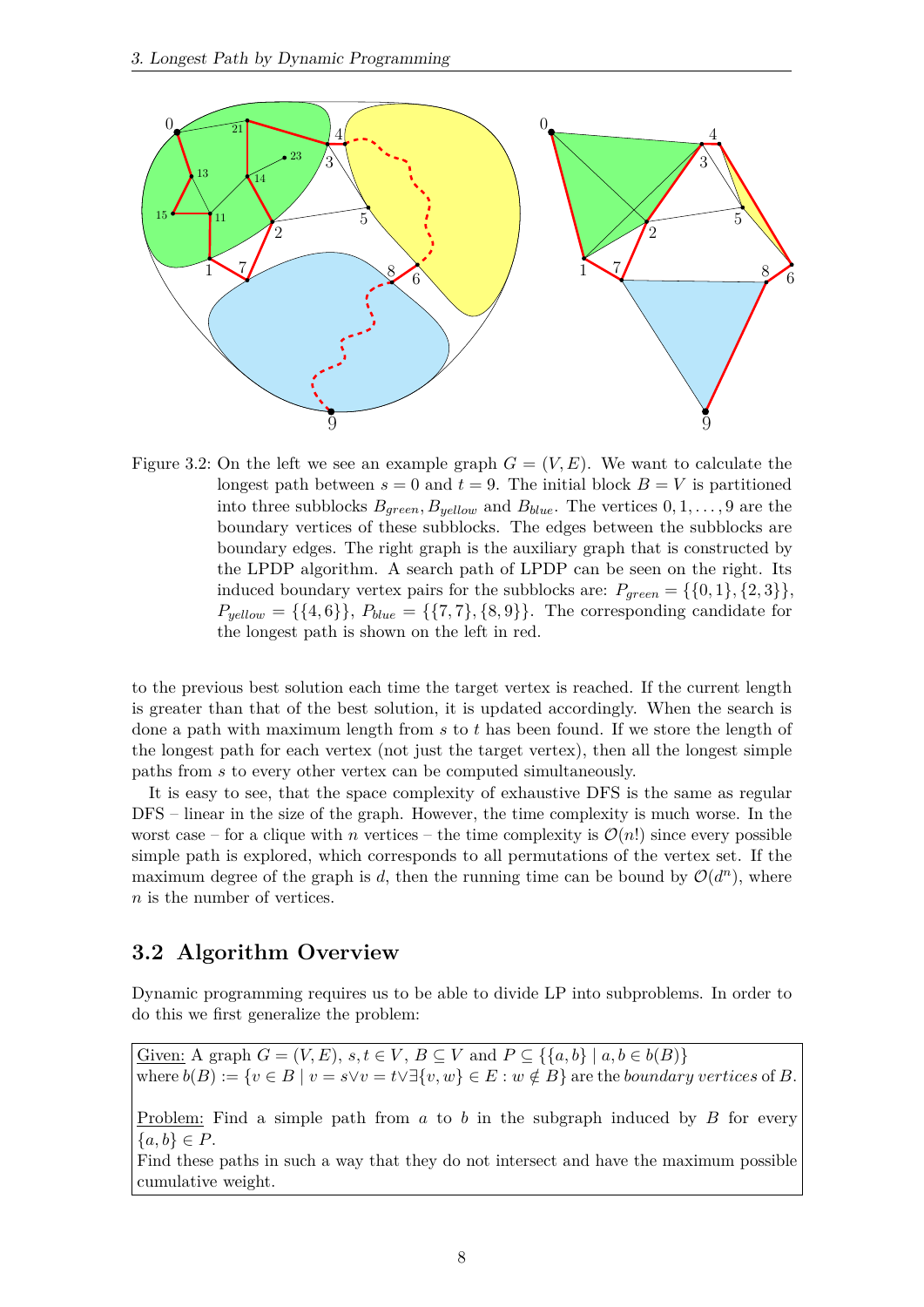We explain an example of the problem with Figure [3.2.](#page-15-1) Later this figure will be used to explain the LPDP algorithm further, but for now we only look at the green area on the left. This green area represents a subgraph of a graph G. This subgraph is induced by the set  $B = \{0, 1, 2, 3, 11, 13, 14, 15, 21, 23\}$ . The vertices 0 and 9 in the figure are the vertices s and t of the problem's definition. This results in the boundary vertices  $b(B) = \{0, 1, 2, 3\}.$ If we restrict the figure to the green subgraph, there are two paths shown in red. These paths represent a solution to the problem if  $P = \{0, 1\}$ ,  $\{2, 3\}$ . This solution has a weight of 7 as the graph is unweighted and the two paths consist of 7 edges.

We make the following observations about the problem:

<span id="page-16-0"></span>**Observation 1** (The structure of *P*)**.** *The set P of a solvable problem can contain pairs of the form* {*v, v*}*. The problem is impossible to solve if P contains two pairs* {*a, b*} *and* {*b, c*}*.*

*Proof.* A pair  $\{v, v\} \in P$  results in a path of weight 0 that consists of a single vertex  $(v)$ and no edges. Two pairs  $\{a, b\}, \{b, c\} \in P$  would result in two intersecting paths as they would have the same start- or end-vertex *b*.

<span id="page-16-3"></span>**Observation 2** (Number of solvable *Ps*). *There are at most*  $#P(n) :=$ b*n/*  $\sum$  $2\vert$ *k*=0 *n*!2*n*−3*<sup>k</sup>* (*n*−2*k*)!*k*! *possible, solvable*  $P$ *.*  $\#P(n) \in \mathcal{O}(2^n n^{n/2} e^{\sqrt{n}})$ *. If the subgraph induced by*  $B$  *is a clique,*  $all \#P(n)$  *sets are solvable. So in this case*  $\#P(n)$  *is not an upper bound but the exact number of solvable Ps.*

*Proof.* We calculate an upper bound on the number of all solvable P the following way: We transform *P* into two sets  $(M, X)$ :  $\{x, y\} \in P \land x \neq y \iff \{x, y\} \in M$  and  $\{x, x\} \in P \iff x \in X$ . We imagine a clique consisting of the boundary vertices  $b(B)$ . This way we can interpret M as a set of edges in this clique. It follows from observation [1](#page-16-0) that *M* represents a matching (set of edges without common vertices) in that clique. The numbers of all possible matchings in a clique of size *n* are also known as the telephone b*n/*  $2<sub>1</sub>$ *n*! numbers or involution numbers [\[Knu73\]](#page-54-6):  $T(n) :=$ P  $\frac{n!}{2^k(n-2k)!k!}$ . Each element of the *k*=0 sum equals the number of matchings with *k* edges. Any of the other *n* − 2*k* boundary vertices are either in *X* or not. This leads to  $2^{n-2k}$  possibilities for *X* per *k*-edge matching b*n/*  $2$ *n*!2*n*−3*<sup>k</sup> M*. This means that there are at most  $#P(n) :=$  $\sum$  $\frac{n!2^{n-3k}}{(n-2k)!k!}$  possible, solvable *P*. *k*=0  $\frac{n}{e}$ <sup>n/2</sup>  $\frac{e^{\sqrt{n}}}{(4e)^{1/2}}$ We also know that  $T(n) \sim \left(\frac{n}{e}\right)$  $\frac{e^{\sqrt{n}}}{(4e)^{1/4}}$  [\[CHM51\]](#page-54-7). Additionally, we calculate  $\#P(n) =$ b*n/*  $2\vert$  $\frac{n!2^{n-2k}}{2^k(n-2k)!k!} \leq 2^nT(n)$ . From this we can say that  $\#P(n) \in \mathcal{O}(2^n n^{n/2} e^{\sqrt{n}})$ *n*!2*n*−2*<sup>k</sup>*  $\sum$ *k*=0  $\Box$ 

<span id="page-16-2"></span>**Observation 3.** If the problem is unsolvable for a P, it is also unsolvable for any  $P' \supseteq P$ . The proof is trivial.

<span id="page-16-1"></span>**Observation 4** (Subproblems)**.** *A solution of the problem for B and P also induces a solution to the problem for any*  $B' \subseteq B$  *and a*  $P'$ : Restricting the solution to vertices of  $B'$ *results in non-intersecting, simple paths in the subgraph of*  $B'$ . These paths start and end *in boundary vertices of*  $B'$  *inducing the set*  $P'$ *. These paths are the solution to the problem for*  $B'$  *and*  $P'$ *.* 

*Proof.* Otherwise we could take the solution for *B* and *P*, remove all paths in the subgraph of  $B'$  and replace them with the solution for  $B'$  and  $P'$ . We would obtain a solution for  $B$ and *P* with a higher cumulative weight than before. This is impossible.  $\Box$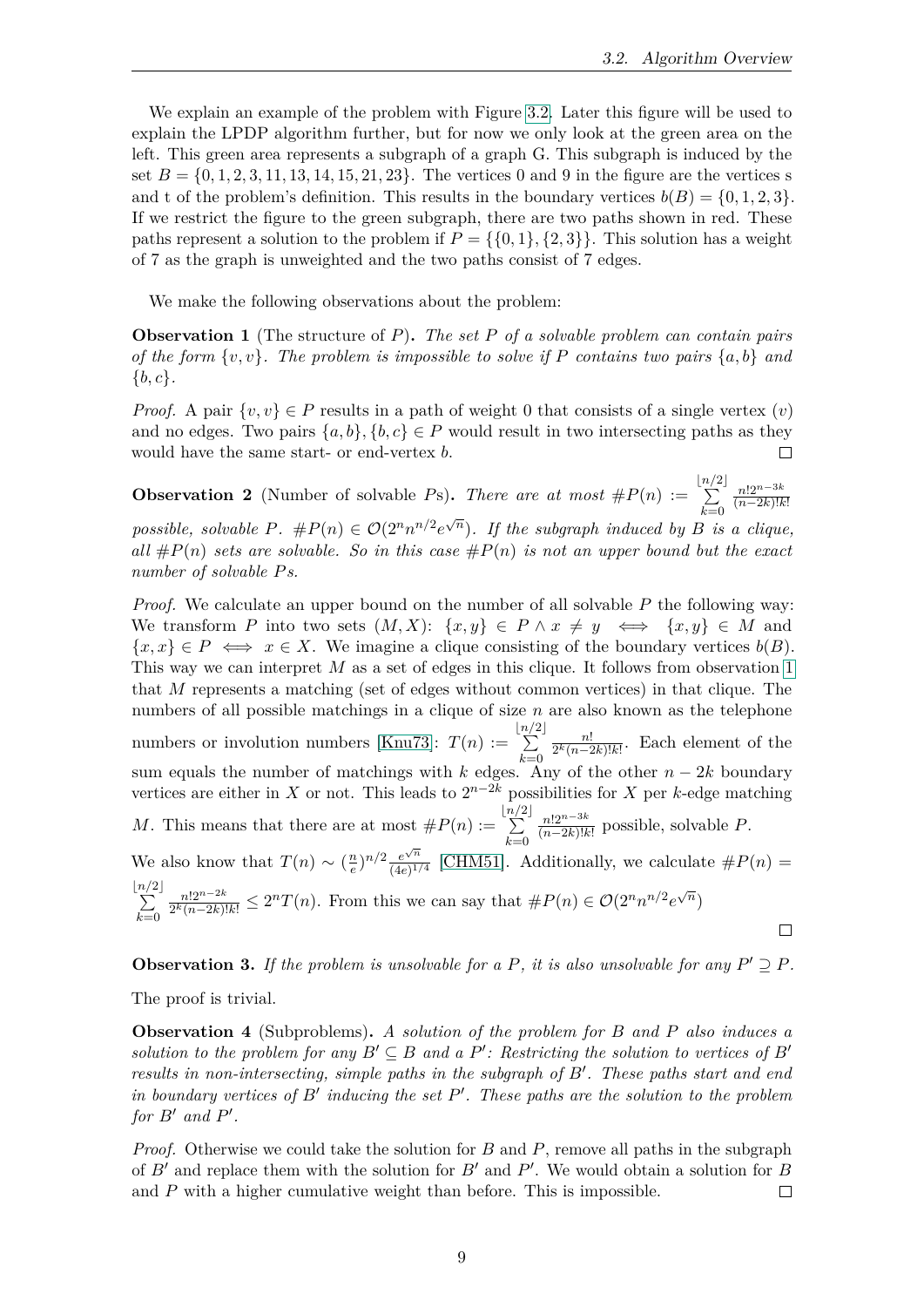LP is a special case of this problem where  $B = V$  and  $P = \{\{s,t\}\}\.$  Observation [4](#page-16-1) is the basis of the LPDP algorithm as it allows us to recursively divide LP into subproblems. LPDP requires a hierarchical partitioning of the graph. Level 0 represents the finest level of partitioning. On each higher level we combine a group of blocks from the lower level into a single larger block. On the highest level we are left with a single block  $B = V$ . We solve our problem for each of these blocks and any possible *P*: We start by calculating the solutions for each block of level 0. We then calculate the solutions for a block on level 1 by combining the solutions of its level 0 subblocks. This is repeated level by level until we calculated all solutions for the block  $B = V$ , namely the solutions for  $P = \{\{s,t\}\}, \{\}, \{\{s,s\}\}, \{\{t,t\}\}\$ and  $\{\{s, s\}, \{t, t\}\}\.$  The latter four are trivial (see observation [1\)](#page-16-0) and do not have to be calculated. With solution for  $P = \{\{s,t\}\}\$ we also solved LP as it is the longest path from *s* to *t*.

The next section shows how we calculate the solutions for one block *B* with the help of its subblocks from the level below. The initial solutions for the blocks on level 0 can be calculated with the same algorithm. In order to do this we interpret each vertex  $v$  as a separate subblock. We know the solutions for each of these subblocks  $(P = \{\}\,\text{or }\{\{v, v\}\}).$ So we can use the same algorithm to calculate solutions for the blocks on level 0.

#### <span id="page-17-0"></span>**3.3 Combining Solutions**

Let  $P<sub>S</sub>$  be the set of boundary vertex pairs for a set of vertices *S*. Given is a subset of vertices  $B \subseteq V$  and a partition  $B_1, \ldots, B_k$  of  $B (B_1 \cup \cdots \cup B_k = B$  and  $B_i \cap B_j = \emptyset$  for  $i \neq j$ ). We assume that we already solved the problem for each  $B_i$  and every possible  $P_{B_i}$ . We calculate the solution for  $B$  and every possible  $P_B$  with the following algorithm:

We construct an auxiliary graph  $G' = (V', E')$  with  $V' = \bigcup_{k=1}^{k}$  $\bigcup_{i=1}^{\infty} b(B_i)$ . *E'* contains all edges  $\{v, w\} \in E$  where  $v \in b(B_i)$  and  $w \in b(B_j)$  (with  $i \neq j$ ). We call these edges boundary edges. They keep the weight they had in *G*. We also create a clique out of the boundary vertices of every  $B_i$ . These new edges have a weight of 0. An example of this can be seen in Figure [3.2.](#page-15-1) The graph on the left is partitioned into three blocks *Bgreen, Byellow* and *Bblue*. On the right we can see the constructed auxiliary graph. For now we can ignore the path that is shown in red.

In order to calculate the solutions for *B* we start a modified version of the exhaustive DFS on every boundary vertex of *B*. Pseudocode of this search algorithm is called LPDP-Search and is shown in Figure [3.3.](#page-18-1) Compared to exhDFS LPDP-Search works with multiple paths. This way the search algorithm resembles a nested exhDFS. The first path starts from a starting boundary vertex  $b_1$ . Once another boundary vertex  $b_2$  of B is reached, LPDP-Search has two options. It can traverse the graph's edges as usual, but it also is able to jump to other unused boundary vertices. If LPDP-Search jumps to another boundary vertex  $b_3$ , we completed a path from  $b_1$  to  $b_2$  and a new path from  $b_3$  is started. This induces the pair  $\{b_1, b_2\} \in P_B$ . At any point of the search  $P_B$  is equivalent to the boundary vertex pairs induced by the completed paths. The sets  $P_{B_i}$  are maintained the following way: The paths contain an edge  $\{v, w\}$  of the  $B_i$ -clique  $\iff \{v, w\} \in P_{B_i}$ . If the paths contain a vertex  $v \in B_i$  but no edge  $\{v, w\}$  of the  $B_i$ -clique:  $\{v, v\} \in P_{B_i}$ . During the search we do not traverse an edge that would induce a  $P_{B_i}$  without a solution. Further traversal of a path with an unsolvable  $P_{B_i}$  only leads to  $P'_{B_i} \supseteq P_{B_i}$  which is still unsolvable (as already mentioned in observation [3\)](#page-16-2).

Each time we complete a path we calculated a candidate for the solution to *B* and *PB*. The weight of this candidate is the weight of the solution of each block  $B_i$  and the induced  $P_{B_i}$  plus the weight of all boundary edges in the paths. Until now no  $P_B$  found by the search contains a pair  $\{v, v\}$  as we do not allow a path to end in its starting boundary vertex. This way  $P_B$  is equivalent to a *M* and  $X = \emptyset$  according to the representation in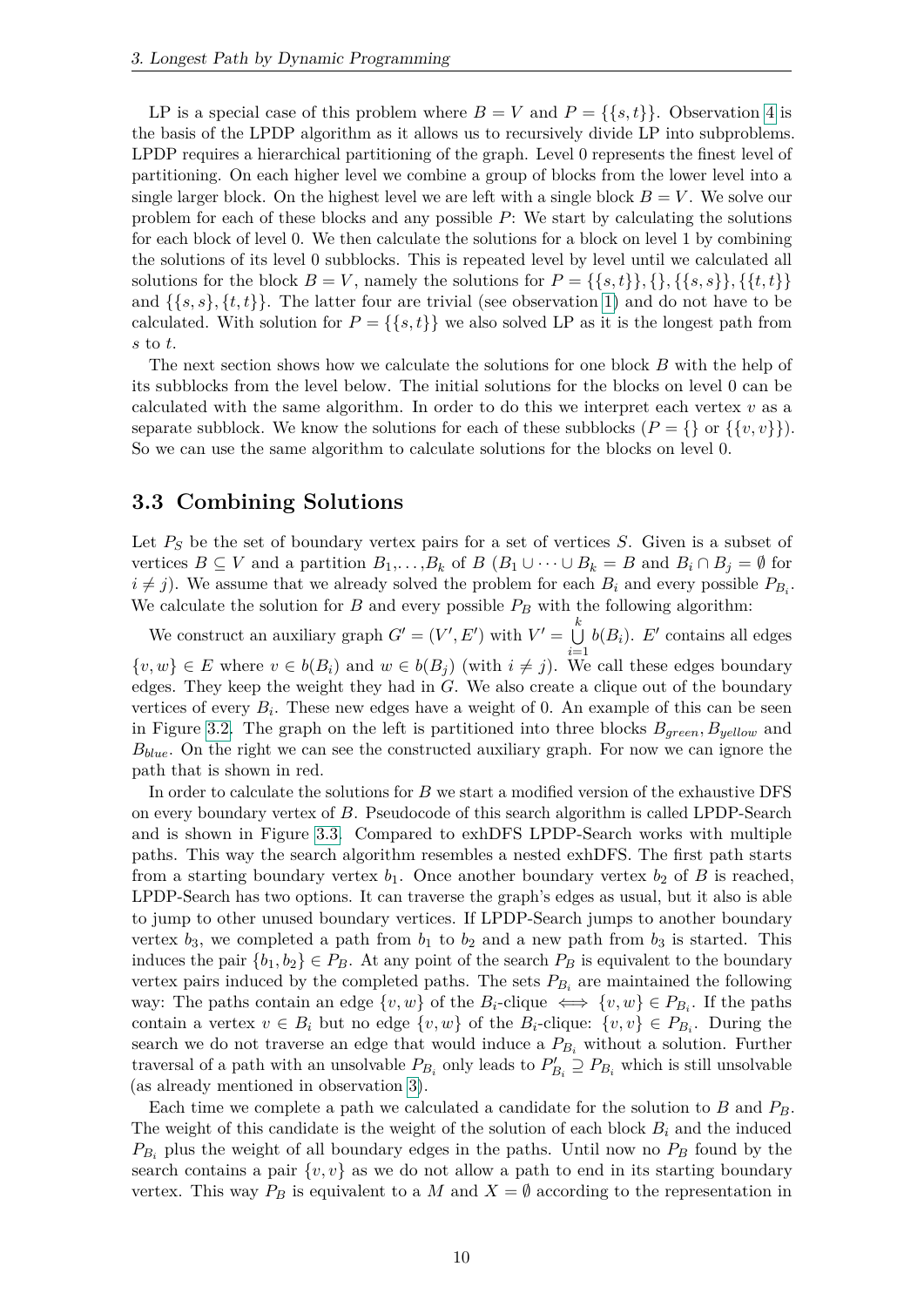```
1 Search LPDP-Search(v)
 2 if v is unmarked & \forall i : there exists a solution for B_i and P_{B_i} then
 3 | mark v4 if v \in b(B) then
 5 if already started some {a, .}-path then
 \mathbf{6} | | | if v > a then
 7 \vert \vert \vert \vert \vert \vert P_B \leftarrow P_B \cup \{\{a, v\}\} // completes the \{a, v\}-path
 8 | | | | update_solutions(0)
 9 \vert \vert \vert foreach w \in b(B) where w > a do
10 | | | | LPDP-Search(w) // starts a \{w, .\}-path
11 end
\begin{array}{|c|c|c|c|c|c|}\hline \textbf{12} & & & \ \end{array} \begin{array}{|c|c|c|c|c|}\hline \textbf{12} & & & \ \end{array} \begin{array}{|c|c|c|c|c|}\hline \textbf{13} & & & \ \end{array} \begin{array}{|c|c|c|c|c|c|}\hline \textbf{14} & & & \ \end{array} \begin{array}{|c|c|c|c|c|c|}\hline \textbf{15} & & & \ \end{array} \begin{array}{|c|c|c|c|c|c|c|c|c|c|c|c|c|c|c|c|c13 end
14 end
15 end
16 foreach {v, w} ∈ E do
17 | | LPDP-Search(w)18 end
19 unmark v
20 end
```
<span id="page-18-9"></span><span id="page-18-7"></span><span id="page-18-1"></span>

the observation [2.](#page-16-3) So when we complete a path we additionally go through all possible sets *X* (while modifying the sets  $P_{B_i}$  accordingly) and update the best found solution for these candidates as well. Figure [3.4](#page-19-1) shows how this can be done. LPDP-Search in Figure [3.3](#page-18-1) calls this function in line [8.](#page-18-2)

An example can be seen in Figure [3.2.](#page-15-1) In the auxiliary graph on the right we traversed a path from 0 to 9. We found a solution for  $P = \{0, 9\}$ . The induced boundary vertex pairs for the subblocks are  $P_{green} = \{\{0, 1\}, \{2, 3\}\}, P_{yellow} = \{\{4, 6\}\}, P_{blue} = \{\{7, 7\}, \{8, 9\}\}.$ When we look up these solutions for the subblocks we obtain the path that is shown on the left.

An important optimization which can be seen in Figure [3.3](#page-18-1) in line [6](#page-18-3) is that we only allow a path to end in a boundary vertex with a higher ID than its starting boundary vertex. Additionally, a path can only start from a boundary vertex with a higher ID than the starting vertex of the previous path (line [9\)](#page-18-4). The first optimization essentially sorts the two vertices of each pair  $\{x, y\} \in P$ . The second then sorts these pairs. Resulting in an order and a direction in which we have to search each path in *P*. This avoids unnecessary symmetrical traversal of the graph.

#### <span id="page-18-0"></span>**3.4 Examples**

Figure [3.5](#page-20-0) and [3.6](#page-22-0) show examples of how the LPDP algorithm works. Figure [3.5](#page-20-0) shows how a level 0 block is solved. Figure [3.6](#page-22-0) shows how we solve a block from a higher level. In both figures the red path is the current search path. If we start a new path from another boundary vertex, the previous path becomes gray. Each graph in the figures represents the state of the search while LPDP-Search(v) is called. If LPDP-Search(v) calls itself n times LPDP-Search $(w_1)$ , LPDP-Search $(w_2)$ , ..., LPDP-Search $(w_n)$ , there are n arrows going out from the LPDP-Search(v). Each one points to the state LPDP-Search( $w_i$ ) for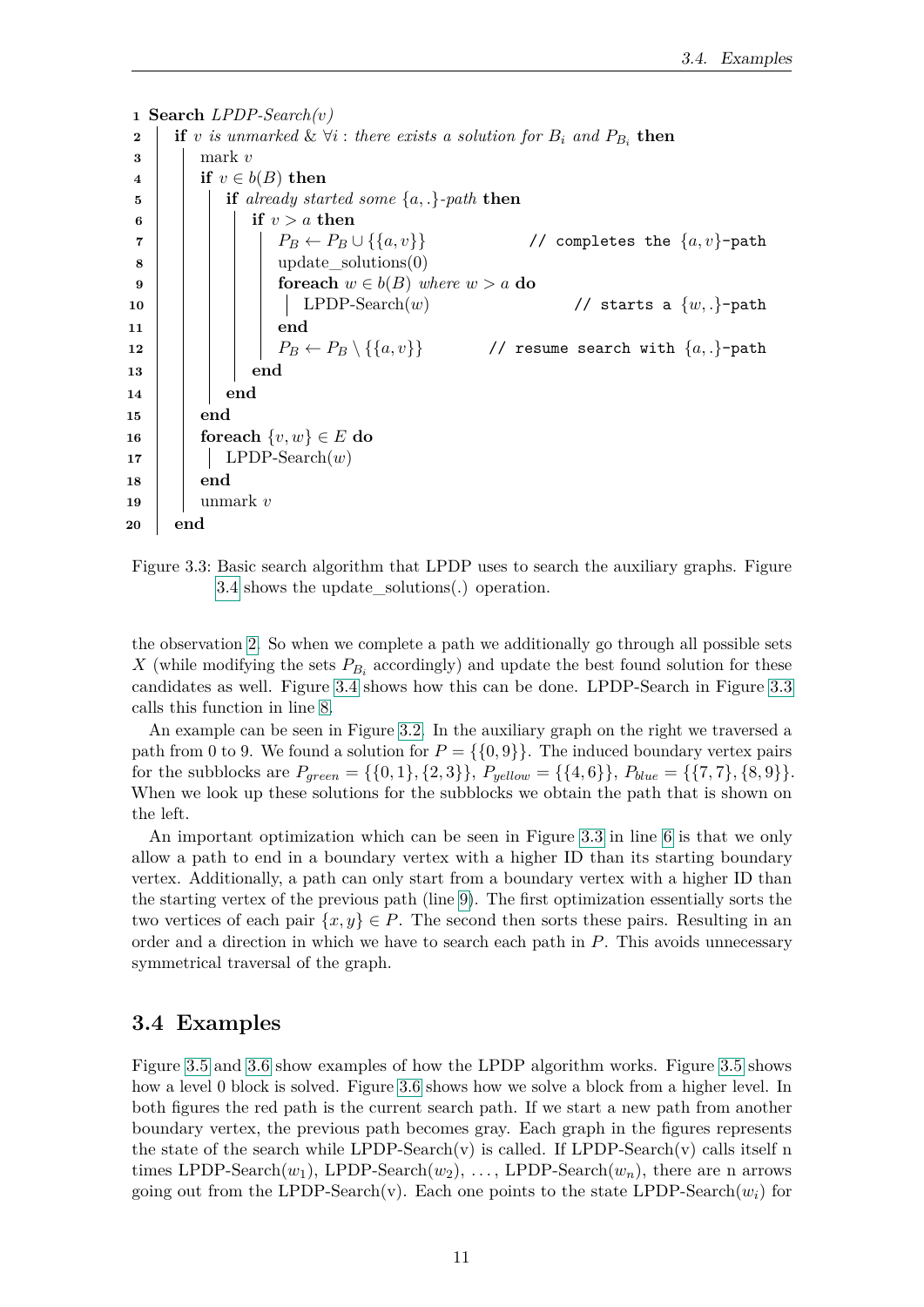<span id="page-19-2"></span>// *u<sup>j</sup>* := j-th unmarked boundary vertex of B **Operation** *update\_solutions(index)* update solution for *B* and *P<sup>B</sup>* **foreach**  $j \geq index$  **do**   $\vert$  Choose *k* so that  $u_j \in B_k$   $\left\{ P_{B_k} \leftarrow P_{B_k} \cup \{\{u_j, u_j\}\}\right\}$  $\mathbf{6}$  | **if** solution for  $B_k$  and  $P_{B_k}$  exists then  $\vert$   $\vert$   $P_B \leftarrow P_B \cup \{\{u_j, u_j\}\}\$  | | update\_solutions(index+1)  $\vert$   $\vert$   $P_B \leftarrow P_B \setminus \{\{u_i, u_i\}\}\$ **10 end**  $P_{B_k} \leftarrow P_{B_k} \setminus \{\{u_j, u_j\}\}$ **12 end**

<span id="page-19-1"></span>Figure 3.4: LPDP-Search (Figure [3.3\)](#page-18-1) uses this operation to update the bock's solutions.

one  $1 \leq i \leq n$ . If a LPDP-Search()-call updates any solutions the corresponding sets of boundary vertex pairs are written below the state. In order to reduce the size of the figures the examples show a fully optimized LPDP-Search that prevents a lot of unnecessary LPDP-Search()-calls. This means that the figures do not correspond completely with the pseudocode in Figure [3.3.](#page-18-1) Some of the optimizations may not have been presented until now. They are explained in section [5.2.](#page-35-0)

#### <span id="page-19-0"></span>**3.4.1 Solving a Block on Level Zero**

Figure [3.5](#page-20-0) shows how a level 0 block is solved. As mentioned we can use LPDP-Search() to solve level 0 blocks. For this we simply interpret each vertex *v* as a clique of a single vertex. This way each clique/vertex represents a subblock with one boundary vertex. Only two solutions exist for such a subblock. These solutions are for  $P_v = \{\}\$  and  $\{\{v, v\}\}\$ . Both solutions always exists, are trivial and have a weight of 0. They do not effect the search. This way LPDP-Search() essentially degenerates into a nested exhaustive depth first search. The example will explain this further.

In Figure [3.5](#page-20-0) we solve a level 0 block with 5 vertices. The block has 4 boundary vertices labeled 0, 1, 2 and 3. The unlabeled vertex is a non-boundary vertex. In order to solve the block completely we would have to run LPDP-Search from the boundary vertices 0, 1 and 2. We would not start a search from boundary vertex 3 as a {3*, .*}-path can only be completed in a higher boundary vertex. As 3 is the boundary vertex with the highest ID we could never complete the path. Meaning that LPDP-Search started from 3 could never find a solution. The example in Figure [3.5](#page-20-0) shows the LPDP-Search that is started from boundary vertex 0. The initial state represents this LPDP-Search(0) call. We see the  $\{0, \}$ -path that was started in red. LPDP-Search $(0)$  traverses the graph and calls itself twice. One time for each of the two edges that are adjacent to 0. We look at the branch on the right that took the edge {0*,* 2} in more detail.

As we reached another boundary vertex we check if the vertex ID is higher than that of the starting vertex of the path. With  $0 < 2$  this is the case. This means that the current path 0, 2 represents a possible solution for  $P = \{0, 2\}$  with the weight of 1. Since this is an unweighted graph we count the number of edges in the path. We update any previous solution that was found for  $P = \{0, 2\}$  accordingly. Additionally, there are two unused boundary vertices: 1 and 3. Any unused boundary vertex *v* can also serve as a  $\{v, v\}$ -path. Such a path has a weight of 0. This means that the solution for  $P = \{0, 2\}$  that we found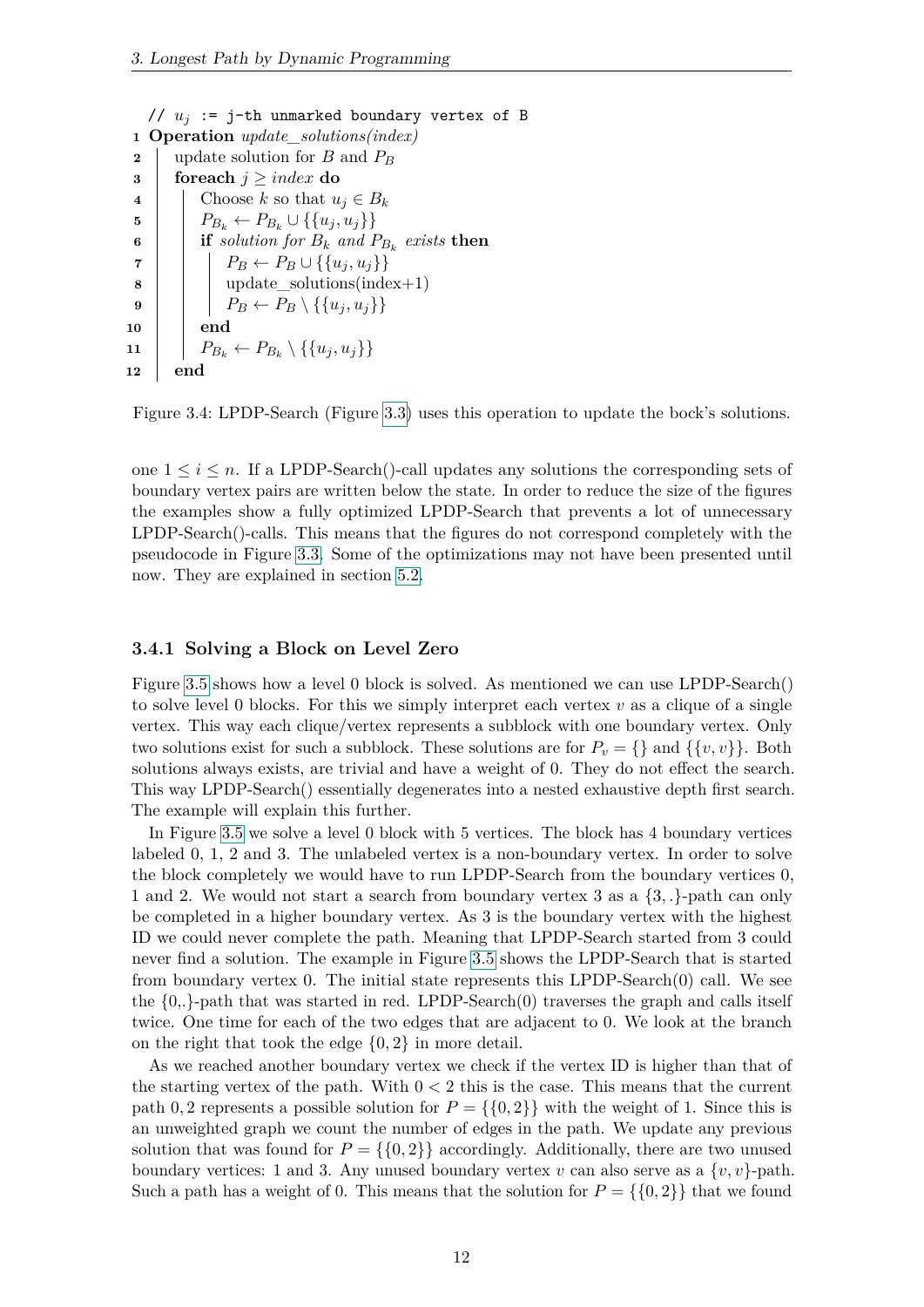

<span id="page-20-0"></span>Figure 3.5: See section [3.4](#page-18-0)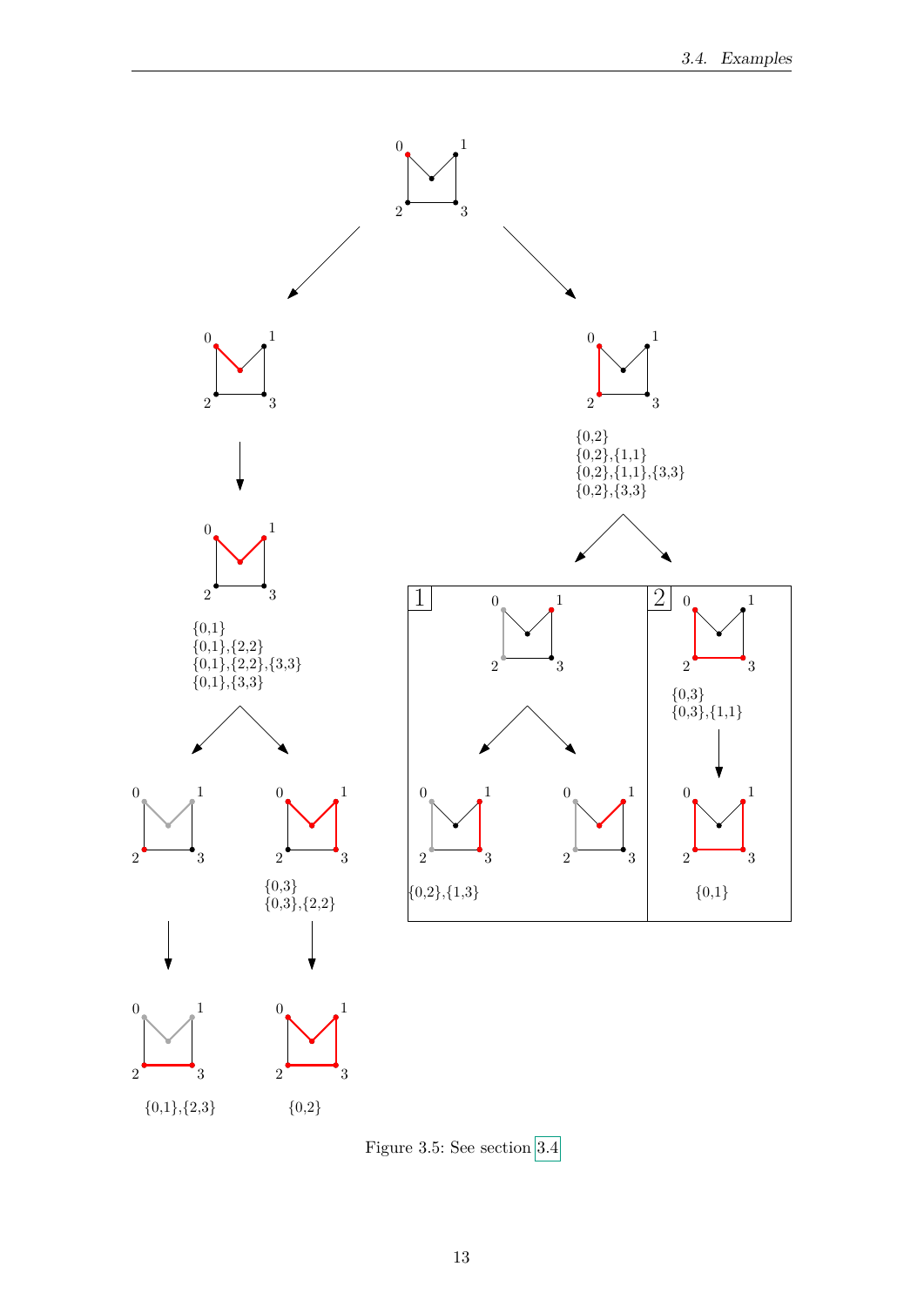also serves as a solution for  $P = \{ \{0, 2\}, \{1, 1\} \}, \{ \{0, 2\}, \{3, 3\} \}$  and  $\{ \{0, 2\}, \{1, 1\}, \{3, 3\} \}.$ We also update these values accordingly. As we just finished a path LPDP-Search does two different things. First we start new paths from other unused boundary vertices that have a higher ID than the starting vertex of the current path. The candidates for this are 1 and 3. Both are larger than 0, but because of the reason already mentioned above we never start a path from the highest boundary vertex. This leaves the boundary vertex 1. In the picture we can see this branch of the search in the box that is labeled "1". In its first state we can see the completed  $\{0,2\}$ -path in gray and the newly started  $\{1,\}$ -path in red. After this LPDP-Search also continues the search with the open {0*, .*}-path. This is seen in the box labeled "2" as LPDP-Search traverses the edge {2*,* 3}.

We first look at the branch in box 1. Here we continue to search the graph as before. This means that we first look at the edge  $\{1,3\}$ . As  $1 < 3$  this also allows us to complete the second path. This results a solution for  $P = \{0, 2\}, \{1, 3\}$  with the weight of 2. There are no other boundary vertices. This means that this is the only solution we have found and that we cannot start any new paths. We also cannot traverse the  $\{1, \}$ -path any further. The recursion ends here. We backtrack to the first state in box 1. Here we can also traverse the edge from 1 to the unlabeled vertex. This vertex is not a boundary vertex and we cannot traverse the graph any further. This state is a dead end, which also ends the recursion.

We now look into the search branch in box 2 that continued with the  ${0, \cdot}$ -path. We first traverse the edge  $\{2, 3\}$ . As  $0 < 3$  we can complete a  $\{0, 3\}$ -path. This path is 0,2,3 and has a weight of 2. We update the solution for  $P = \{0, 3\}$  accordingly. As the boundary vertex 1 still remains unused we can also update the solution to  $P = \{ \{0, 3\}, \{1, 1\} \}.$ Again LPDP-Search can start new paths and continue with the current one. Here another optimization comes into play. According to the pseudocode in Figure [3.3](#page-18-1) we would start a new {1,.}-path, but this path could never be completed as no other boundary vertices are left. The optimized LPDP-Search keeps track of this and does not start this path. So the only other state is the result of traversing the edge  $\{1,3\}$ . As  $0 < 1$  we found a complete  $\{0,1\}$ -path and a solution 0,2,3,1 with the weight of 3 for  $P = \{\{0,1\}\}\.$  There are no other boundary vertices. This means that we cannot start a new path or complete the  $\{0, \cdot\}$ -path if we continue the search. The optimized LPDP-Search ends the recursion here.

#### <span id="page-21-0"></span>**3.4.2 Merging Two Blocks**

Figure [3.6](#page-22-0) shows how LPDP-Search solves a block of a level *>* 0. In green and yellow we can see the two boundary vertex cliques of the block's two subblocks. The green subblock has four boundary vertices: 0, 1, 4 and 5. The yellow subblock has three boundary vertices: 2, 3 and 6. The boundary vertices of each subblock form a clique. The block that we want to solve has the four boundary vertices: 0, 1, 2 and 3. In the figure a vertex that is the boundary vertex of both the block and a subblock is shown as a dot. A vertex that only is the boundary vertex of a subblock, but not of the block is shown as a circle. In the following text "boundary vertex" only describes the boundary vertices of the current block. The other vertices of the subblocks (4, 5 and 6) are considered normal vertices.

As with the level 0 block above we also would have to execute LPDP-Search from each boundary vertex (except the highest) in order to solve the block completely. Here we only show the search that is started from 0. Initially this search can traverse the edges  $\{0, 1\}$ , {0*,* 4} and {0*,* 5}. In order to reduce the complexity of the figure we also omit the two branches of the search that follow the edges {0*,* 1} and {0*,* 5}. Instead we only look at the search branch that initially traverses the  $\{0,4\}$  edge. In Figure [3.6](#page-22-0) this is the second state from the top. It is to note that traversing this graph also continuously modifies the set  $P_{green}$  and  $P_{yellow}$ . At the beginning these sets are empty. Now that we traversed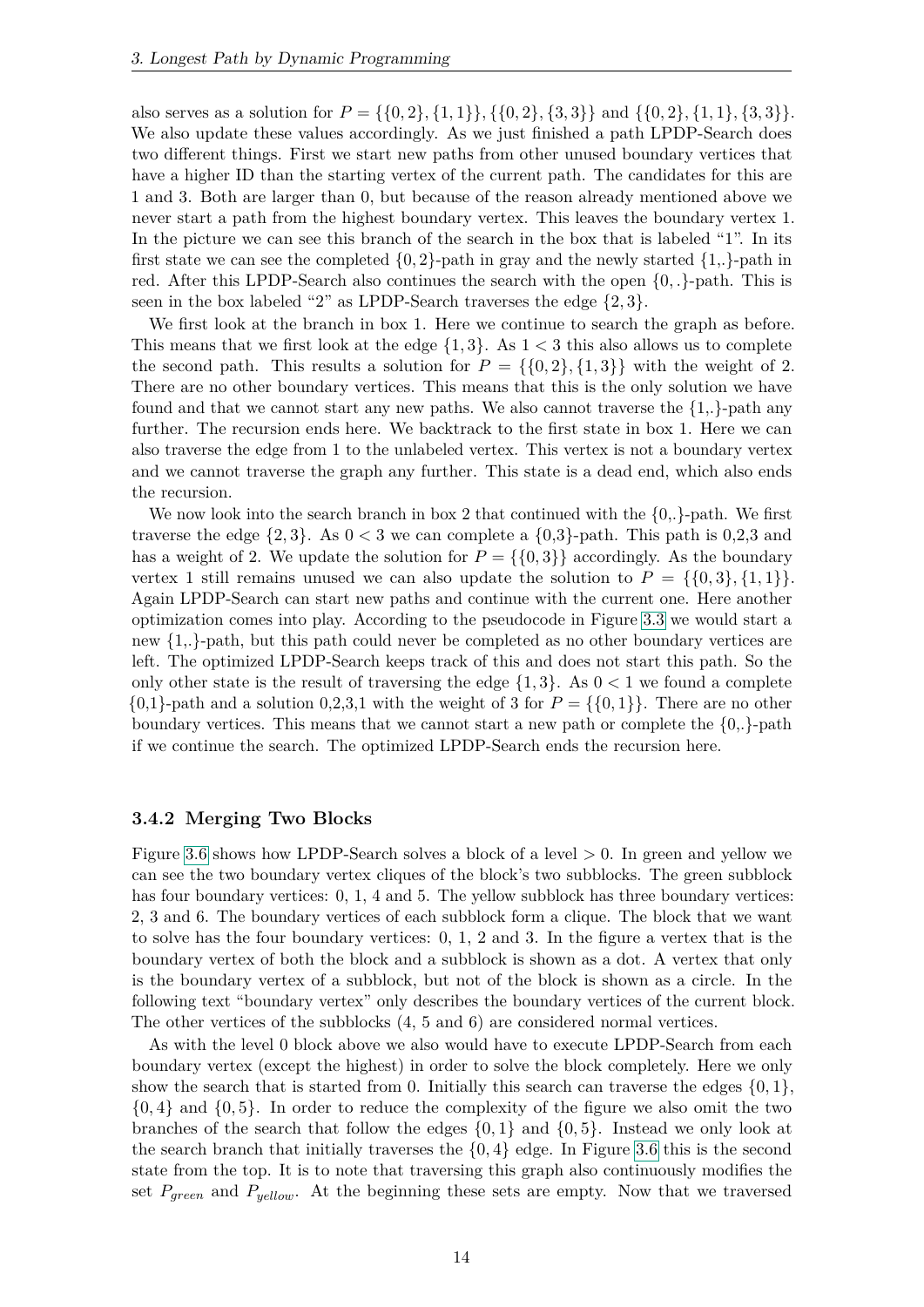

<span id="page-22-0"></span>Figure 3.6: See section [3.4](#page-18-0)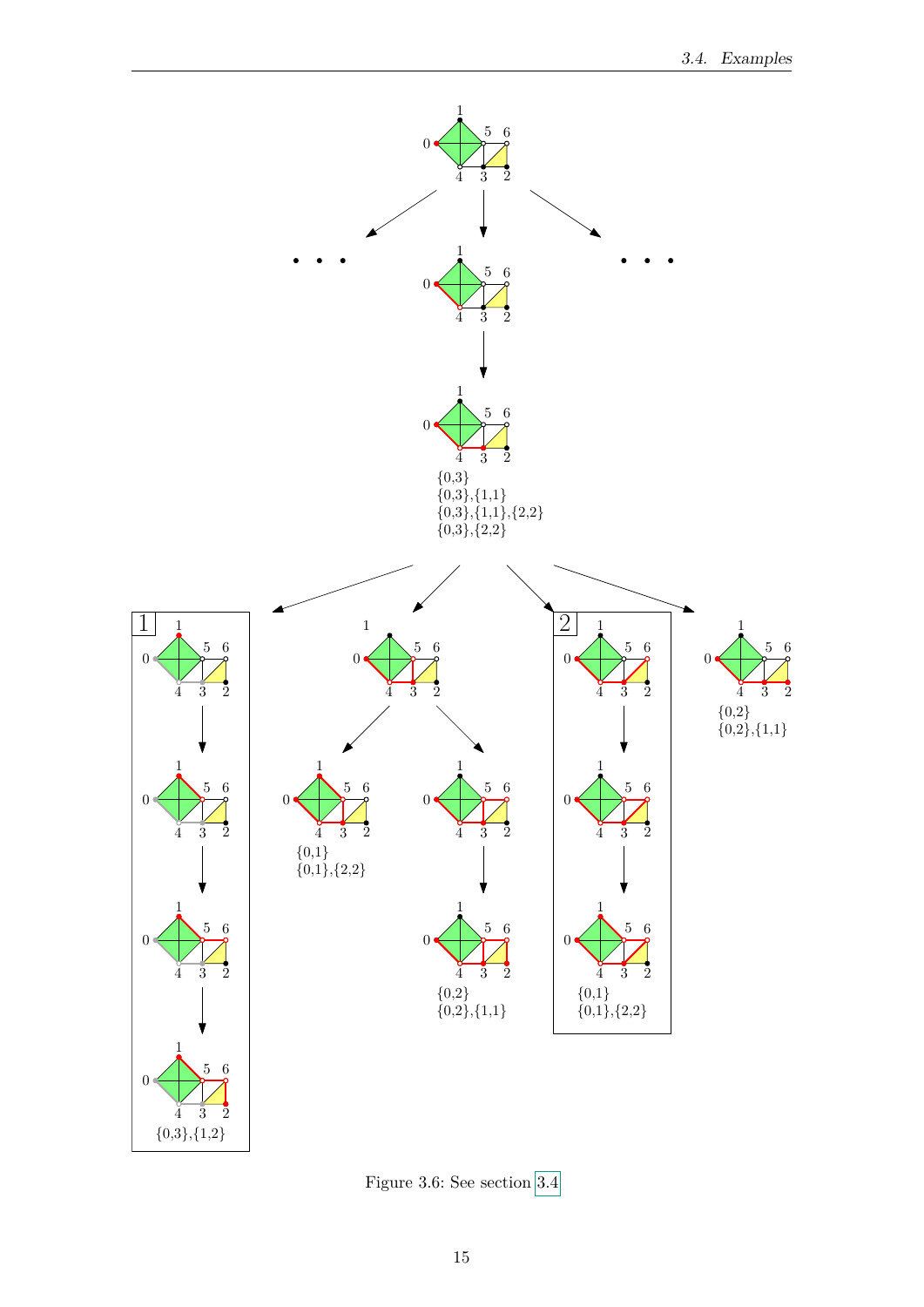the edge  $\{0,4\}$  we add  $\{0,4\}$  to  $P_{green}$ . This means that  $P_{green} = \{\{0,4\}\}\.$  Before even traversing the edge we lookup if this solution for the green subblock exists. If it doesn't, the search would already end here. In this example we are going to assume that every possible solution for the subblocks exists. The edges that we can traverse next are  $\{1,4\}$ and  $\{3, 4\}$ . The edge  $\{1, 4\}$  is part of the green clique. Traversing this edge would result in  $P_{green} = \{ \{0, 4\}, \{1, 4\} \}.$  This  $P_{green}$  is unsolvable as it implies two non-intersecting paths: One path from 0 to 4 and one from 1 to 4. As they share the common vertex 4 these paths always intersect. We already discussed this in the observation [1.](#page-16-0) The optimized version of LPDP-Search that is presented later in section [5.2](#page-35-0) simply prevents these cases by never traversing two clique-edges consecutively. Whether we use the optimized version or simply check if the solution exists the result is the same: We cannot traverse the edge  $\{1,4\}$ .

We can traverse the boundary edge  $\{3, 4\}$ . As  $0 < 3$  and 3 is a boundary vertex of our block we can complete a  ${0,3}$ -path. But ending the path here would induce the set  $P_{yellow} = \{\{3,3\}\}\.$  We first have to check if this solution for the yellow subblock exists. As mentioned above we assume that it exists. We then look up the weight for each subblock's solution (for the current *Pgreen* and *Pyellow*). Let *wgreen* and *wyellow* be these weights. This means that we have found a solution for  $P = \{\{0,3\}\}\$  with the weight of  $w_{green} + w_{yellow} + 1$ . The 1 is the weight of the boundary edge  $\{3, 4\}$  that was used. Additionally, the boundary vertices 1 and 2 are unused. This means that we also found possible solutions for  $P = \{\{0,3\}, \{1,1\}\}, \{\{0,3\}, \{2,2\}\}\$  and  $\{\{0,3\}, \{1,1\}, \{2,2\}\}.$ It is to note that each of these *P* also modifies  $P_{green}$  and  $P_{yellow}$ . For example  $P =$  $\{\{0,3\},\{1,1\},\{2,2\}\}\$  induces  $P_{green} = \{\{0,4\},\{1,1\}\}\$  and  $P_{yellow} = \{\{3,3\},\{2,2\}\}\$ . We have to check again if these subsolutions even exist and what their weights *wgreen* and *wyellow* are.

After this LPDP-Search starts new paths and also continues the search with the current  ${0,\}-$  path. There are two unused boundary vertices 1 and 2. As a  ${2,\}-$  path cannot be completed we only start a new  $\{1, \cdot\}$ -path. This branch of the search can be seen in box 1 in Figure [3.6.](#page-22-0) When continuing with the  $\{0, \}$ -path we can traverse the edges  $\{3, 2\}, \{3, 5\}$ and  $\{3,6\}$ . We look further into the branch of the search that traverses the  $\{3,6\}$  edge. This is shown in box 2.

But first we look into box 1. The finished  $\{0,3\}$ -path is shown in gray. We start a new  $\{1, \}$ -path in red. We can only traverse the edge from 1 to 5. This induces the set  $P_{green} = \{\{0,4\},\{1,5\}\}\.$  From there we continue with the boundary edge  $\{5,6\}$  and then the clique-edge  $\{6, 2\}$ . Traversing the latter one induces the set  $P_{yellow} = \{\{2, 6\}, \{3, 3\}\}.$ As 1 *<* 2 we also are able to complete the path. This means we have found a solution for  $P = \{0, 3\}, \{1, 2\}\.$  The are no unused boundary vertices. The search ends here as we cannot start new paths or continue with the current one.

Now we also look closer into the search branch in box 2. Here the LPDP-Search took the  $\{3,6\}$  edge instead of starting a new  $\{1,\}$ -path. This induces the set  $P_{yellow} = \{\{3,6\}\}.$ From there LPDP-Search can only traverse the edge to the vertex 5 as we cannot traverse two clique-edges consecutively. After this we traverse the edge {1*,* 5}. This induces set  $P_{green} = \{\{0,4\},\{1,5\}\}\$ . As  $0 < 1$  and the boundary vertex 2 is still unused we have found solutions for  $P = \{0, 1\}$  and  $\{0, 1\}$ ,  $\{2, 2\}$ . The recursion ends here. We do not start a new path as 2 is the only boundary vertex left. A  $\{2, \cdot\}$ -path can not be completed.

#### <span id="page-23-0"></span>**3.5 Space** & **Time Complexity**

The worst case scenario for LPDP is a complete graph. If we partition such a graph, every block on every level is a clique. As long as there is more than one block in a level every vertex is also a boundary vertex. According to observation [2](#page-16-3) this means we have to store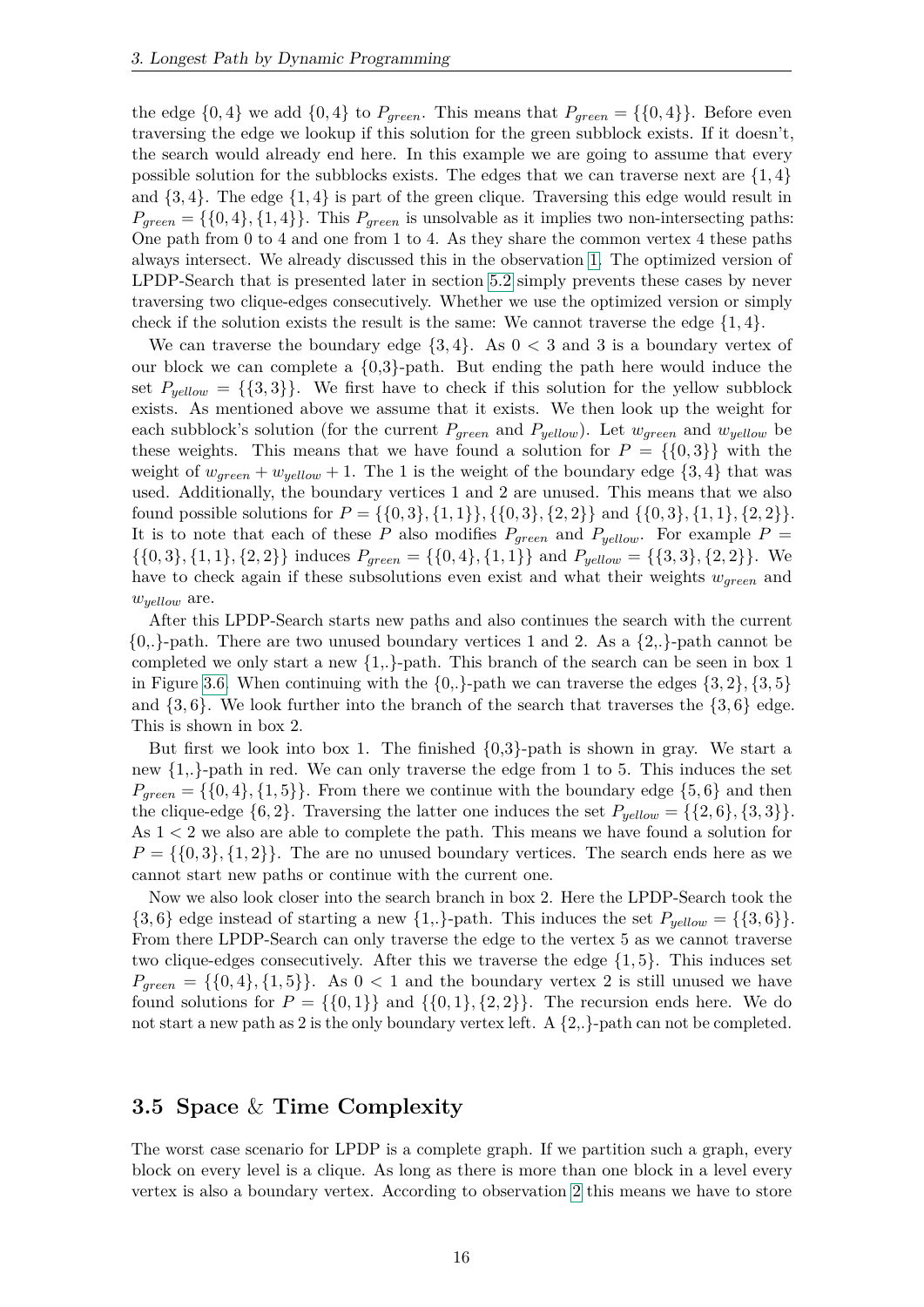$#P(n) =$ b*n/*  $\sum$  $2\vert$ *k*=1 *n*!2*n*−3*<sup>k</sup>*  $\frac{n!2^{n}}{(n-2k)!k!}$  solutions for each block with *n* (boundary) vertices. Note that we start the sum with  $k = 1$ . The element of the sum with  $k = 0$  represents the number of all P that do not contain any  $\{x, y\}$  where  $x \neq y$ . These solutions always exist and have weight 0. We do not have to store them. This can be used to estimate the space complexity of the algorithm.

We did not find a good estimation of the time complexity of LPDP, but  $\#P(n)$  also gives us a lower bound of it as we have to look at least once at each solution. We can also see that LPDP degenerates into exhDFS without the use of partitioning (a single level with one block  $B = V$ ). This means that LPDP can always achieve the time complexity of exhDFS. We further look into the time complexity of LPDP for partitioned complete graphs in section [6.8.](#page-45-0) We show empirically that LPDP has a smaller time complexity than exhDFS.

#### <span id="page-24-0"></span>**3.6 Differences to Previous Work**

The original LPDP from [\[Fie16\]](#page-54-4) worked differently to its current form. Here we will explain the differences between the presented algorithm and the original. It is to note that our presentation of the original LPDP is different from [\[Fie16\]](#page-54-4). It still remains the same algorithm, but allows easier comparison to the current form of LPDP.

First "boundary vertices" are different: They are auxiliary vertices that are introduced in the graph to separate the partition blocks from each other. This is done by removing any boundary edge  $\{x, y\}$  with the weight *w* and inserting a boundary vertex *z* and the edges  $\{x, z\}$  and  $\{z, y\}$  with the weights *w* and 0. We also attach such a vertex to the startand target-vertex with an edge weight of 0. These boundary vertices can be seen in Figure [3.7.](#page-25-0) The figure shows the same example as Figure [3.2,](#page-15-1) but for the original LPDP. As seen in the right picture of Figure [3.7](#page-25-0) we build an auxiliary graph the same way as before: We turn the boundary vertices of each block into a clique. The resulting auxiliary graph is a multigraph as there can be multiple edges between two vertices. An edge belongs to the block for which it was created. The induced boundary vertex pairs for the blocks are:  $P_{green} = \{\{40, 41\}, \{42, 45\}\}, P_{yellow} = \{\{45, 46\}\}, P_{blue} = \{\{41, 42\}, \{46, 47\}\}.$ 

This is not a complete description of the original algorithm, but we can already see the important differences. For the same blocks the original algorithm creates an equal or greater amount of boundary vertices. So generally the original algorithm has to store more solutions per block and creates more complex auxiliary graphs. The experiments in section [6.6](#page-42-1) compare the runtimes of the algorithms. The current version of LPDP performs significantly better.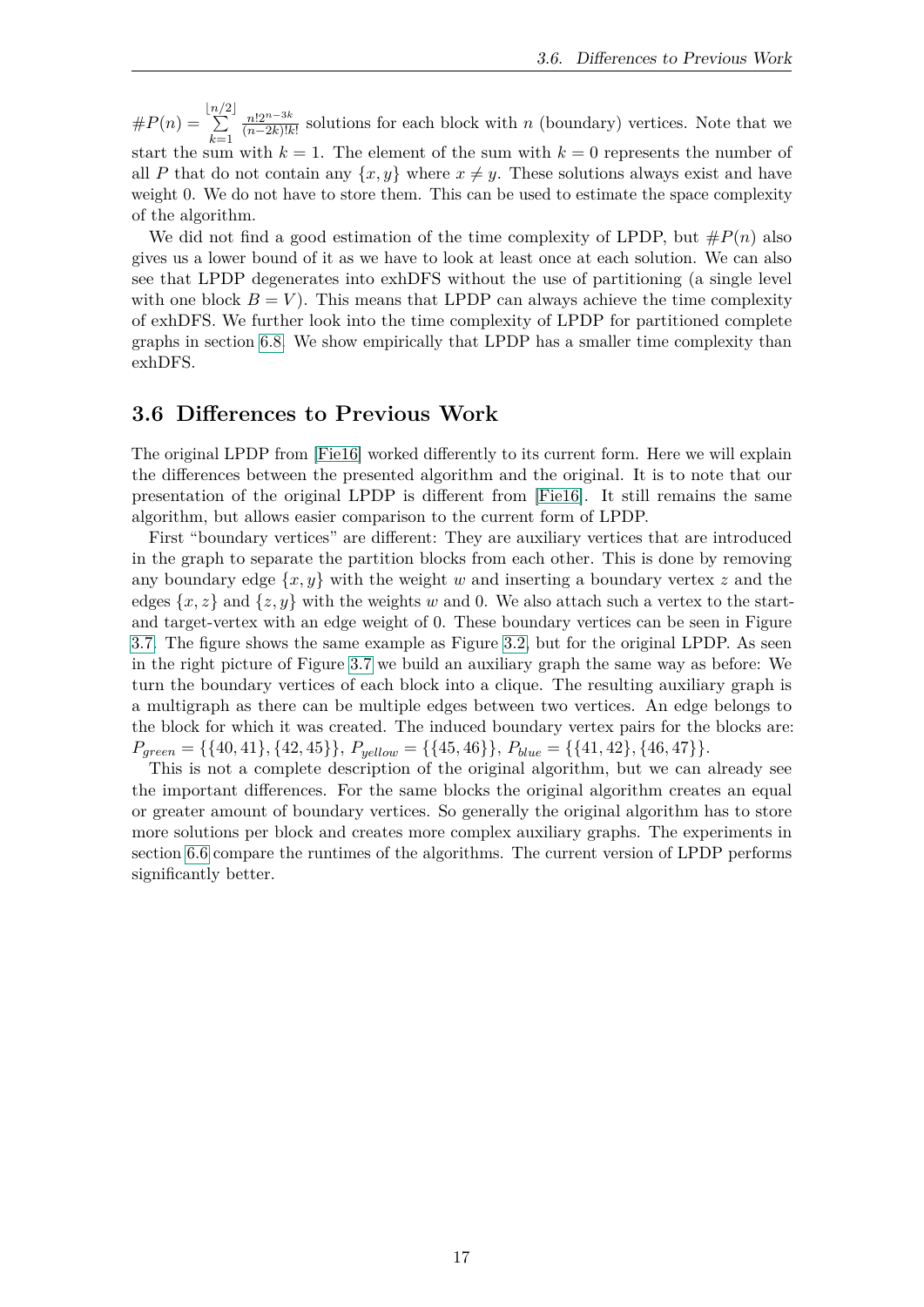

<span id="page-25-0"></span>Figure 3.7: This figure shows the same example as Figure [3.2,](#page-15-1) but for the original LPDP version of [\[Fie16\]](#page-54-4). The boundary vertices that are inserted by the algorithm are shown as black squares. They are labeled with the numbers 40 to 47. A possible longest path between 40 and 47 is shown in red. The auxiliary graph created by the original LPDP is shown on the right. The boundary vertex pairs induced by the path are:  $P_{green} = \{\{40, 41\}, \{42, 45\}\}, P_{yellow} = \{\{45, 46\}\},\$  $P_{blue} = \{\{41, 42\}, \{46, 47\}\}\$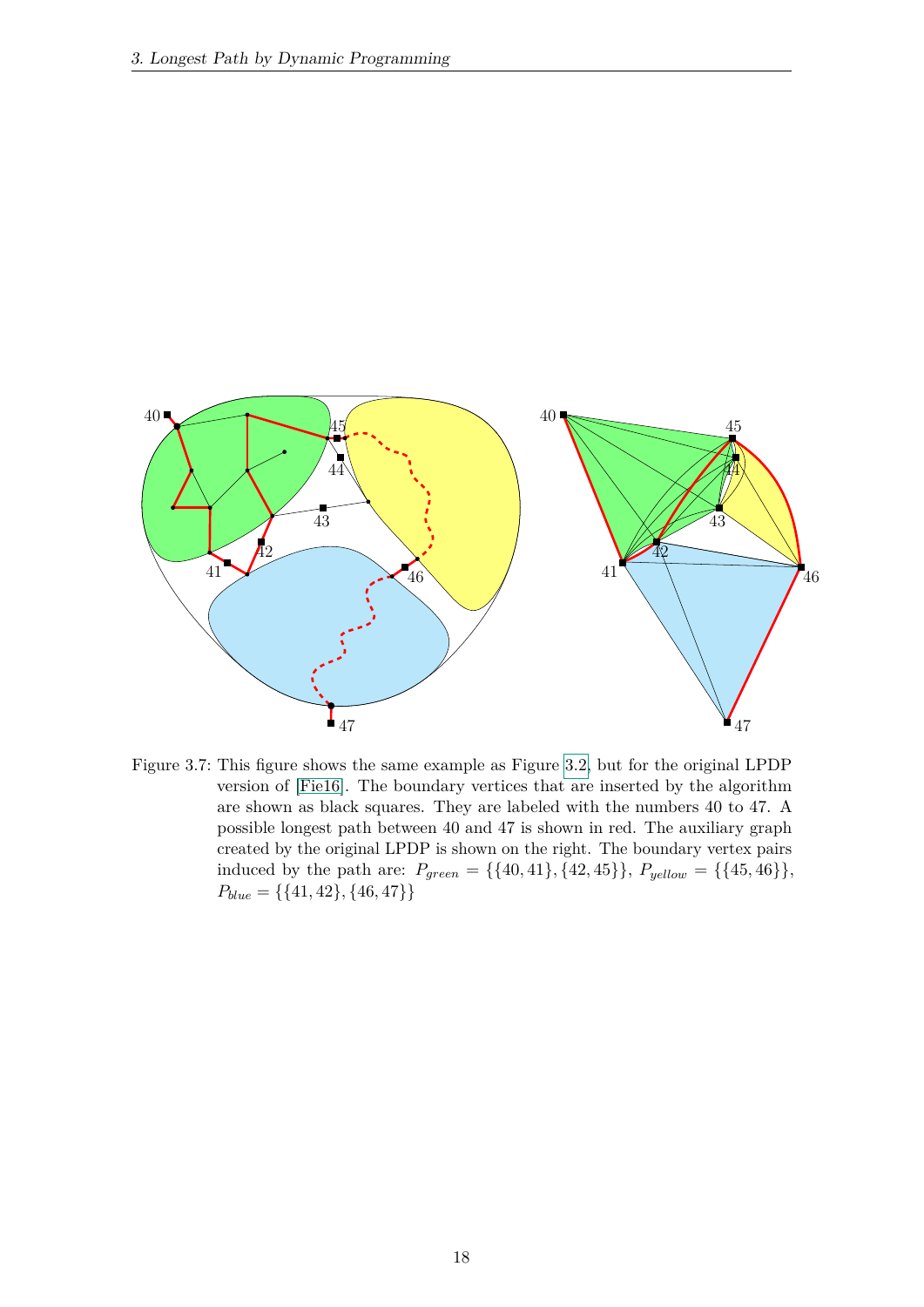### <span id="page-26-0"></span>**4. Parallelization**

The parallelization of the LPDP algorithm was done in two ways. First multiple blocks can be solved at the same time. Additionally, LPDP-Search from Figure [3.3,](#page-18-1) which is used to solve a block, can also be parallelized.

#### <span id="page-26-1"></span>**4.1 Solving Multiple Blocks**

A block is only dependent on its subblocks. We can solve it once all of its subblocks have been solved. No information from any other block is needed. This allows us to solve multiple blocks independently of each other. How this form of parallelism was implemented is explained in section [5.3.](#page-36-0)

The question is how effective this form of parallelism can be. For example: If  $p\%$  of a problem's serial runtime is spent solving a single block, solving multiple blocks in parallel cannot achieve a speedup higher than  $\frac{100}{p}$ . In order to test this we ran the serial LPDP solver on the set of problems that is used in the experiment section [\(6.5.4\)](#page-42-0). LPDP had a time limit of 64 minutes to solve a problem. We only looked at problems that took more than 5 seconds to solve.

For each of the solved problems the plot in Figure [4.1](#page-27-0) shows the percentage of the problem's runtime that is spent solving its most difficult block. The problems are sorted from lowest to highest percentage. From this plot we can see that achieving speedups over 2 would be impossible for most of the problems. In fact for almost half of the shown problems a single block makes up over 80% of their runtime. This means that parallelizing the execution of a single block is far more important than solving multiple blocks at the same time. The next section explains how this was done.

#### <span id="page-26-2"></span>**4.2 Parallelizing LPDP-Search**

In order to solve a block LPDP starts the search shown in Figure [3.3](#page-18-1) from each boundary vertex of the block (except the last). We could parallelize the solving of a block simply by running multiple of these searches at the same time. There are multiple problems with this approach: We could only use up to  $n-1$  threads when solving a block with  $n$  boundary vertices. This limits the speedup that could be achieved to  $\frac{1}{n-1}$ . Additionally, because of the optimization explained in section [3.3,](#page-17-0) the searches that start from boundary vertices with lower ID's usually take much longer than those started from higher boundary vertices. This would lead to bad load balancing and limit the possible speedup even further.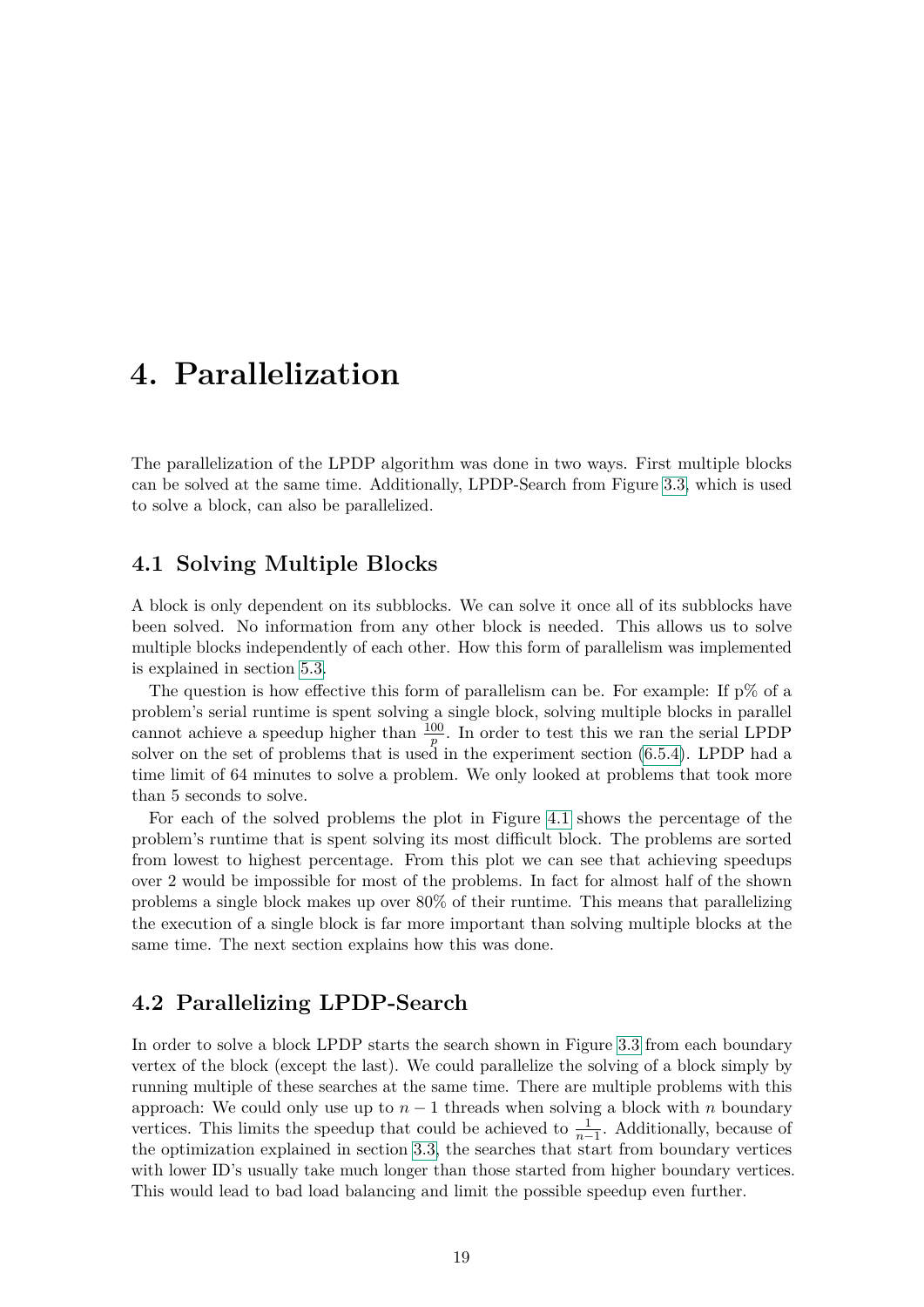

<span id="page-27-0"></span>Figure 4.1: The plot is restricted to the problems that took the serial LPDP solver more than 5 seconds. For each of these problems the plot shows the percentage of the problem's runtime that is spent on solving its most difficult block. The problems are sorted from lowest to highest percentage.



<span id="page-27-1"></span>Figure 4.2: This tree is an example that is generated through the recursion of a LPDP-Search. The horizontal lines are the different levels of recursion. The root of the tree is the initial call of LPDP-Search(). Every edge represents a fuction call to LPDP-Search(). For example the initial LPDP-search() calls itself 3 times. This results in the 3 edges to the first horizontal line (first level of recursion). The call represented by the left edge calls LPDP-Search() 4 times. This results in 4 branches to the second horizontal line. The whole tree represents a full LPDP-Search. In red we can see a LPDP-Search that is limited to 3 levels of recursion.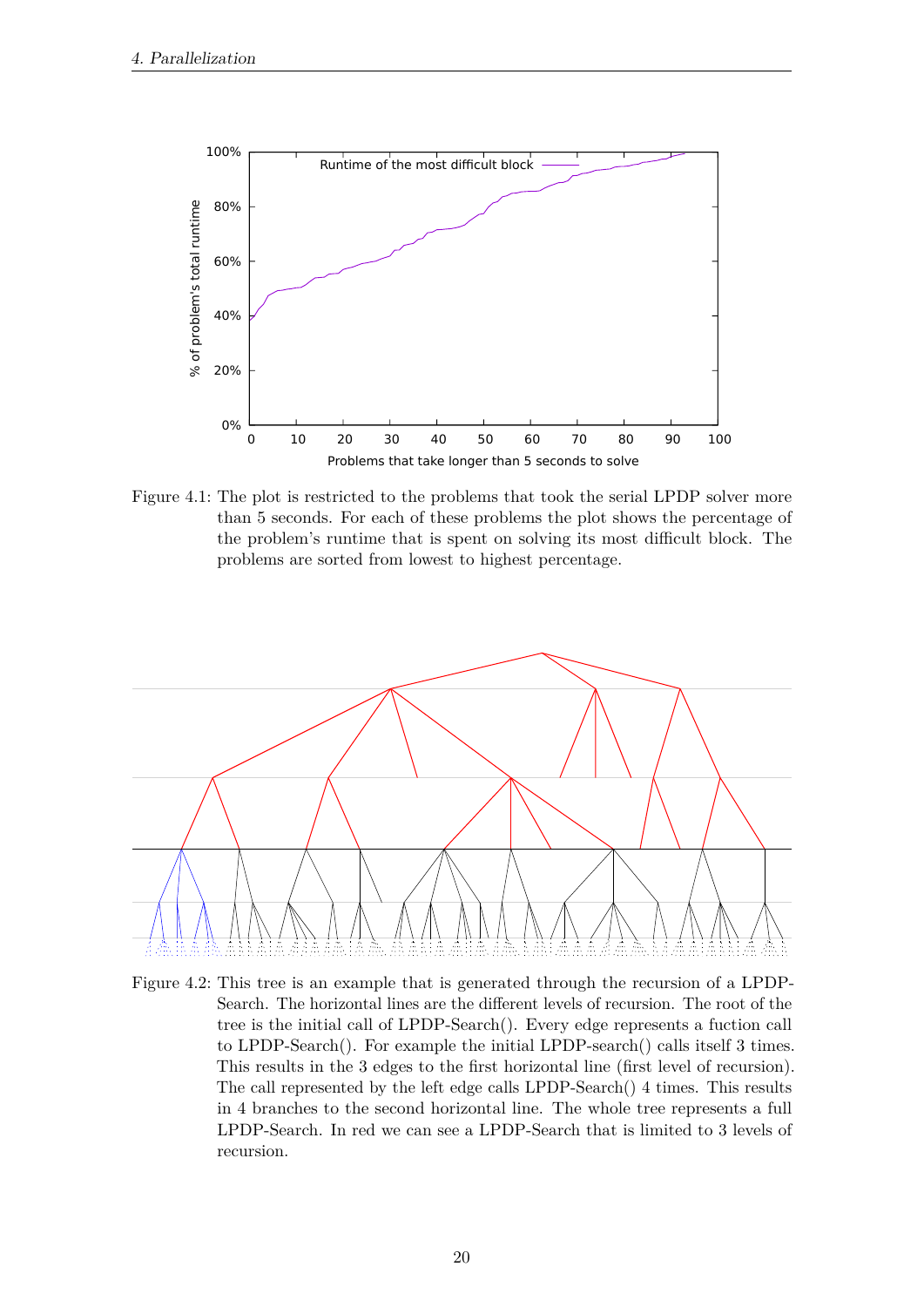An approach that does not have these problems is inspired by the "Cube and Conquer" approach for SAT-Solving that was presented by Heule et al. [\[HKWB11\]](#page-54-8). In this paper a SAT formula is partitioned into many subformulas. These subformulas can be solved in parallel. We can do the same for LPDP by partitioning the search space of LPDP-Search into many disjunct branches. We do this by running LPDP-Search from each boundary vertex with a limited recursion depth. Every time the search reaches a certain level of recursion the search stores its current context in a list and returns to the previous recursion level. Figure [4.2](#page-27-1) shows an example of this. We can see a LPDP-Search limited to 3 recursions in red. A stored context represents all the data that allows us to continue the search at this point later on. On higher recursion levels the search works the same as before. The created list of contexts is then used as a queue. Each element of the queue represents a branch of the search that still has to be executed. One such branch can be seen in blue in Figure [4.2.](#page-27-1)

We execute these branches in parallel. Each time a thread finishes one branch it receives the next branch from the top of the queue. This automatically results in a form of load balancing as threads that execute faster branches simply end up executing more branches. In order for this to work well we need a large number of branches. But generating the branches should also not take too long. We have to choose the recursion depth limit accordingly. This could be done by initially choosing a small recursion depth limit. If the resulting list of branches is too small, we repeat the process with a higher and higher limit until the list has the necessary size. These repeats should not take too long as a small list of search branches would also indicate a short runtime of the restricted search. If we want to prevent the repeats, we could also continue the restricted LPDP-Search from each of the branches in the list until a higher recursion depth is reached. In the experiments of chapter [6](#page-38-0) none of this was done. Instead the recursion depth limit was set to the fixed value 5. This has proven to be sufficient. Generating the branches only took a negligible amount of time but still resulted in good load balancing.

This form of parallelization requires a certain amount of synchronization between the threads. The serial implementation of LPDP uses hash tables to store the solutions for a block. Several threads can try to modify the same hash table entry at the same time. Introducing a concurrent hash table solves this problem.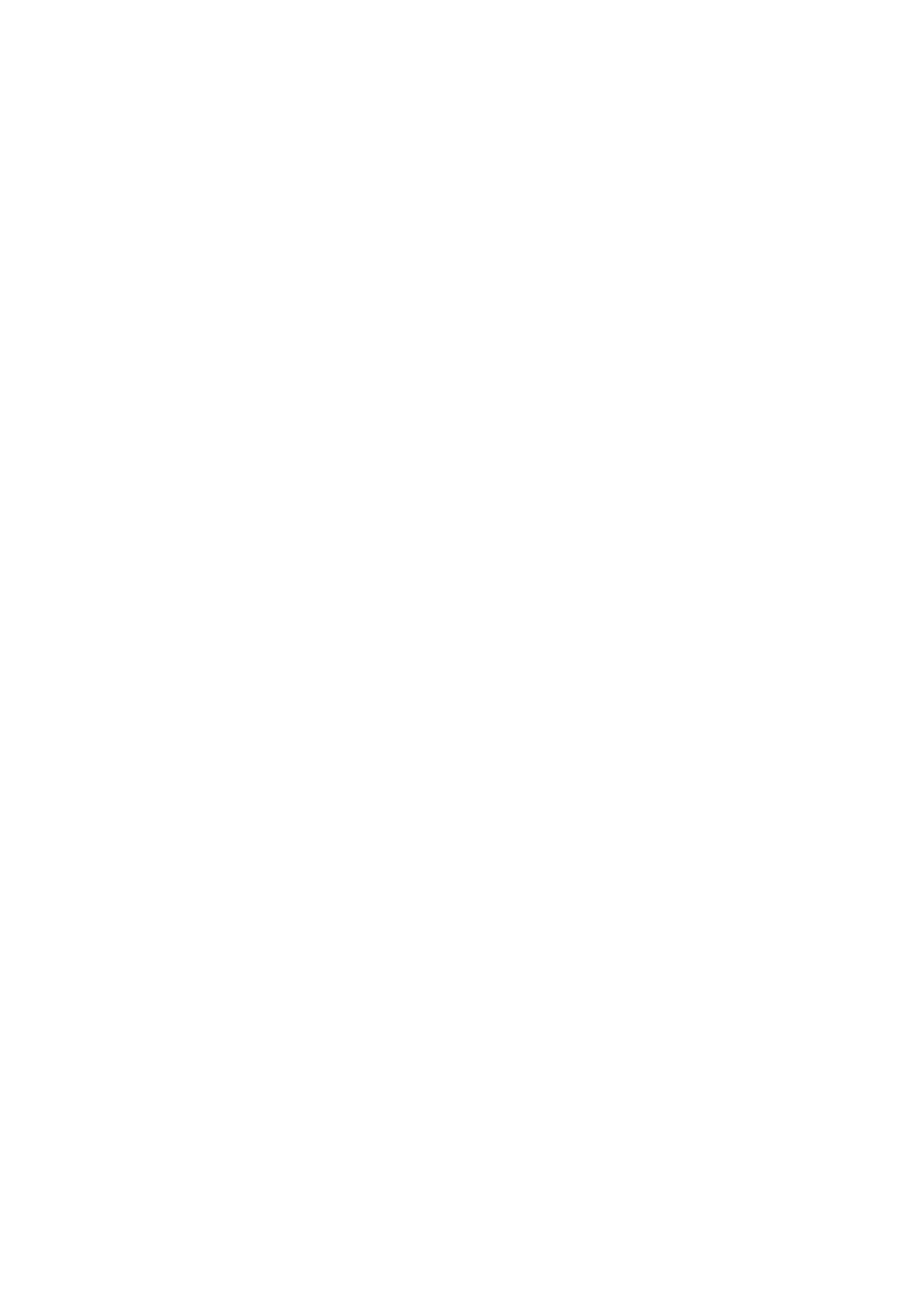## <span id="page-30-0"></span>**5. Implementation**

This chapter details our implementation of the LPDP algorithm. We implemented LPDP in C++. The code can be compiled as C++11 or C++14 code. Other vesions of C++ might also work, but were not tested. The parallelization of LPDP is based on a shared memory model. We mainly utilized OpenMP 4.5 [\[Ope15\]](#page-54-9) in order to parallelize the algorithm. As an implementation of a concurrent hash table was needed we also made use of the Intel R Threading Building Blocks (TBB) library [\[Rei07\]](#page-55-4) (libtbb-dev 2017∼U7∼8).

#### <span id="page-30-1"></span>**5.1 Data Structures**

#### <span id="page-30-2"></span>**5.1.1 Block Hierarchy**

If we want to solve multiple blocks of the partition at the same time, a single graph data structure is undesirable. Instead we represent each block as its own object. It only contains the data that is needed in order to solve the block. This includes pointers to all subblocks (the blocks of the lower partitioning level that make up the current block) and a hash table that contains the results after solving the block. This creates a tree-like data structure of blocks. The root of this tree is the singular block that contains the whole graph. When solved its hash table will contain the solution to the longest path problem. A block can only be solved once all of its subblocks have been solved. Because of this we solve the tree in a bottom up approach.

This data structure has the advantage that each thread only has knowledge of/access to the data of the block that it is currently solving. This allows the threads to not interfere with each other and increases cache locality. In order to implement this hierarchy efficiently we often have to transform the vertex IDs. For example a block of the hierarchy that contains *n* boundary vertices always labels them with  $0, 1, \ldots, n-1$ . We omit this in this thesis and just address every vertex with the ID that it has in the underlying graph.

#### <span id="page-30-3"></span>**5.1.2 Storing the Results**

In order for our algorithm to work we need an efficient data structure to store the results of our search. When searching a block *B* we need to store one solution for each possible set of boundary node pairs  $P_B$ . There are multiple ways to do this. One way would be with a large array. This would require a fast way of calculating an array index for any given *PB*. A big drawback of this method is that a block with *n* boundary nodes would always require an array of size  $#P(n) =$ b*n/*  $\sum$  $2\vert$ *k*=1 *n*!2*n*−3*<sup>k</sup>*  $\frac{n!2^{n-3\kappa}}{(n-2k)!k!}$  (as mentioned in the observation [2](#page-16-3)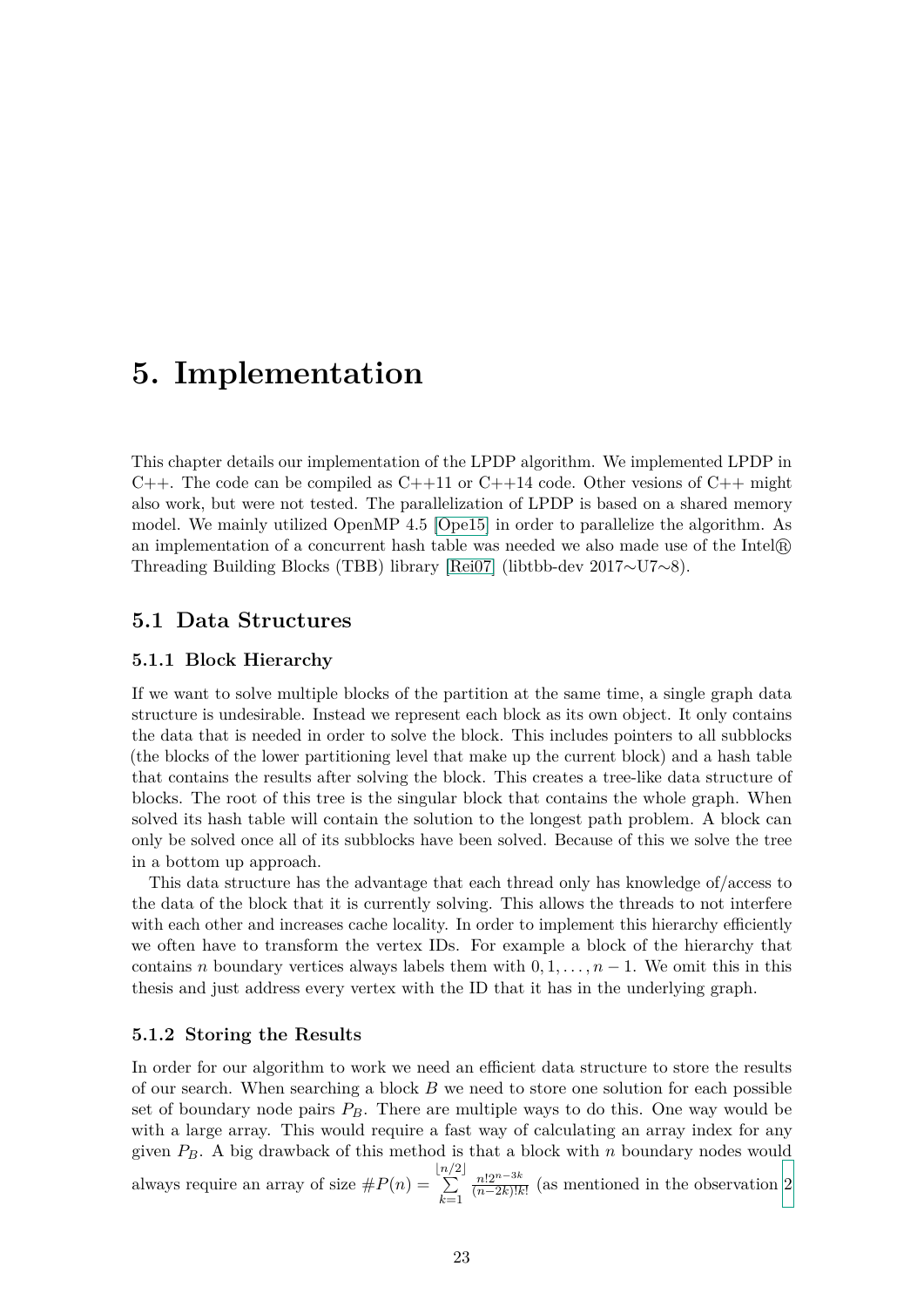in section [3.2\)](#page-15-0). However, if LPDP works on sparse graphs, there often exists no solution to a lot of the possible *PB*s. In this case large parts of the array would be empty, which would waste a lot of memory.

We also looked at a tree data structure as a way to store the solutions. As it is quite complex we only explain the basic idea and why we ultimately did not use it. The LPDP-Search algorithm always modifies *P<sup>B</sup>* in a specific pattern. This would have allowed us to build a tree structure in such a way that LPDP-Search only keeps track of a single node of the tree. This node stores the solutions for the current *PB*. Any time LPDP-Search modified  $P_B$  it only has to switch to one of the children nodes or to the parent node. The advantage of the tree would have been that we would not have to reserve space for unsolvable *PB*. These nodes of the tree simply would not have existed. The problem is that LPDP-Search does not look up the solutions for the subblocks in the same pattern. Instead it requires random access to them. This is not possible with a tree. So the tree would have been good when solving a block *B*, but solving the parent block of *B* requires us to look up solutions in the tree of *B*. These lookups would have been extremely inefficient.

Instead LPDP stores the results in a hash table. A hash table stores (*key, value*)-pairs. In our case the key is a *P<sup>B</sup>* and the value is the corresponding solution. Similar to the tree the hash table also has the advantage that we do not reserve space for *PB*s that do not have a solution. In addition we can randomly access the stored *PB*. Something that is not possible with a tree. The next section talks about this hash table in more detail.

#### <span id="page-31-0"></span>**5.1.3 Concurrent Hash Table**

For the reasons mentioned above we use a hash table to store (*PB, solution*)-pairs for a set of boundary node pairs  $P_B$  from a block  $B$ . This section explains the hash table implementation and how the algorithm interacts with it.

For a block *B* with *n* boundary nodes we represent a set *P<sup>B</sup>* as an array A[.] of *n* integers. Initially this array is filled with some number representing an empty entry (for example *n*). When adding a pair  $\{x, y\}$  to the set  $P_B$  we assign  $A[x] = y$  and  $A[y] = x$ . Example:  $n = 7$  and  $P_B = \{\{0, 3\}, \{1, 1\}, \{2, 6\}\}\$ is represented as the array [3, 1, 6, 0*,* −*,* −*,* 2] where "−" is an empty entry.

The solutions have to be represented in two different ways. With a level 0 block the solution corresponding to a *P<sup>B</sup>* is the paths in the underlying graph that connect the boundary node pairs given by  $P_B$ . For higher levels the solution is a  $P_{B_i}$  for each subblock  $B_i$  of B and a set of boundary edges (edges between these subblocks). We store both types of solutions as arrays of integers. Additionally, we also have to store the weight of each solution regardless of the level of the block. An example of such hash tables can be seen in Table [5.1.](#page-32-0) It shows possible hash tables for the graph from Figure [3.2.](#page-15-1) Figure [3.2](#page-15-1) shows a longest path from the vertex 0 to 9. This path induces the following boundary vertex pairs in the subblocks  $P_{green} = \{\{0, 1\}, \{2, 3\}\}, P_{yellow} = \{\{4, 6\}\}, P_{blue} = \{\{7, 7\}, \{8, 9\}\}.$ Additionally, the path uses the following boundary edges:  $\{1,7\}, \{2,7\}, \{3,4\}, \{6,8\}.$  The first table of [5.1](#page-32-0) shows how we store this information in our hash table. For the sake of readability we do not use the array representations from above. The key of the hash table entry is the boundary vertex pair  $P_B = \{\{0, 9\}\}\$ . As the block only has two boundary vertices the hash table only has this one entry. The solutions for  $P_B = \{\}, \{\{0,0\}\}, \{\{9,9\}\}\$ and  $\{\{0,0\},\{9,9\}\}\$  are trivial and do not have to be stored. The weight of 19 is the cumulative weight of every subblock's solution plus the weights of the boundary edges. The hash tables for the subblocks can also be seen in Table [5.1.](#page-32-0) In this case the subblocks are level 0 blocks which is why their hash tables only store weights and paths. The cumulative weight of the three solutions is  $7 + 3 + 5 = 15$ . With our 4 boundary edges this results in a longest path of the length/weight  $15 + 4 = 19$ .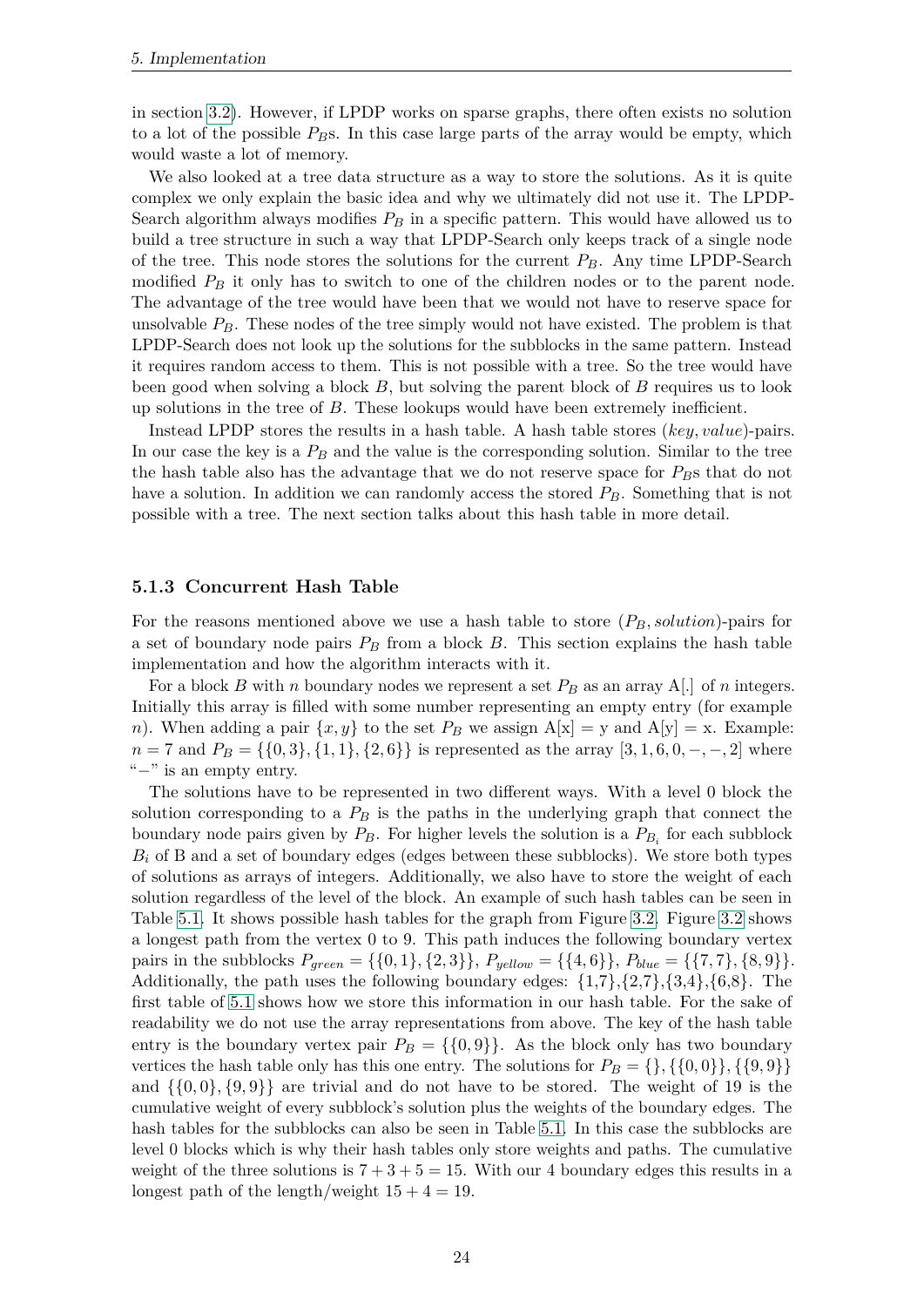| Key         | Solution |                        |                                      |  |  |
|-------------|----------|------------------------|--------------------------------------|--|--|
|             | Weight   | Subblock-keys          | Boundary edges                       |  |  |
|             | 19       | $\{\{0,1\},\{2,3\}\}\$ |                                      |  |  |
| $\{0,9\}\}$ |          | $\{\{4,6\}\}\$         | $\{1,7\}, \{2,7\}, \{3,4\}, \{6,8\}$ |  |  |
|             |          | $\{\{7,7\},\{8,9\}\}\$ |                                      |  |  |



<span id="page-32-0"></span>Table 5.1: Possible hash tables for the example given in Figure [3.2.](#page-15-1) Figure [3.2](#page-15-1) shows a longest path from vertex 0 to 9. The first table shows how this path is stored under the key  $P = \{\{0, 9\}\}\.$  The boundary vertex pairs that the path induces in each subblock can be seen in the column "Subblock-Keys". Additionally, we store all boundary edges that the path uses. The paths weight of 19 is the cumulative weight of every subblock's solution plus the weights of the boundary edges. The hash tables for the three subblocks are seen below. The subblocks are level 0 blocks which is why their hash tables only store weights and paths. These paths do not follow from Figure [3.2.](#page-15-1) The cumulative weight of the three solutions is  $7 + 3 + 5 = 15$ . With our 4 boundary edges this results in a longest path with the weight of 19.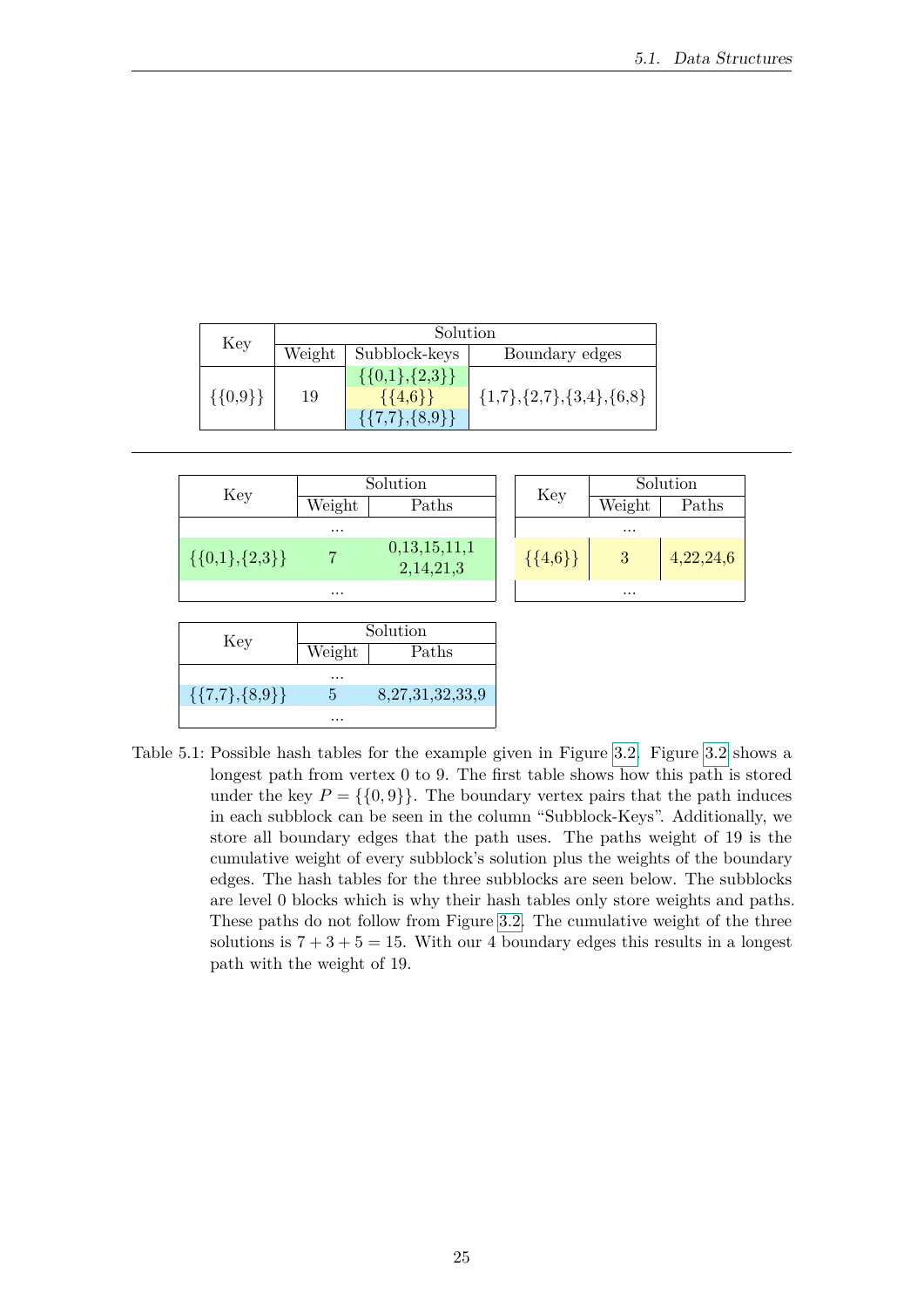If we only wanted to calculate the length of the longest path, we would only store the weights. Any other data about a solution is only necessary to reconstruct the longest path at the end of the algorithm. This would save a lot of memory.

The parallelization of LPDP as described in section [4.2](#page-26-2) requires our hash table to allow concurrent access. We used the concurrent hash table implementation *concurrent*\_*hash*\_*map* from Intel R Threading Building Blocks (TBB) [\[Rei07\]](#page-55-4). The concurrent\_hash\_map can be accessed with a read- or a write-lock. A read-lock allows a thread reading access to a (*key, value*)-pair at the same time as other readers. A write-lock gives a thread exclusive read- and write-access. LPDP only interacts with concurrent\_hash\_map in two ways. First when solving a block we need to look up the weight of solutions in the hash table of the subblocks. This is done with a read-lock. When solving a block the hash tables of its subblocks are already completed and do not get modified anymore. This means synchronization is not even necessary at this point. Additionally, we need a way to insert a new solution into the hash table of the current block or update an already existing one. This happens in line [2](#page-19-2) of Figure [3.4.](#page-19-1) Pseudocode of this operation can be seen in Figure [5.1.](#page-34-0) Hereby  $P$  is the set of boundary node pairs and  $S'$  a possible solution for it. The operation insert\_or\_update $(P, S')$  starts by attempting to acquire a read-lock for  $P$ . If a pair (*P, S*) already is in the hash table, we acquire the read-lock and possibly have to update *S* accordingly. If no such pair exists, the attempt fails and we have to insert the pair  $(P, S')$ . In the first case we need to override the old solution *S* with the new one  $S'$  if the weight of  $S'$  is higher than that of  $S$ . In order to do this we first compare the weights. If we have to update *S*, we release the read-lock and acquire a write-lock. As *S* can be modified during the switch from read- to write-lock we have to compare the weights of *S* and  $S'$  a second time. If  $S$  still has a lower weight, we override it with the better solution  $S^{\prime}$ .

In a previous implementation we just acquired a write-lock from the beginning. This would have circumvented having to check the weights twice, but led to problems if threads often called insert\_or\_update $(P, .)$  for the same P. The best example of this is the highest level block as only one possible *P* exists. Write-locks require exclusive access so the threads constantly blocked each other even if their solutions had the same or lesser weight than the one already in the hash table. This led to longer runtimes for certain problem-instances the more threads were used. Usually such an instance's runtime was largely spent solving the highest level block. Acquiring a read-lock first solved this problem.

If we call insert\_or\_update $(P, S')$  and no  $(P, S)$ -pair exists in the hash table, acquiring the read-lock fails. In this case we have to insert the pair  $(P, S')$  into the table. We acquire a write-lock for *P* as it allows us to do this. We check if a pair (*P, S*) exists as another thread could have inserted it in the meantime. If it does, we update *S* the same way as above. If not, we finally insert the new pair  $(P, S')$  into the table.

Instead of using a concurrent hash table we could also use multiple non-concurrent hash tables. In this case every thread has its own separate hash table. After all threads have finished their search we would merge the hash tables into a one. In early testing this was not as effective as one concurrent hash table. It sometimes even led to increased runtimes compared to the sequential algorithm. Nevertheless this option could be useful when implementing a LPDP solver for a computer system in which each processor has its own private memory. In this case we might use a hybrid model: Each processor has one concurrent hash table. All threads of the processor store their results in this table. After the search is done all tables are merged into one.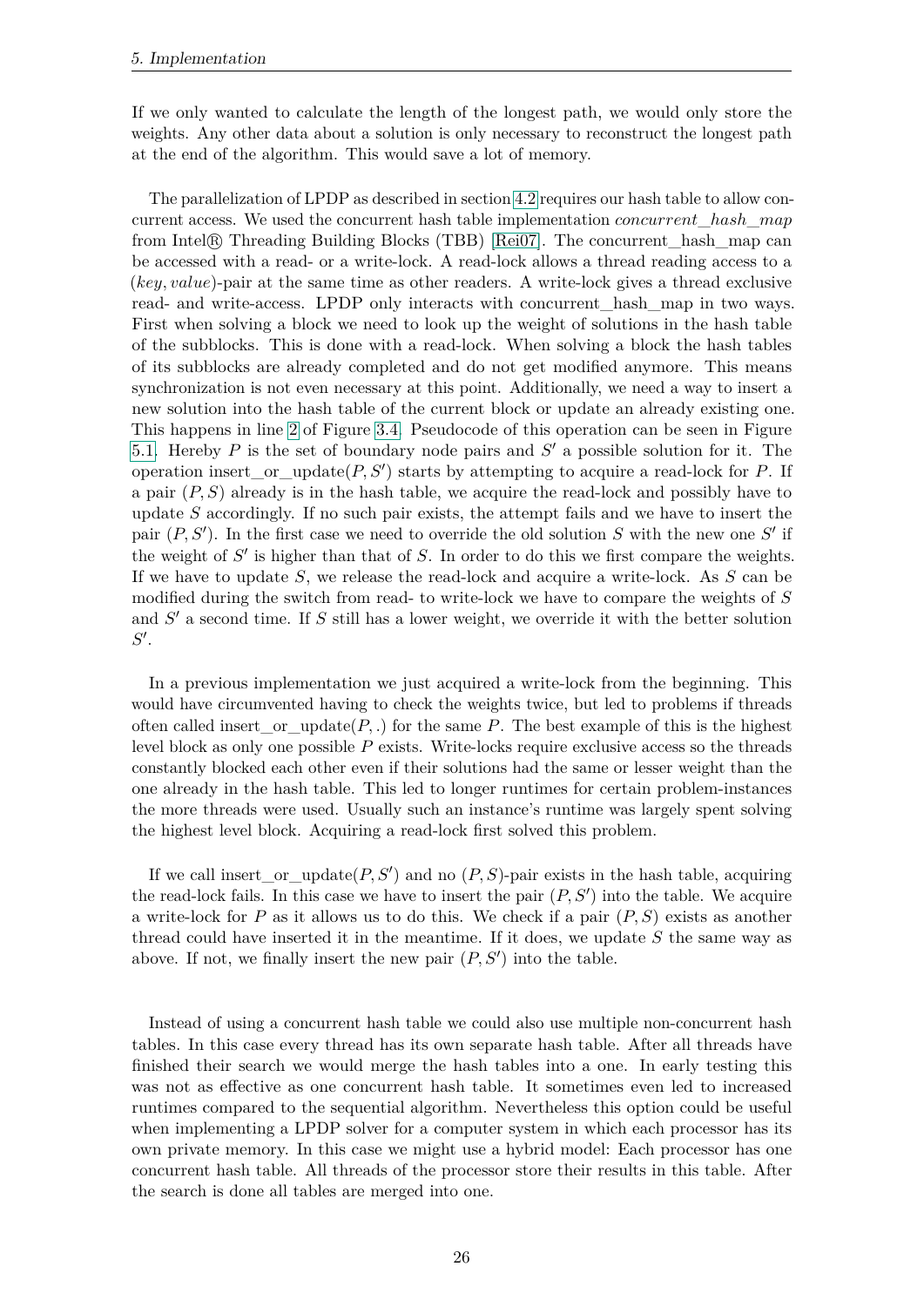```
\textbf{Operation } insert\_or\_update(P, S')get read-lock for P
   if (P, S)-pair exists in the hash table then
       if S.weight < S'.weight then
          release read-lock for P
          // here S could change, so S.weight has to be checked again
          get write-lock for P
           if S.weight \lt S'.weight then
               S \leftarrow S'end
          release write-lock for P
       end
   else // no read-lock acquired as (P, S)-pair did not exist
       get write-lock for P
       if (P, S)-pair exists now then
           \textbf{if } S \textit{.weight} < S' \textit{.weight} \textbf{ then}S \leftarrow S'end
       else
           insert (P, S')-pair into hash table
       end
       release write-lock for P
   end
```
<span id="page-34-0"></span>Figure 5.1:  $P$  is the set of boundary node pairs and  $S'$  a possible solution for it. The operation insert\_or\_update $(P, S')$  describes how we insert or update an entry in a concurrent hash table. For more detail see section [5.1.3.](#page-31-0)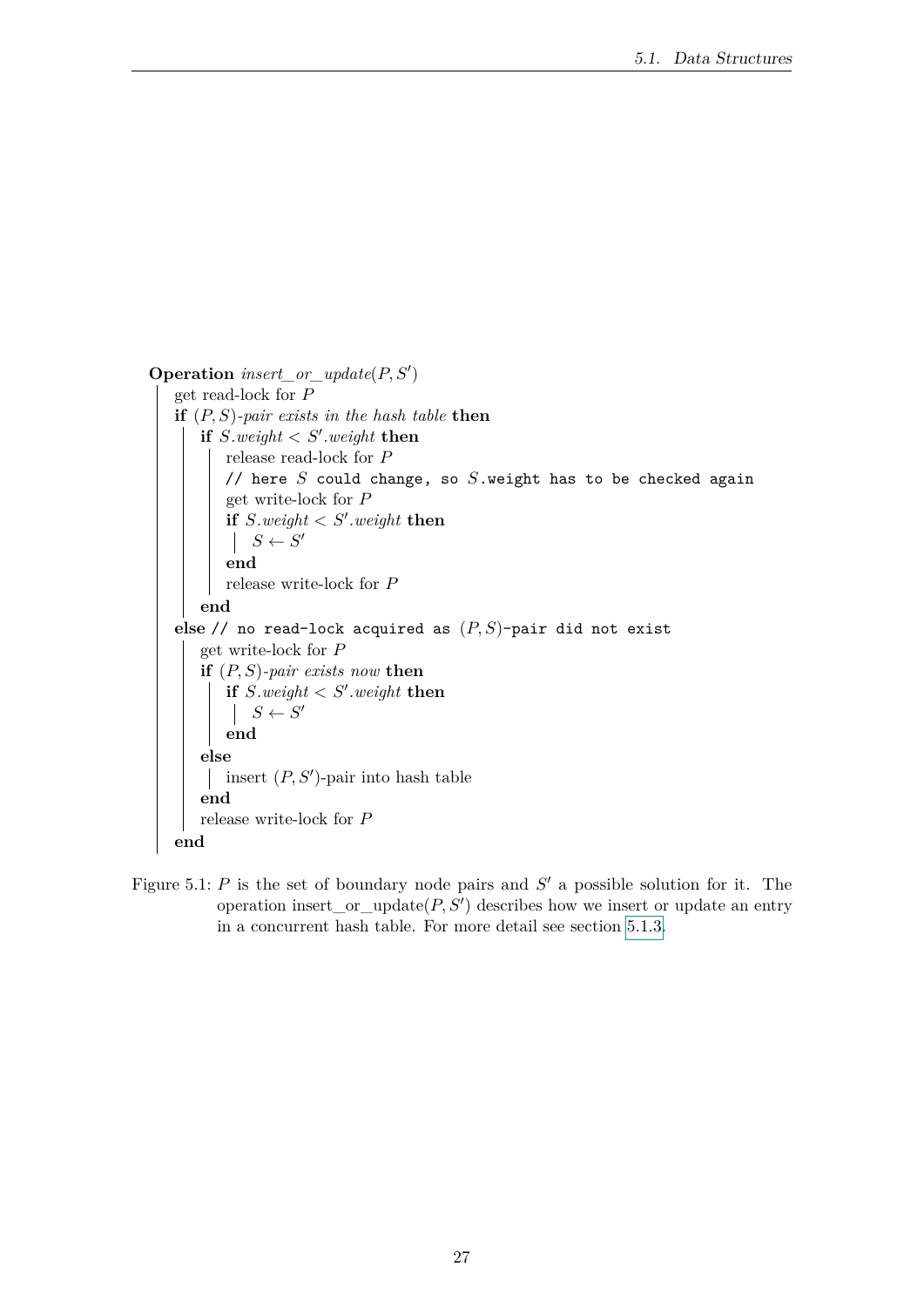#### <span id="page-35-0"></span>**5.2 LPDP-Search**

The pseudocode of LPDP-Search shown in Figure [3.3](#page-18-1) was kept simple. This section will explain additional detail of how LPDP-Search was implemented and optimized. Line [7](#page-18-5) in the pseudocode completes the current path from *a* to *v*. The loop in line [9](#page-18-4) iterates through all boundary vertices  $w > a$  and starts a new path from  $w$ . This new path can only be completed in another (unmarked) boundary vertex *z > w*. If such a boundary vertex does not exist, LPDP starts a path that cannot be finished. This results in a lot of unnecessary searching of the graph. We prevent this by first finding the largest unmarked boundary vertex  $b > a$ . If no such vertex exists:  $b = a$ . We then start new paths as in line [9,](#page-18-4) but only iterate through boundary vertices *w* where  $b > w > a$ . This way any path that is started has a possible endpoint in *b*.

Another problem arises if we think about the following case. The boundary vertex *v* is the only viable endpoint that is left for the current  $\{a,.\}$ -path. If we visit *v*, the current path is finished in line [7.](#page-18-5) But in line [12](#page-18-6) we resume the search with the  $\{a, \cdot\}$ -path. Now the path contains all of its possible endpoints, but we still continue the search for others in line [16.](#page-18-7) We prevent this by aborting the search in line [12](#page-18-6) if  $b = a$ . This way determining *b* not only prevents us from starting unnecessary paths, but also allows us to abort the current path if no viable boundary vertex is left.

We also optimized the loop in line [16.](#page-18-7) The auxiliary graph exists of two different types of edges. First the boundary edges that connect boundary vertices of different blocks. Additionally, all boundary vertices of a block are connected to each other via clique-edges. Traversing a clique-edge  $\{x, y\}$  of a block  $B_i$  induces the boundary vertex pair  $\{x, y\} \in P_{B_i}$ . If we traverse two such edges consecutively, this results in a set  $\{x, y\}$ ,  $\{y, z\} \in P_{B_i}$ . Ac-cording to observation [1](#page-16-0) in section [3.2](#page-15-0) there exists no solution for this set  $P_{B_i}$ . Therefore we prevent traversing two clique-edges consecutively by keeping track of the last edge in the current path. If it is a clique-edge, we only iterate over boundary edges in line [16.](#page-18-7) If not, we iterate over all edges.

Finally we discuss the If-statement in the first line of the pseudocode as it does not exists in our implementation. First the statement checks if the current vertex  $v$  is unmarked. In our implementation we check this before calling LPDP-Search(). This means we check if *w* is unmarked in line [10](#page-18-8) and [17](#page-18-9) before calling LPDP-Search(*w*). This prevents an "empty" function call and the overhead that is associated with it. The second part of the If-statement checks if solutions for all the  $P_{B_i}$ s exist. Instead our implementation only checks a  $P_{B_i}$  before we traverse the graph in a way that would modify it. If the hash table for block  $B_i$  does not contain a solution for the resulting  $P_{B_i}$ , we prevent the traversal. This way we make sure that LPDP-Search() is never called with an unsolvable *PB<sup>i</sup>* .

An optimization can be made to the update\_solutions(.)-pseudocode in Figure [3.4.](#page-19-1) Here we do not have to calculate certain solutions. A pair  $\{v, v\} \in P_B$  represents a path that enters and leaves the block *B* through the boundary vertex *v*. But usually this is only possible if at least two edges  $\{a, v\}$  and  $\{v, b\}$  with  $a, b \notin B$  exist. There is an exception to this if *v* is the start *s* or target *t* vertex. In this case a path can start or end in *v*. This means that  $\{v, v\} \in P_B$  is possible as long as a single edge  $\{a, v\}$  with  $a \notin B$  exists. In all other cases a solution with  $\{v, v\} \in P_B$  cannot be part of the longest path. We can prevent calculating and storing these useless solutions by modifying the definition of  $u_j$  in Figure [3.4](#page-19-1) accordingly. We simply ignore the  $u_j$  for which the conditions above do not hold true.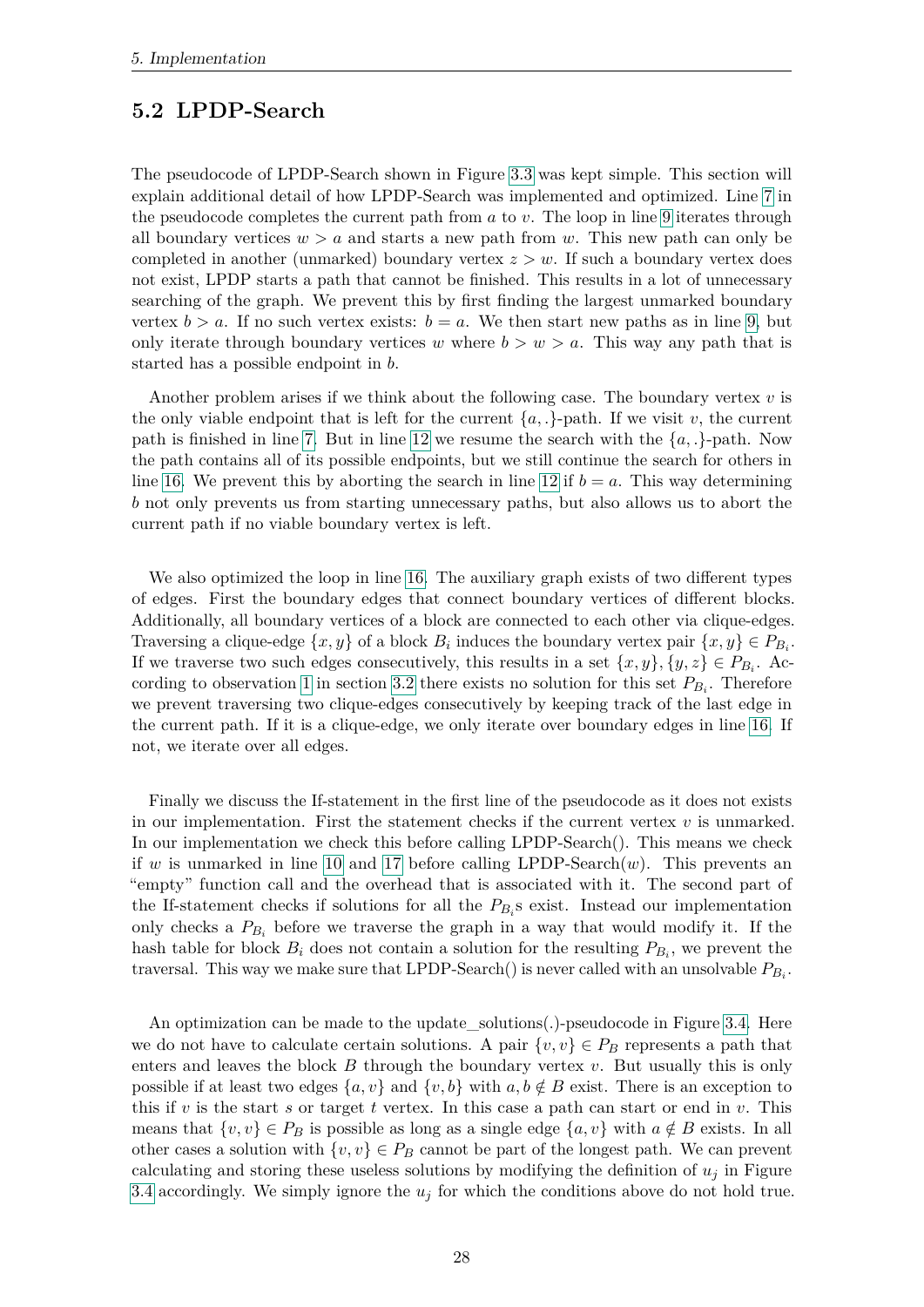#### <span id="page-36-0"></span>**5.3 Parallelization**

The first form of parallelism that was discussed in section [4](#page-26-0) is solving multiple blocks independently of each other. This form of parallelism was implemented level-wise. We start by solving all the block on the lowest level. All of them can be solved in parallel as they do not have any subblocks. Once they are solved we switch to the next level. All blocks on this level can also be solved in parallel as any subblocks have already been solved on the previous level. We repeat the process until all blocks are solved. We have implemented this with two for-loops. The outer loop iterates over the levels. The inner loop iterates over all blocks of the current level and solves them. We parallelize the inner for-loop with the OpenMP directive "#pragma omp parallel for schedule(dynamic, 1)". This directive parallelizes the loop with the dynamic scheduling strategy. First the scheduler assigns one loop iteration to each thread. When a thread is finished it retrieves the next unassigned iteration. We chose this strategy as iterations can have vastly different runtimes. It could lead to a high workload imbalance if we assigned fixed chunks of the iterations to the threads beforehand. Dynamic scheduling automatically acts as a form of load balancing.

This level-wise approach is not an optimal way to implement this form of parallelism as we have to wait for all blocks of a level to be solved before switching to the next level. Instead we could already start to solve blocks from the higher levels once their subblocks have been processed. We decided not to implement this for reasons of simplicity and because the speedup that can be achieved through this form of parallelism is very limited anyways (see section [4\)](#page-26-0).

The second form of parallelism is the solving a single block with multiple threads. The idea behind it was already explained in detail in section [4.2.](#page-26-2) The parallel execution of the generated search branches is also done with the "#pragma omp parallel for schedule(dynamic, 1)"-directive. Here we talk about how we combined both forms of parallelism in our solver: We still work with the level-wise approach that was explained above. When solving a level we first try to predict how difficult each block will be to solve. We do this by counting the boundary vertices of the block's subblocks. If the number of boundary vertices is above a certain threshold (20 in the experiments), we consider a block to be "difficult". Otherwise the block is considered "easy". If a block is difficult, all threads are used to solve it. Once no difficult blocks are left on the current level we use the first form of parallelism to solve the easy blocks in parallel (1 thread per block).

#### <span id="page-36-1"></span>**5.4 Reconstructing the Longest Path**

After we solved all blocks the hash table of the block on the highest level contains a single entry with the key  $\{\{s,t\}\}\$  (if a path from *s* to *t* exists). This entry represents our longest path from *s* to *t*. Its weight also is the length of the longest path. An example of this can be seen in Table [5.1.](#page-32-0) The longest path is stored under the key  $\{\{0,9\}\}\$  and has a weight of 19. But we still have to reconstruct the actual path / sequence of vertices. We do this through recursive hash table lookups. We start with the above mentioned hash table entry. We then look up its stored subblock-keys in their corresponding hash tables. We repeat this process until we reach hash tables of level 0 blocks. During these lookups we store the boundary edges and paths of each visited hash table entry. Hereby any boundary edge  $\{x,y\}$  turns into a path x,y. For Table [5.1](#page-32-0) this results in the paths:

1*,* 7 2*,* 7 3*,* 4 6*,* 8 0*,* 13*,* 15*,* 11*,* 1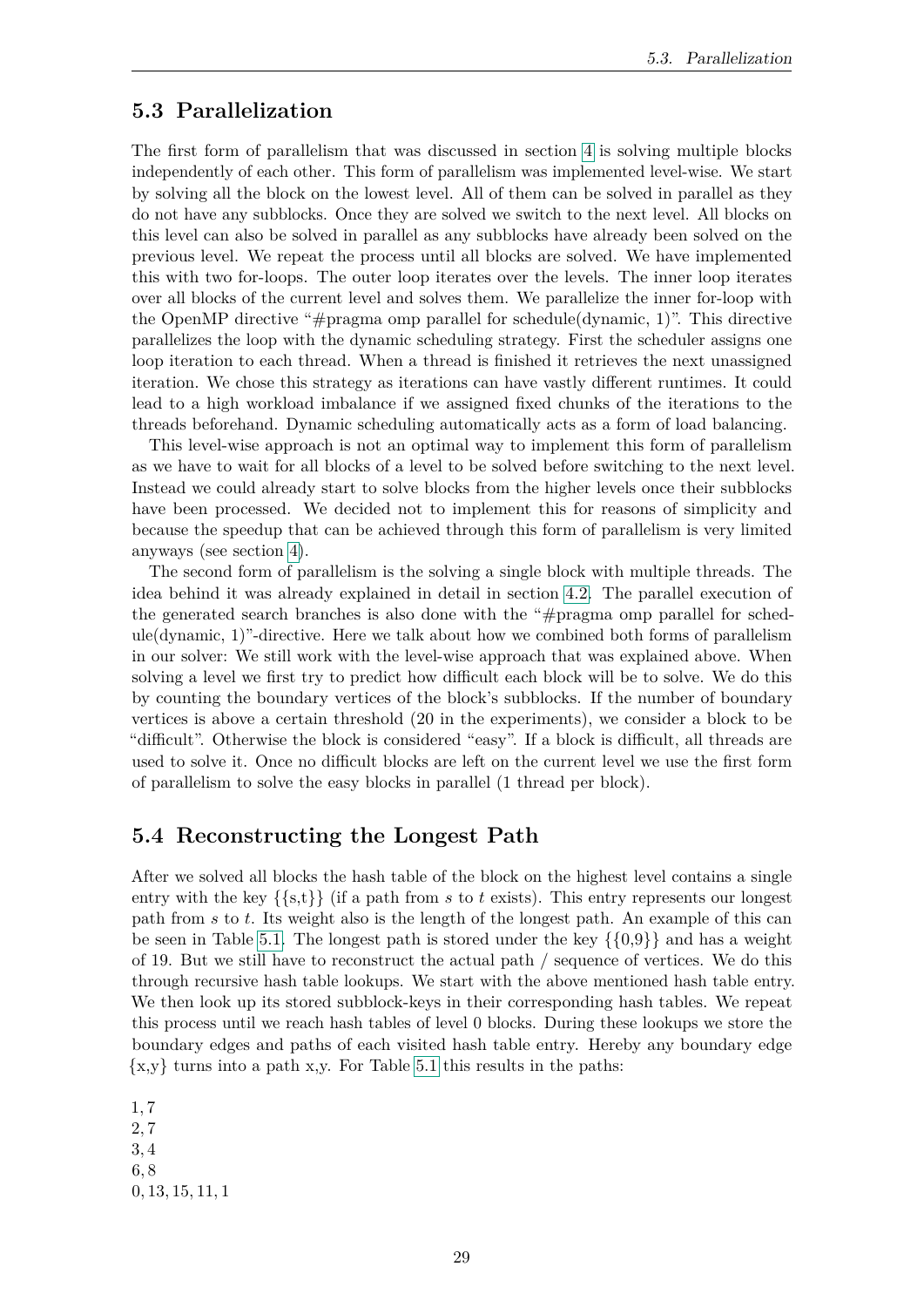2*,* 14*,* 21*,* 3 4*,* 22*,* 24*,* 6 8*,* 27*,* 31*,* 32*,* 33*,* 9

These paths are all segments of the longest path. They all start and end in a boundary vertex. As the graph is undirected a path segment can be read forwards or backwards as needed. We reconstruct the longest path from these path segments. The longest path start with the segment that begins with the start-vertex *s*. Let  $s, v_1, ..., v_n$  be this segment. We search for the one other segment that ends with  $v_n$ . We add this segment  $v_n, w_1, ..., w_m$  to the existing path, which results in the path  $s, v_1, ..., v_n, w_1, ..., w_m$ . In this way we continue adding segments to the path until all path segments are used up. This results in the longest path *s, ..., t*. The following is an example for the path segments listed above:

*,* 13*,* 15*,* 11*,* 1 *,* 13*,* 15*,* 11*,* 1*,* 7 *,* 13*,* 15*,* 11*,* 1*,* 7*,* 2 *,* 13*,* 15*,* 11*,* 1*,* 7*,* 2*,* 14*,* 21*,* 3 *,* 13*,* 15*,* 11*,* 1*,* 7*,* 2*,* 14*,* 21*,* 3*,* 4 *,* 13*,* 15*,* 11*,* 1*,* 7*,* 2*,* 14*,* 21*,* 3*,* 4*,* 22*,* 24*,* 6 *,* 13*,* 15*,* 11*,* 1*,* 7*,* 2*,* 14*,* 21*,* 3*,* 4*,* 22*,* 24*,* 6*,* 8 *,* 13*,* 15*,* 11*,* 1*,* 7*,* 2*,* 14*,* 21*,* 3*,* 4*,* 22*,* 24*,* 6*,* 8*,* 27*,* 31*,* 32*,* 33*,* 9

The main difficulty of this process is finding the path segment that ends with a certain boundary vertex. We do this by constructing an array  $A[\]$  beforehand.  $A[v]$  contains pointers to the segments that end in *v*. If no such segment exists,  $A[v]$  is empty. If  $v = s$ or *t*,  $A[v]$  only contains one pointer. Otherwise  $A[v]$  contains two pointers. This means that *A*[] allows us to find a segment in constant time.

#### <span id="page-37-0"></span>**5.5 Other Optimizations**

Currently LPDP does unnecessary calculations for parts of the graph that are unreachable from *s* or *t*. For example: If two boundary vertices of a block are unreachable, we still calculate a path between them. We prevent these unnecessary calculations by changing the definition for boundary vertices. A vertex now also has to be reachable from *s* (and *t*) in order to be a boundary vertex. We can check this by running a depth first search from *s* before starting LPDP. Any vertex that is visited by the search is reachable. Before we implemented this optimization we already did this to check if *t* is reachable. If *t* is unreachable, we are finished as no longest path exists. Otherwise we start LPDP with the reachable boundary vertices. Now a block might still contain unreachable vertices, but LPDP executes no calculations for them.

We also could have done the same by deleting any unreachable vertices. This optimization had a great impact on the runtime of grids in our experiments, especially on the grids with 40% obstacles. As we randomly delete 40% of the vertices large parts of the graph can be unreachable. Otherwise the optimization had no effect as the other problems have no unreachable vertices by construction.

The necessity for another optimization reveals itself when looking at a block that only has one subblock. When we solve such a block we just end up with a copy of the subblock's hash table. Instead we just pass on a pointer to the hash table of the subblock.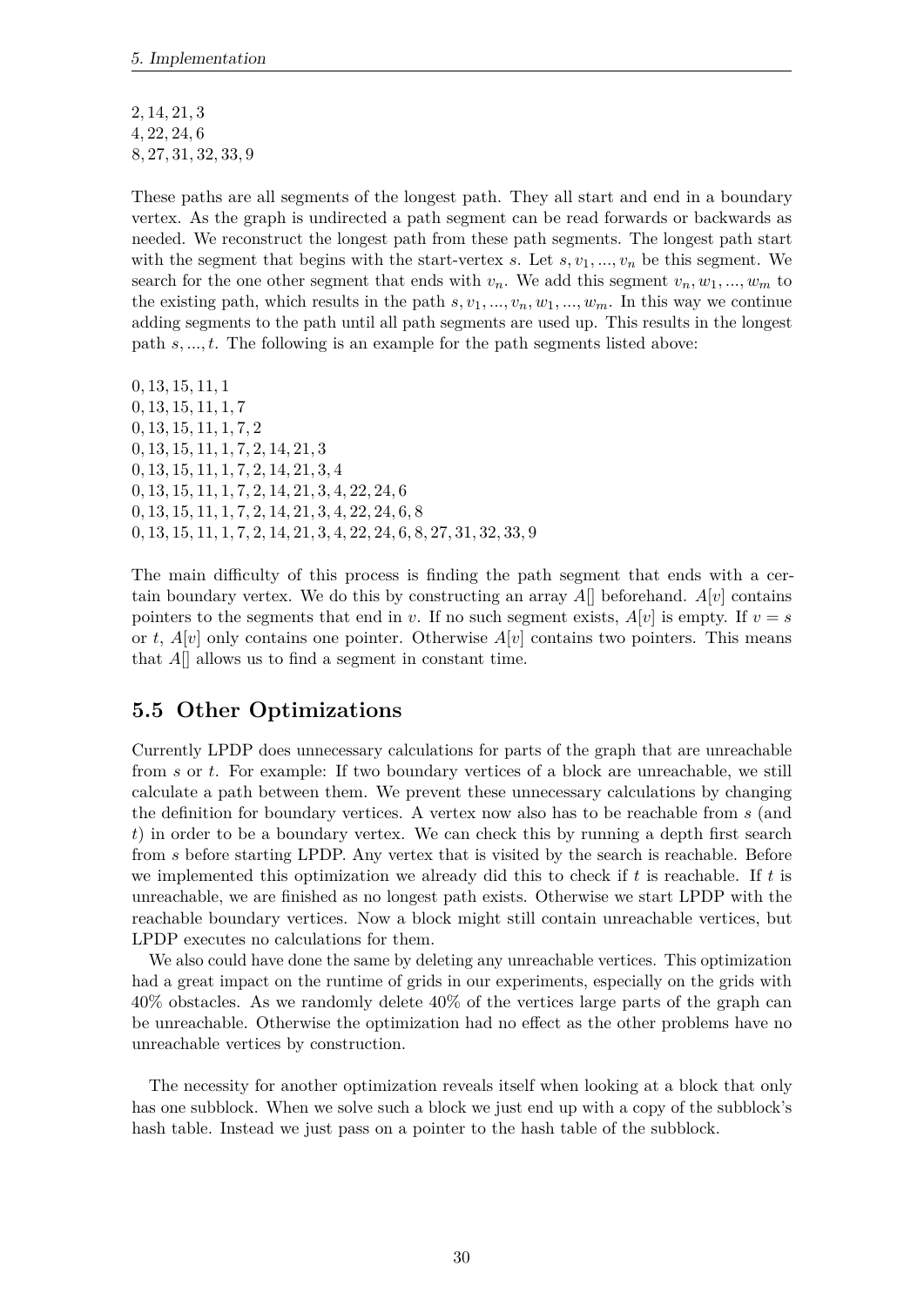## <span id="page-38-0"></span>**6. Experiments**

We used GCC (GNU Compiler Collection) 7.3.0 to compile our code. The LPDP code was compiled as  $C++14$  code. For optimization we used the compiler options " $-O3$ " and "march=native". The Intel R Threading Building Blocks (TBB) library [\[Rei07\]](#page-55-4) was provided with the libtbb-dev package (2017∼U7∼8). We used OpenMP 4.5 [\[Ope15\]](#page-54-9).

#### <span id="page-38-1"></span>**6.1 Hardware**

The experiments were run on two different machines. The specifications of the computers are listed below. Unless otherwise mentioned any experiment was run on the computer A.

Computer A:

- 4 Intel® Xeon® E5-4640 processors (2.4 GHz with 8 cores each)
- 32 cores / 64 threads
- 512 GB RAM
- Ubuntu 18.04.1 LTS (64 bit)

Computer B:

- AMD Ryzen<sup>TM</sup> 7 1800x processor (3.6 GHz with 8 cores)
- 8 cores / 16 threads
- 64 GB RAM
- Ubuntu 18.04.1 LTS (64 bit)

#### <span id="page-38-2"></span>**6.2 Plots and Tables**

This section explains some of the plot and table types that are used to illustrate the results of the experiments.

Cactus plot:

Example: Figure [6.3.](#page-43-0) A cactus plot shows the execution times of a set of problems in ascending order. The plot has two axes. The first shows the index of a problem. The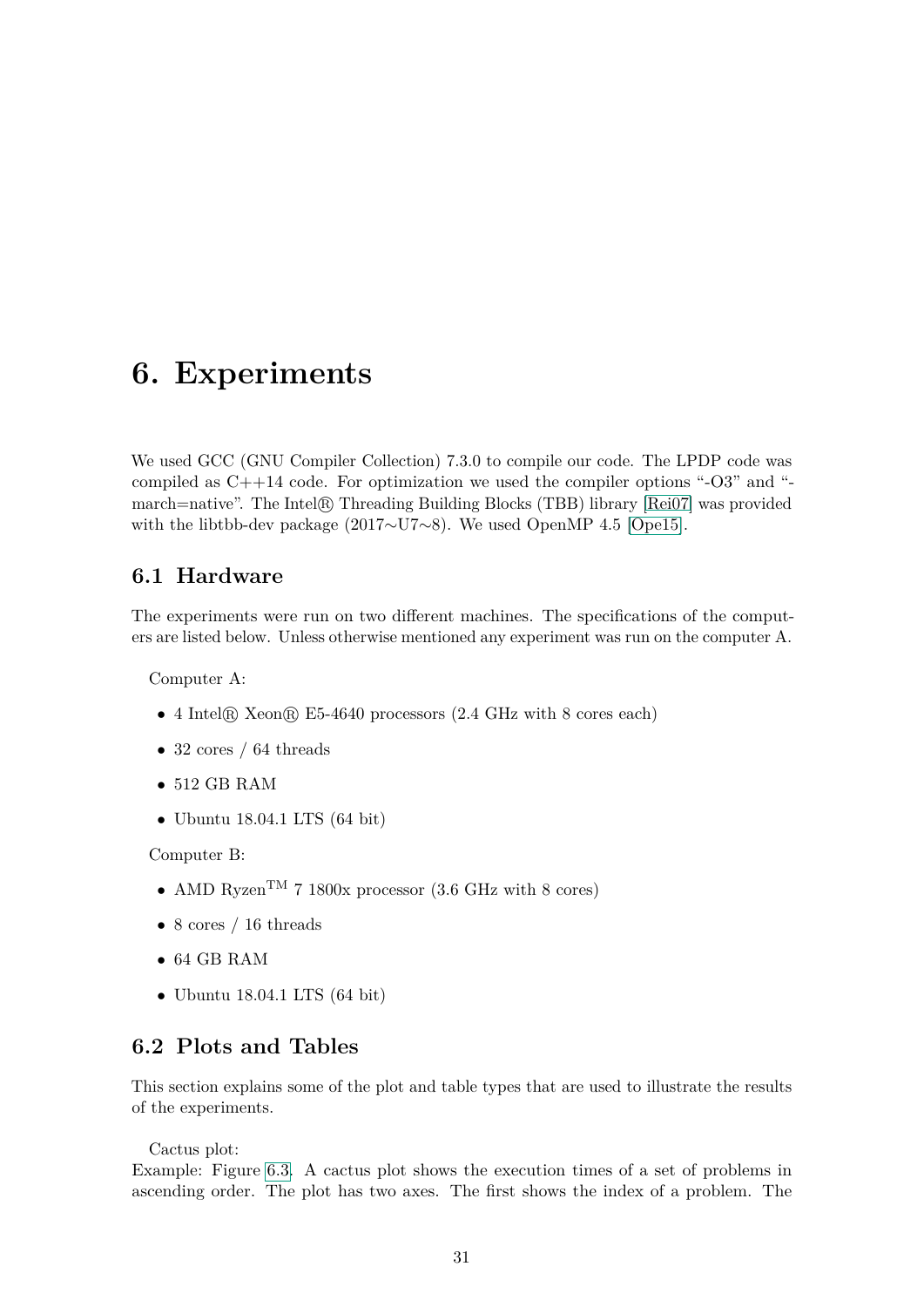second axis shows the execution time of a problem. A point  $(x, t)$  means that the *x*-th fastest solved problem was solved in the time *t*.

Speedup plot:

Example: Figure [6.5.](#page-47-0) Same as a cactus plot, but shows the speedups of parallel algorithms over their serial counterpart instead of execution times. A point (*x, s*) means that *s* was the *x*-th largest speedup that was measured.

Speedup table:

Example: Table [6.1.](#page-43-1) A speedup table presents the speedups achieved by LPDP over its serial version when using multiple threads. The first column shows the number of threads used for the parallel execution. The "Parallel Solved" column gives the number of all instances that were solved by the parallel algorithm within a given time limit. The "Both Solved" column does the same for the instances that were solved by both the parallel and the serial algorithm. The next three columns show the average, total and median speedups of the parallel algorithm for all problems that were solved by both algorithms. The last three columns do the same, but only for "big" problems. When using *n* threads a problem is considered big if the serial solver took more than  $n \cdot t$  seconds (where  $t$  is some arbitrary time). This is done because of the additional overhead involved in using multiple threads. Parallelization might only pay off for more difficult problems. With a larger number of threads this overhead is also expected to be larger. The threshold of  $n \cdot t$  seconds allows us to filter out the problems that do not warrant a certain level of parallelization.

#### <span id="page-39-0"></span>**6.3 Partitioning**

The hierarchical partitioning required for LPDP was generated with KaHIP - Karlsruhe High Quality Partitioning - [\[SS13\]](#page-55-5). We used KaHIP version 1.00. Given a weighted graph and a number *n* KaHIP partitions the vertices of the graph into *n* blocks. KaHIP tries to find these blocks in such a way that they contain an equal number of vertices, while minimizing the cumulative weight of all edges between vertices of different blocks.

For LPDP we want a hierarchical partitioning with a small number of edges between the blocks. We create this hierarchical partitioning using a bottom up approach: In order to minimize the number of edges between the blocks we set all edge-weights of the original graph to 1. We then partition the graph with KaHIP into a large number of blocks. This represents our lowest level of partitioning. The next level of partitioning is calculated with an auxiliary graph. This auxiliary graph contains one vertex for each block of the current level. If there are *n* edges between two blocks in the original graph, we insert an edge with weight *n* in the auxiliary graph between the two corresponding vertices. We then partition the auxiliary graph with KaHIP, combining blocks of the current level into larger blocks. This creates the next level of the partitioning. We repeat this process until only a single block is left.

In the experiments the number of blocks in the initial partition was chosen based on the graph. For higher levels we then partitioned every auxiliary graph into  $\frac{\text{\#vertices}}{2}$  blocks. This results in a partition hierarchy that halves the number of blocks with each level. This means that a block usually is created by combining two lower level blocks.

For partitioning we use KaHIP 1.0 with the parameters –preconfiguration=strong – imbalance=0.1. The first parameter results in higher quality partitions in exchange for longer execution time. The second allows higher imbalance between the number of vertices in each block. These parameters have given good results in earlier experiments [\[Fie16\]](#page-54-4). Additionally, there is an option to give KaHIP a specific duration that it will spend partitioning the graph. In order to make use of this we first partitioned the graph with the parameters mentioned above. Then we multiplied the KaHIPs runtime by a factor of 5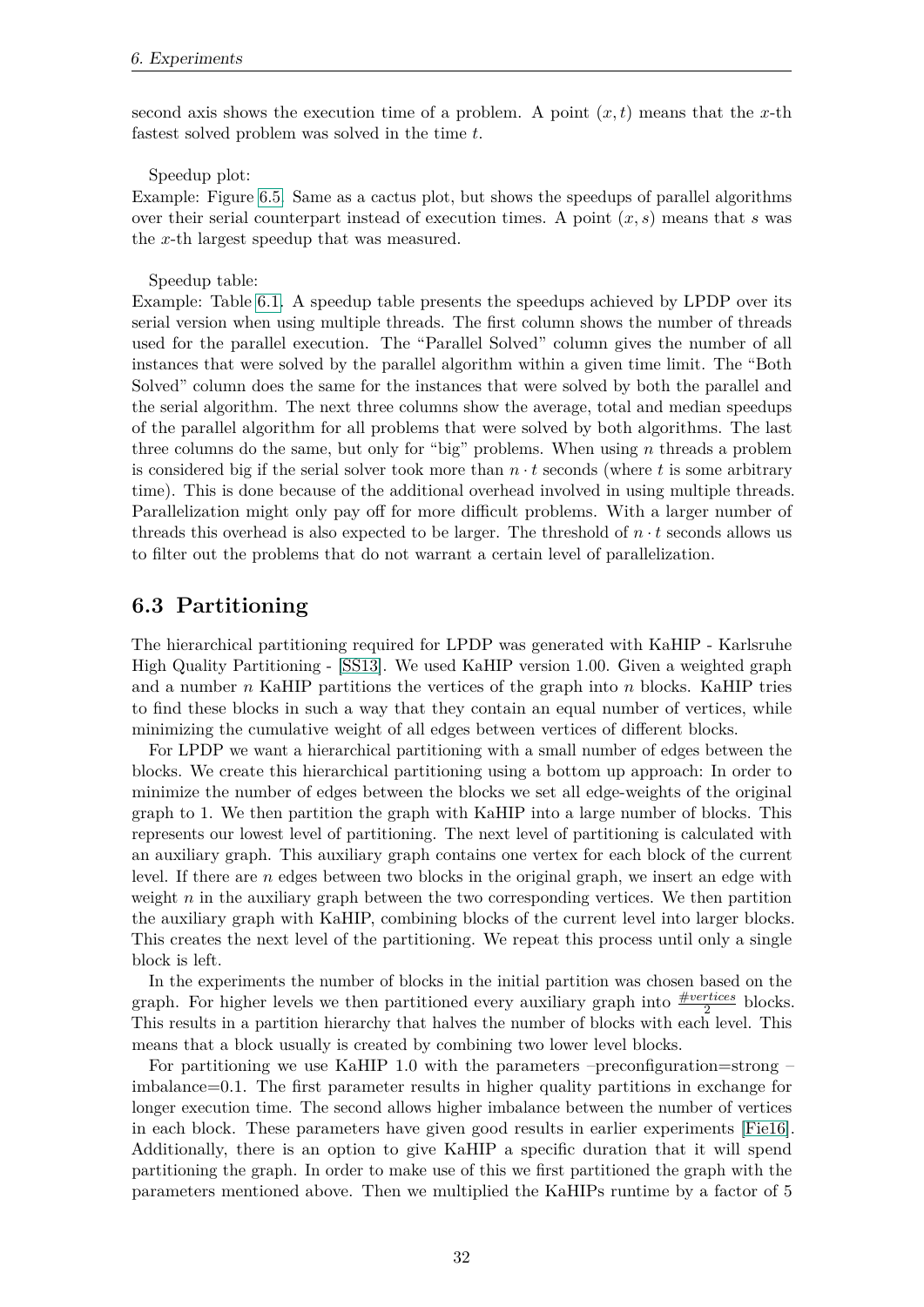

<span id="page-40-3"></span>Figure 6.1: Example of a grid of size 10. 30% of the vertices have been deleted. The picture on the right shows a longest path between *s* and *t* in red.

and ran KaHIP again with the forced additional execution time. This has also been shown in [\[Fie16\]](#page-54-4) to improve the quality of the partition.

In this thesis the runtime of KaHIP is not counted towards the total runtime of LPDP. In [\[Fie16\]](#page-54-4) we have shown that especially for more difficult problems the runtime of KaHIP is negligible compared to the runtime of LPDP. We precalculate a partitioning for each problem. This way the serial and parallel LPDP solvers do not use different partitions for the same problem. This allows us to accurately measure parallel speedups.

#### <span id="page-40-0"></span>**6.4 The LPDP-Solver**

The LPDP solver has several possible parameters. Whether a block is solved serially or in parallel is decided with a *threshold* parameter. If the subblocks of a block have fewer total boundary vertices than the threshold, the block is solved serially. Otherwise the block is solved in parallel. This threshold was set to 20 boundary vertices.

If a block is solved in parallel, the search space is partitioned as it is explained in section [4.2.](#page-26-2) The number of *steps* that the solver takes for this was set to 5.

The third parameter is the number of *threads* that the solver utilizes.

#### <span id="page-40-1"></span>**6.5 Benchmark Problems**

This section introduces the classes of problems that were used to evaluate the LPDP algorithm.

#### <span id="page-40-2"></span>**6.5.1 Grids**

Grids represent two dimensional mazes. In order to generate a grid instance we need two parameters: the size of the grid  $n \geq 0$  and the obstacle-probability  $0 \leq p \leq 1$ . We start with an undirected graph that represents a  $n \times n$  grid of vertices. Each vertex is connected with an edge to each of its up to four neighboring vertices. All edges have a weight of 1. We call the top left vertex *s* and the bottom right vertex *t*. We then randomly delete  $|p \cdot n^2|$  vertices. These missing vertices represent obstacles/blocked passages in the maze. Afterwards we check if a path from *s* to *t* exists. If it exists, the graph and the start and target vertices *s* and *t* represent our generated LP instance. If not, we repeat the process. Figure [6.1](#page-40-3) shows a grid of size 10 with  $p = 0.3$ . On the right a possible solution can be seen in red.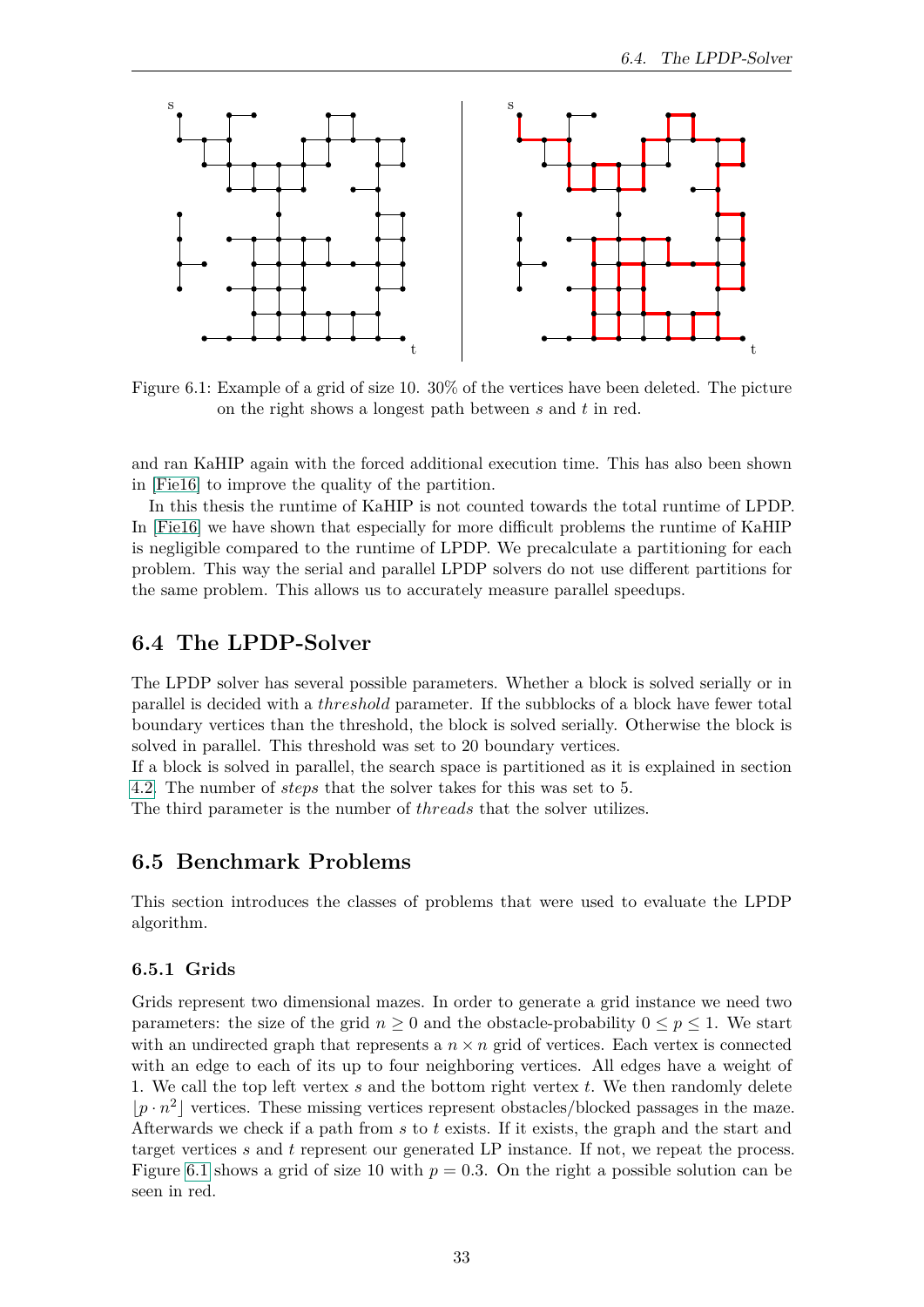

<span id="page-41-2"></span>Figure 6.2: Example of a Delaunay triangulation of size 11. We can see a circle for every triangle that passes through its three vertices. The condition for a Delaunay triangulation is met as none of the circles contains a vertex of another triangle.

In [\[SKP](#page-55-3)+14] Stern et al. used grids in order to evaluate their LP solvers. We also use grids as we assume that they are easy to partition in a way that is suitable for the LPDP algorithm. In fact in  $[Field]$  we compared LPDP to the LP solvers from  $[SKP+14]$  $[SKP+14]$ . During this evaluation we measured the biggest runtime advantage for LPDP when we solved grids.

#### <span id="page-41-0"></span>**6.5.2 Delaunay Triangulations**

A triangulation of a set of points in a two dimensional plane is a Delaunay triangulation if all triangles fulfill the Delaunay condition. A triangle fulfills the Delaunay condition if the unique circle that passes through all three of its vertices contains no other points. An example can be seen in Figure [6.2.](#page-41-2) We use an implementation of the Bowyer–Watson algorithm [\[Bow81\]](#page-54-10) [\[Wat81\]](#page-55-6) to generate random Delaunay triangulations:

In order to generate a random Delaunay triangulation of size *n* we first generate *n* points. Each point has a random float coordinate  $(x, y) \in [0, 1000] \times [0, 1000]$ . We initialize the plane with a super triangle that completely contains the area  $[0, 1000] \times [0, 1000]$ . As the plane contains no other points at this moment this super triangle fulfills the Delaunay condition. The algorithm then incrementally inserts points into the plane. Each time we insert a point we remove all triangles that violate the Delaunay condition. This creates a convex polygonal cavity inside the triangulation. We connect each point of this polygon with the newly inserted point. This creates new triangles that satisfy the Delaunay condition. After *n* points have been inserted we remove the vertices of the initial super triangle.

We obtain a LP problem instance by assigning every edge a weight of 1 and choosing two random vertices as start- and target-vertex.

It is to note that Delaunay triangulations do not represent a worst case for planar graphs. The exterior face of a Delaunay triangulation is not necessarily a triangle. In that case more edges could be added without the graph losing its planarity.

#### <span id="page-41-1"></span>**6.5.3 Roads & Word Association Graphs**

Roads and Word Association Graphs are subgraphs the road network of New York [\[SKP](#page-55-3)+14] and the word association graph from [\[LoWA\]](#page-54-11). The road network is a weighted graph, while the word association graph is unweighted. We extract a subgraph of size  $n$  from these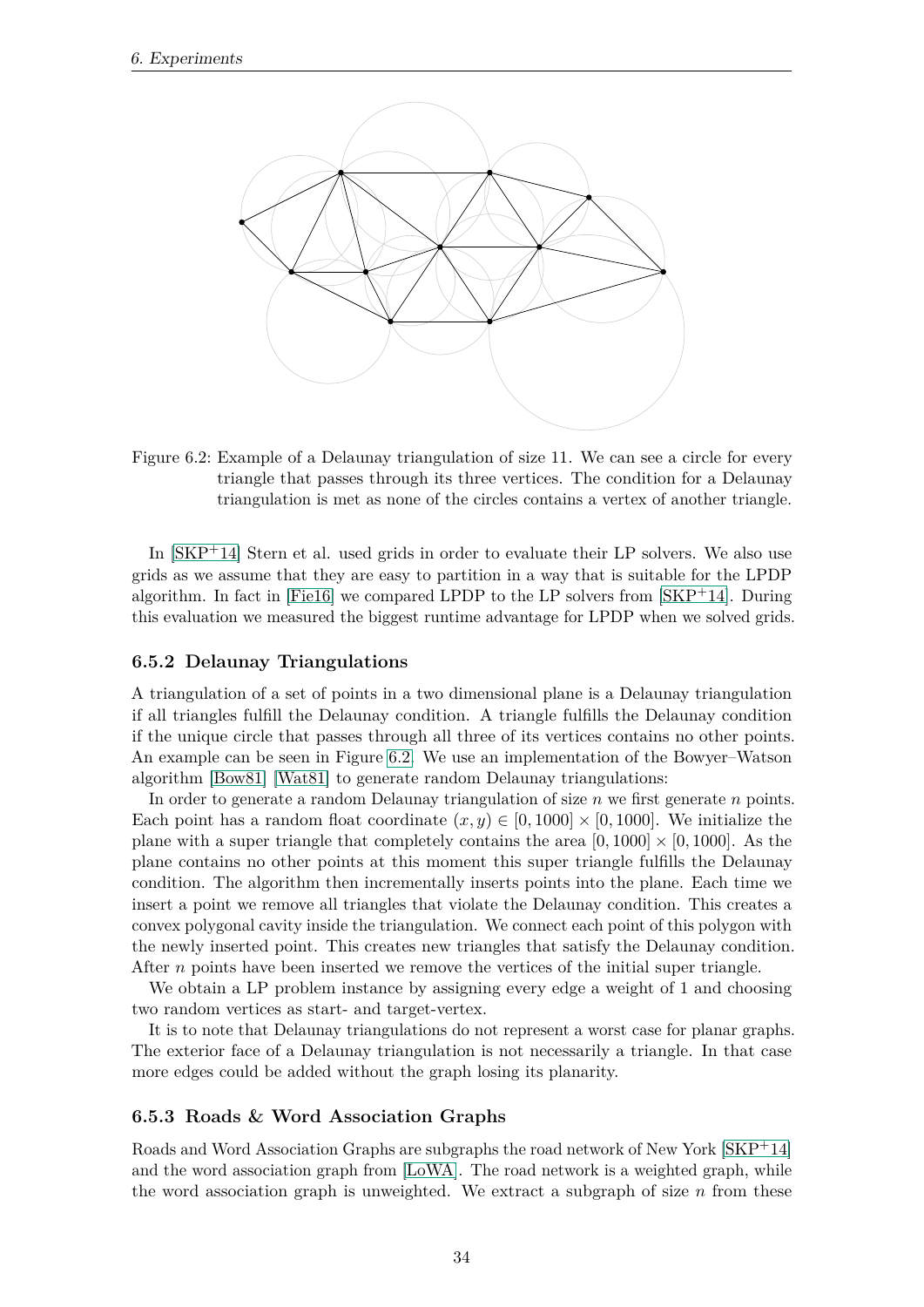graphs by starting a breadth-first search from a random vertex. The search runs until *n* vertices have been visited. The subgraph is induced by these vertices. The start-vertex of the LP instance is the origin of the search. The target-vertex is chosen at random.

#### <span id="page-42-0"></span>**6.5.4 Benchmark**

The main set of problems used in this thesis consists of the four different problem classes that were explained above. For grid instances we used two different obstacle-probabilities. One set of grids with 30% obstacles and one with 40%. The first set contains grids of the sizes 10*,* 15*,* 20*,* 25*, ...,* 50. There are 10 grids per size. The second set has the sizes 10*,* 15*, ...*130 with the same number of instances per size. So overall 340 grids. The set of Delaunay triangulations contains 98 triangulations with 3*,* 4*,* 5*, ...,* 100 vertices. We also tested 150 road graphs with 2*,* 4*,* 6*, ...,* 300 vertices and 60 word association graphs. The word association graphs are subgraphs of 10*,* 20*, ...,* 60 vertices with 10 instances per size class. This results in 648 LP instances overall.

#### <span id="page-42-1"></span>**6.6 Performance Compared to Previous Implementations**

This section illustrates the increased performance of our current LPDP implementation compared to previous implementations. There are three different implementations of LPDP that also represent three different solvers. We name the solvers: old1, old2 and cur.

"old1" represents the original implementation from the bachelor thesis [\[Fie16\]](#page-54-4). This implementation introduces boundary vertices for every boundary edge like it is described in section [3.6](#page-24-0) and should be the slowest. Later this implementation was updated to work like the current algorithm from section [3.2.](#page-15-0) The solver "old2" represents this version of the implementation. For this thesis LPDP was implemented from scratch. The "cur" solver represents this current implementation of LPDP. Compared to "old2" it also contains all optimizations that are mentioned in this thesis. The "cur" solver does not use any parallelization for this evaluation as we want to compare the serial implementations.

We tried to solve the set of problems presented in section [6.5.4](#page-42-0) with all three solvers. Each solver was given a time limit of 32 minutes per problem. The results can be seen in Figure [6.3.](#page-43-0) The plot shows the sorted runtimes for the three solvers. Our current implementation of LPDP clearly is superior to the previous ones even without the use of parallelization. Overall "cur" solved 614 of the 648 problems. "old2" solved 573 and "old1" only solved 533 problems.

#### <span id="page-42-2"></span>**6.7 Parallel Speedups**

We ran the benchmark described in section [6.5.4.](#page-42-0) In order to measure the speedups achieved through parallelization we ran the solver multiple times on each problem. We first ran the serial solver (1 thread) and then doubled the number of threads with each additional run. This was done until 64 threads, the maximum number of threads that the hardware can support, were reached. It is to mention that the computer (see section [6.1\)](#page-38-1) only has 32 cores. Simultaneous multithreading is used to support 2 simultaneous threads per core. This should reduce the maximum achievable speedup as two threads have to share the resources of one core. The serial solver had 64 minutes to solve each problem. The parallel solvers only had a time limit of 32 minutes.

Table [6.1](#page-43-1) gives a first overview of the results. In the second column of the table we see the number of problems that were solved by each of the parallel solvers. As expected this number increases as we increase the number of threads. With the 64 thread solver 15 problems remain unsolved. The third column shows the number of problems that were also solved by the serial algorithm. With 2 threads we initially solve fewer problems than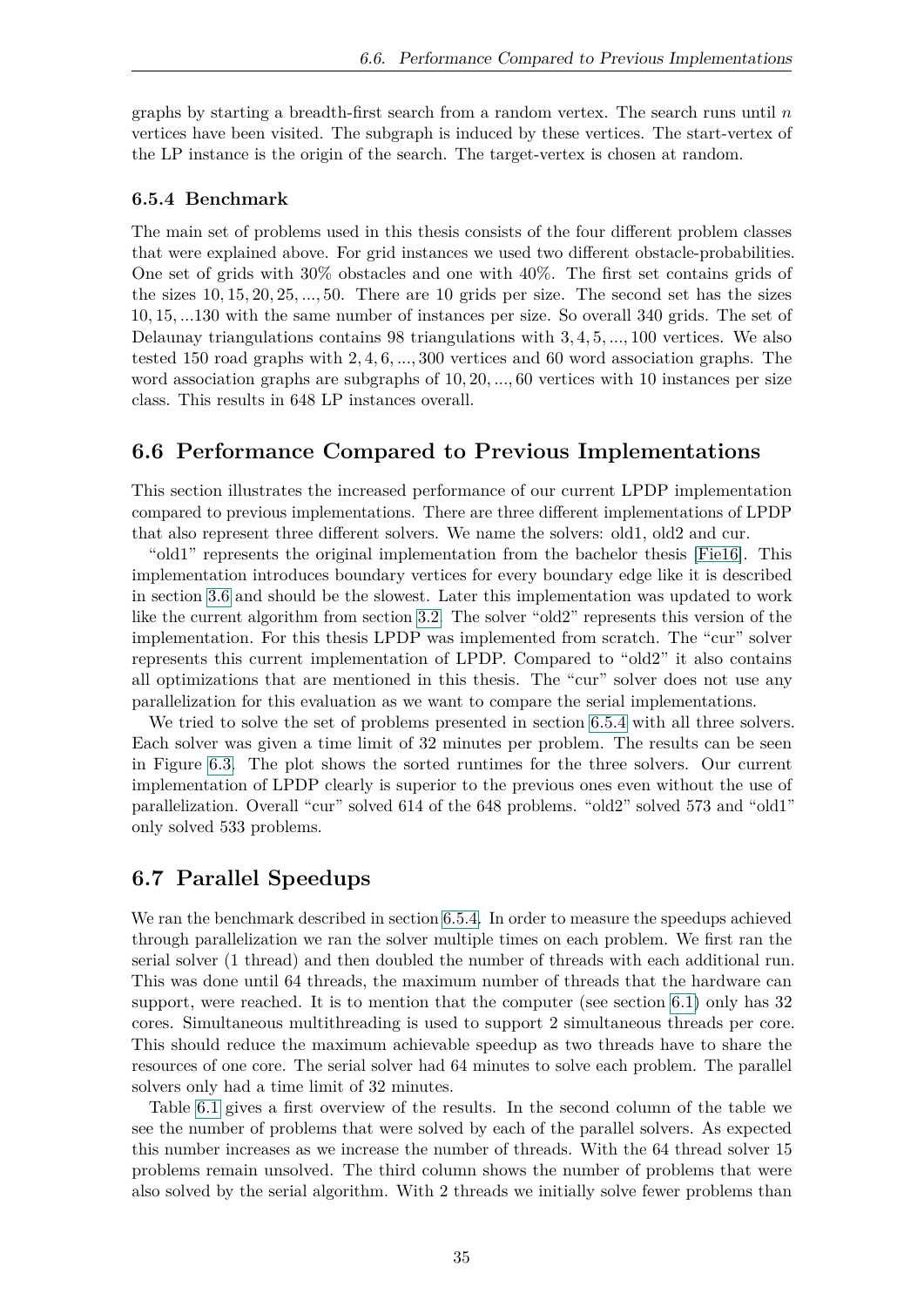

<span id="page-43-0"></span>Figure 6.3: A cactus plot as it is explained in section [6.2.](#page-38-2) This plots shows the sorted runtimes for each of the serial LPDP solvers old1, old2 and cur. old1 is the original implementation of LPDP. old2 is an updated variant of it. Finally cur is the current implementation of LPDP used in this thesis.

| Threads        | Parallel | Both   | Speedup All |        |       |        | Speedup Big |        |
|----------------|----------|--------|-------------|--------|-------|--------|-------------|--------|
|                | Solved   | Solved | Avg.        | Tot.   | Med.  | Avg.   | Tot.        | Med.   |
| $\overline{2}$ | 618      | 618    | 1.038       | 1.360  | 1.031 | 1.335  | 1.363       | 1.331  |
| 4              | 624      | 621    | 1.392       | 2.623  | 1.224 | 2.542  | 2.638       | 2.564  |
| 8              | 627      | 621    | 1.788       | 4.833  | 1.189 | 4.707  | 4.913       | 4.720  |
| 16             | 628      | 621    | 2.257       | 8.287  | 1.127 | 8.097  | 8.569       | 8.208  |
| 32             | 629      | 621    | 2.344       | 10.714 | 0.987 | 11.272 | 11.553      | 11.519 |
| 64             | 633      | 621    | 2.474       | 11.691 | 0.889 | 15.180 | 13.512      | 14.665 |

<span id="page-43-1"></span>Table 6.1: Speedup table as it is defined in section [6.2.](#page-38-2) The serial version of LPDP had a time limit of 64 minutes for each problem. All parallel versions had a time limit of 32 minutes. A solver with *n* threads considers a problem "big" if the serial solver took more than  $n \cdot 5$  seconds to solve it.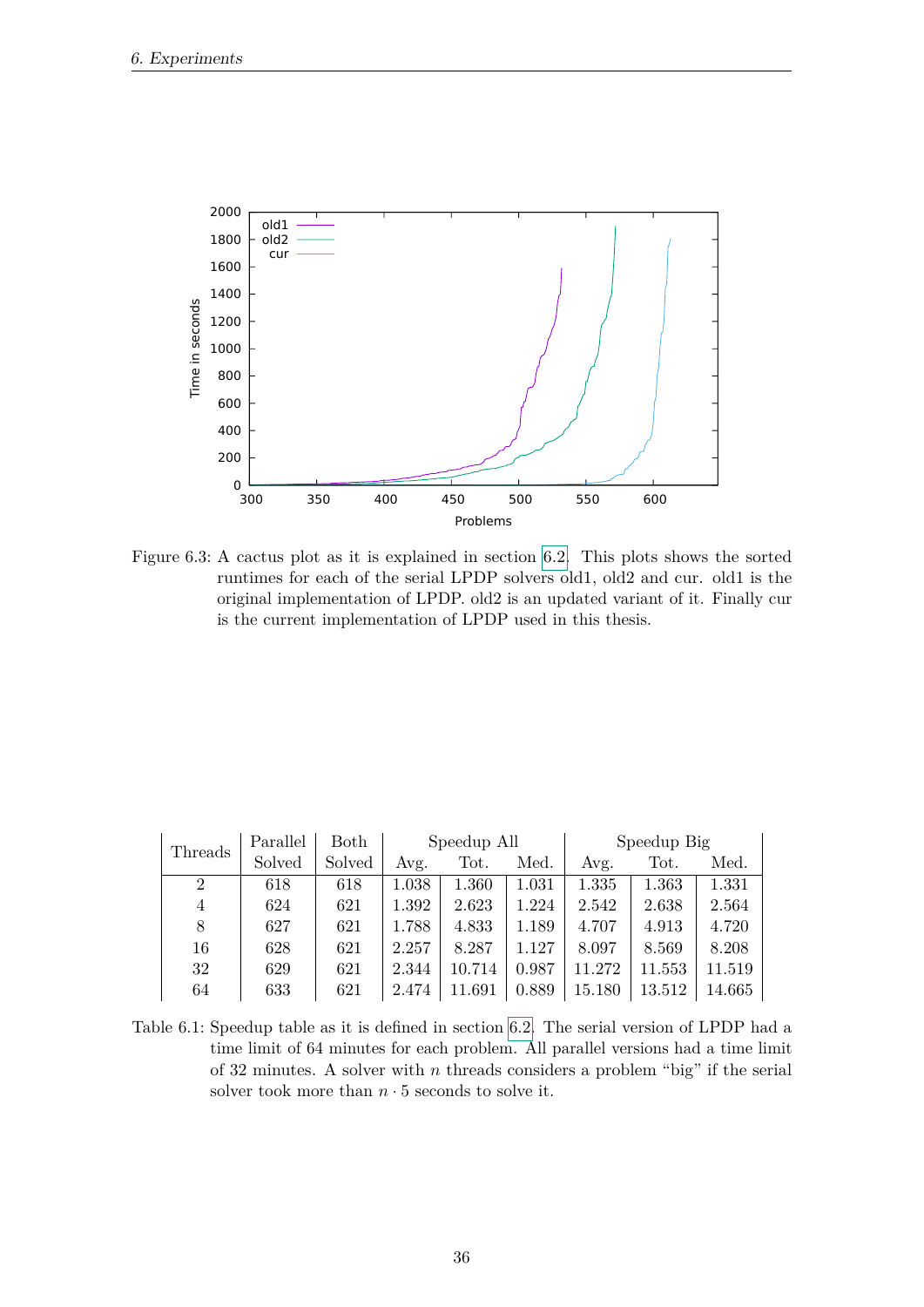with one. This is because of the decreased time limit given to the parallel solvers. From now on we will only look at this subset of problems as only they can be used to calculate the speedups achieved through parallelization. The average, total and median speedups can be seen in column 4, 5 and 6. The total speedup of a solver is how much faster it solved all the problems compared to the serial solver. For 2 threads we see a total speedup of 1.360. Doubling the thread count results in an increase of the total speedup by 92.9%,  $84.3\%, 71.5\%, 29.3\%$  and  $9.1\%$ . We see that the initial jump from 2 to 4 threads almost doubles the speedup. The speedup gain per jump then slightly decreases until 16 threads are reached. At this point the total speedup is roughly half the number of threads (8.287). Further increasing the number of threads has a smaller effect on the total speedup. 32 threads still result in a gain of 29.3%. Especially the final jump from 32 to 64 threads with 9.1% only does little. We end with a total speedup of 11.691.

When looking at the average speedup per problem we see that it stays below 2.5 for all solvers. This is vastly different from the total speedup. This indicates that many problems in our benchmark set are relatively easy to solve. The overhead of the parallelization makes up a large part of the runtime for these problems. This keeps the average speedup small. The total speedup on the other hand is dominated by a smaller number of difficult problems which make up a large part of the total runtime of the benchmark.

The same thing can be seen when looking at the median speedups. Initially there is almost no speedup. With 4 threads the median speedup increases, but then starts to drop again. The 32 and 64 thread solver even have a median speedup below 1. This means that they are slower than the single threaded solver for at least half of the problems. From the data we know that none of these are difficult problems. LPDP solves them so fast that they do not warrant the necessary runtime overhead of parallelization.

In order to filter out these problems that are too easy to benefit from parallelization we restrict ourselves to "big" problems. For a solver with  $n > 1$  threads we call a problem big if the serial solver took more than  $5 \cdot n$  seconds to solve it. So 10, 20, 40, 80, 160 and 320 seconds for 1, 2, 4, 8, 16 and 64 threads. The threshold for a big problem increases with the number of threads as a higher thread count only pays off for more difficult problems. This can be seen in the steady decrease in the median speedup from 2 threads onwards.

The average, total and median speedups for big problems can be seen in column 7, 8 and 9 of the table. The total speedups for big problems are higher overall. The percentage gains when doubling the number of threads also are higher: 93.5%, 86.2%, 74.4%, 34.8% and 17.0%. Especially the last jump from 32 to 64 threads now increases the total speedup by 17.0% compared to the 9.1% before. The biggest difference can be seen for the average and median speedups. Now they are relatively similar to the total speedups. An interesting point is that for all numbers of threads except for 64 the average and median speedup is slightly lower than the total speedup. For 64 threads both are higher than the total speedup. This means that some of the easier big problems give us higher speedups than the more difficult ones.

The plots in Figure [6.4](#page-46-0) show the runtimes for all solvers. The first plot further illustrates the low average and median speedups that were measured. We can clearly see the increased overhead induced by a higher number of threads. For the fastest solved problems each increase of the thread count leads to higher runtimes. For the most difficult problems this is reversed. This can be seen in more detail in the second plot. We can also see that the curves for 32 and 64 threads are very similar for large problems. This is expected as the total speedup between 32 and 64 threads only increased by 9.1%.

The first plot in Figure [6.5](#page-47-0) shows the sorted speedups per solver. The second plot only shows the speedups restricted to the "big" problems. In the first plot we see that the solvers with fewer threads result in relatively flat curves. They grow very slowly and seem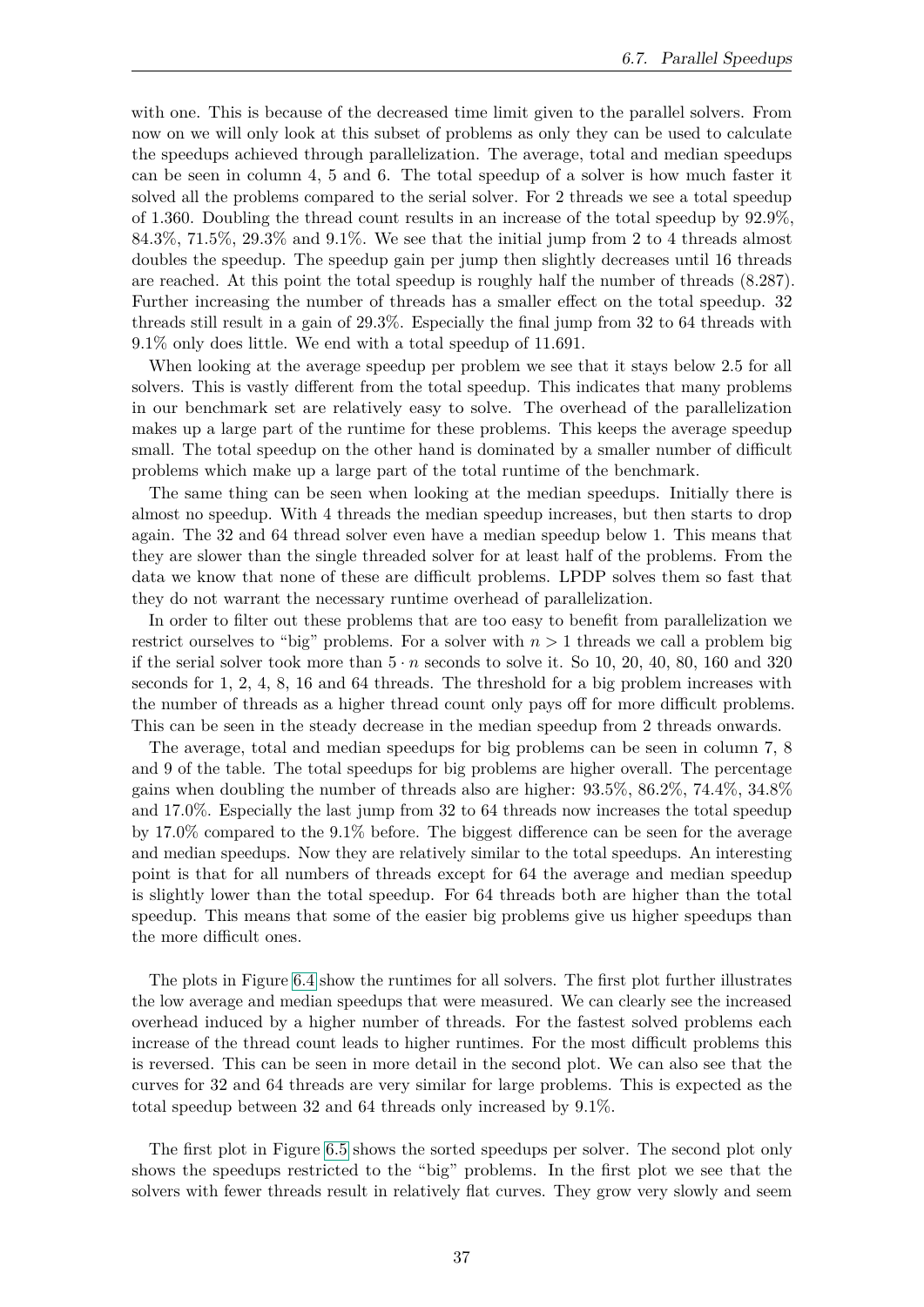to approach a certain value. For solvers with higher thread counts the curves stay far below their measured total speedup for most of the problems, but have a steep increase for the last 100 or so problems.

The second plot shows the speedup for the "big" problems. We see a similar pattern as before. For lower thread counts we see a relatively flat curve near the measured total speedup. For higher thread counts this curve starts far below their total speedup and ends far above it. This might mean that the effectiveness of our parallel solver highly dependents on the given problem. For 64 threads the lowest speedup in the plot is just 2.679. The highest is 31.236. One speculation is that the lower speedups are the result of problems where the threads constantly block each other as they try to update the same result in the concurrent hash table. The necessary synchronization would slow down the solver significantly. A better implementation of the hash table might mitigate this problem. But even then the speedup of 2.679 is an outlier. The runtimes for this outlier are 377*.*41*,* 280*.*47*,* 146*.*45*,* 87*.*151*,* 57*.*74*,* 76*.*88 and 140*.*90 seconds in order of increasing thread count. We can see that the speedup is the greatest for 16 threads. After this the runtimes increase again. This is the result of a single block. As we increase the number of threads the runtimes of the other blocks decrease as expected. This is not the case for this block. The runtime for this block is 122*.*48 seconds out of the 140*.*90 seconds for 64 threads. We assume that this is because we do not partition the search space of this block efficiently. Modifying the number of *steps* that we take to partition the search space may help.

#### <span id="page-45-0"></span>**6.8 Cliques**

Something that was not previously done is to look at the worst case performance of LPDP. Cliques represent such a worst case for LPDP. If we partition a clique into multiple blocks, every node is a boundary node. If we do not use partitioning and view the clique as a single block, LPDP degenerates into the bruteforce approach of exhaustive DFS. We ran LPDP and exhDFS on cliques of various sizes with a time limit of one hour. A clique's edges had random integers between 0 and 100 as their weights. The start- and target-vertices were also chosen at random (except that they could not be the same vertex). When using LPDP we partition the clique into two blocks. The first block consists of  $\left| size \cdot p \right|$  vertices. The other vertices make up the second block. We tested LPDP with both  $p = 0.5$  and 0.75. One block contains the start-vertex. The other contains the target-vertex. We measured the runtimes and the number of steps that the algorithms take. Hereby an algorithm makes one step each time it traverses an edge. As LPDP can update multiple solutions when traversing a single edge we also count each update as an additional step. This experiment was conducted on the computer B from section [6.1.](#page-38-1) The results can be seen in the tables [6.2.](#page-49-0) We first look at the results for  $p=0.5$ : While exhDFS is faster for all tested clique sizes the execution time of exhDFS increases faster than that of LPDP. For 8 vertices the runtime of exhDFS is only 14.8% that of LPDP. This percentage continuously increases until 84.2% is reached for the 15 vertex clique. With larger cliques we can assume that LPDP will eventually be faster than exhDFS. The rising step based speedup in the second table also indicates this. We actually measure fewer steps for LPDP than exhDFS in all cases. The higher runtimes of LPDP are explained by the fact that a step of LPDP requires time consuming hash table lookups. A step of exhDFS does not and is therefore much faster.

When looking at LPDP  $(p=0.75)$  we see a better results: This time LPDP is faster than exhDFS for cliques of size 11 and higher. For the 15 vertex clique LPDP is 13.167 times as fast as exhDFS. Additionally, LPDP solves the cliques 16 and 17. It is to note that the runtime speedup actually slightly decreases from clique 11 to 12. For 11 vertices the speedup is 1.098. This decreases to 1.095 for 12 vertices. This might be an outlier. For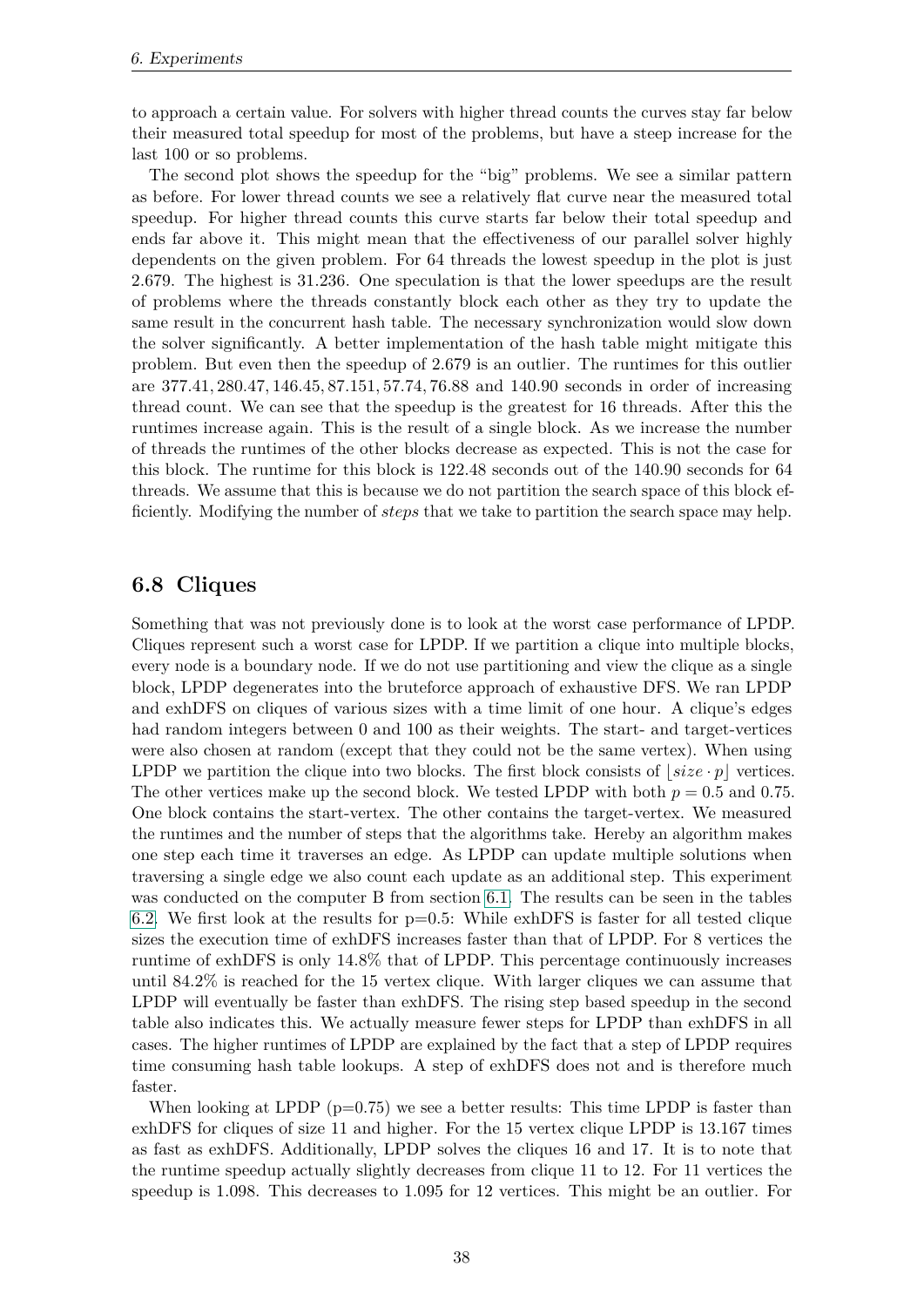

<span id="page-46-0"></span>Figure 6.4: Cactus plots as they are explained in section [6.2.](#page-38-2) The sorted runtimes for the LPDP solver with 1, 2, 4, 8, 16, 32 and 64 threads are shown. The set of 648 problems is given in section [6.5.4.](#page-42-0) The solver with 1 thread had a time limit of 3840 seconds / 64 minutes per problem. All other solvers were given a time limit of 1920 seconds / 32 minutes. The first plot has a logarithmic scale and shows the runtimes for all solved problems. The part of the plot to the right of the vertical dotted line can be seen in the second plot with a linear scale.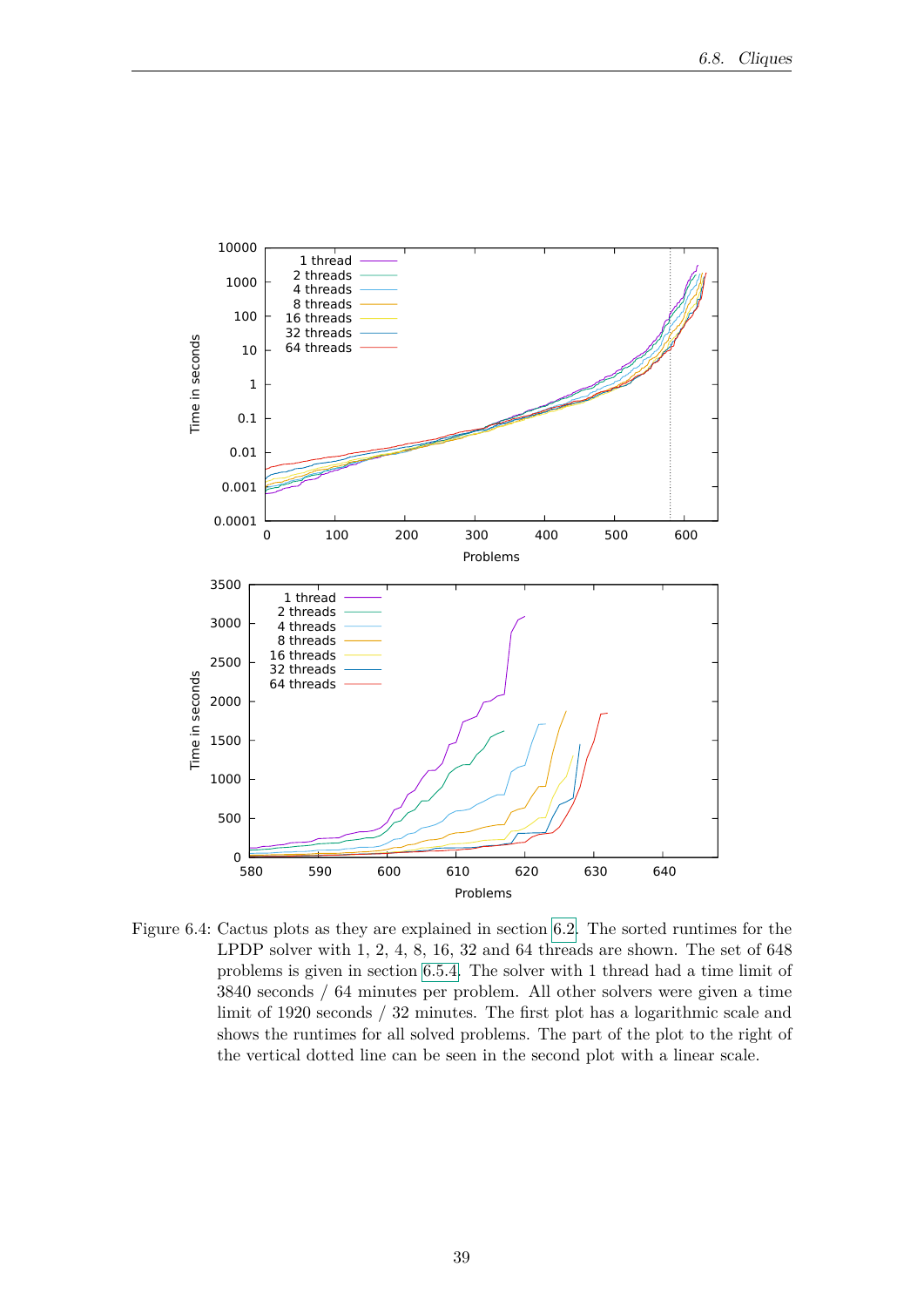

<span id="page-47-0"></span>Figure 6.5: The plots show the sorted speedups per solver for the problems given in section [6.5.4.](#page-42-0) The first plot does this for all problems. The second plot is restricted to "big" problems. A solver with *n* threads considers a problem "big" if the serial solver took more than  $n \cdot 5$  seconds to solve it. The dotted line represents a speedup of 1. We ran the LPDP solver with 1, 2, 4, 8, 16, 32 and 64 threads. The serial solver had a time limit of 64 minutes per problem. Otherwise LPDP had 32 minutes.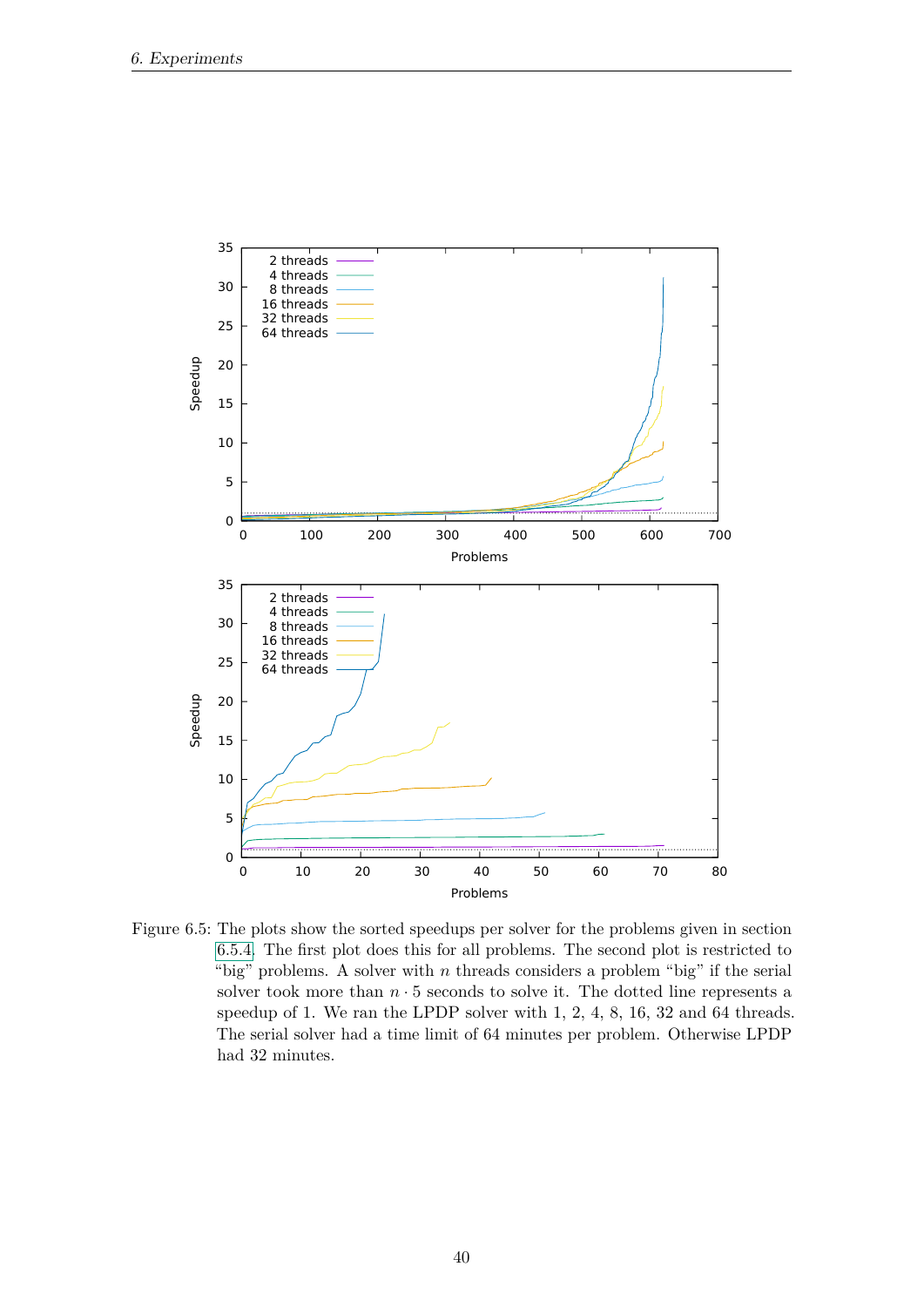

<span id="page-48-1"></span>Figure 6.6: Example of our transformation from the Hamiltonian Cycle Problem to LP. We chose a vertex *s* in the graph  $G = (V, E)$ . We then build the graph *G*<sup> $\prime$ </sup> by introducing the vertex *t* as shown above.  $G' := (V \cup \{t\}, E')$  where  $E' := E \cup \{\{t, v\} \mid \{s, v\} \in E\}$ 

 $p=0.5$  these two values  $(0.426 \text{ and } 0.428)$  are also very close to each other. Otherwise the speedups are steadily increasing. When looking at the step counts we also see better speedups for  $p=0.75$  than 0.5. For 8 vertices LPDP( $p=0.75$ ) actually uses more steps than exhDFS. For all cliques after that  $LPDP(p=0.75)$  gives far better step based speedups than LPDP( $p=0.5$ ). For 15 vertices we measure a step based speedup of 45.840 compared to the 4.6 for  $p=0.5$ . This means that LPDP( $p=0.75$ ) only requires about a tenth of the number of steps that  $LPDP(p=0.5)$  does.

While LPDP( $p=0.75$ ) seems to be far better it is also to mention that it has a higher memory usage than LPDP(p=0.5). As explained in section [3.5](#page-23-0) we need to store  $\#P(n)$ b*n/* P  $2$ *k*=1 *n*!2*n*−3*<sup>k</sup>*  $\frac{n!2^{n-3k}}{(n-2k)!k!}$  solutions in the hash table of a block with *n* boundary vertices. For example the 15 vertex clique and p=0.5 requires us to store  $\#P(7) + \#P(8) = 1850 + 7193 = 9043$ solutions for the two blocks. With  $p=0.75$  we already need to store  $\#P(11) + \#P(4) =$ 538078 + 43 = 538121 solutions. This means that searching for an optimal partitioning for cliques probably requires us to find a balance between the time and space complexity of the algorithm.

#### <span id="page-48-0"></span>**6.9 Hamiltonian Cycle Problem**

The Hamiltonian Cycle Problem (HCP) is the problem of finding a Hamiltonian cycle in a given graph  $G := (V, E)$ . A Hamiltonian cycle is a cycle that contains each vertex of the graph exactly once. Here the graphs are undirected and do not contain loops. We can solve HCP instances with the LPDP algorithm by transforming them into LP instances. We do this the following way:

Choose a arbitrary vertex  $s \in V$ . Construct the graph  $G' := (V \cup \{t\}, E')$  where  $E' :=$ *E* ∪ { $\{t, v\}$  | { $s, v$ } ∈ *E*}. This can be seen in Figure [6.6.](#page-48-1)

(Except for one special case) Searching for a Hamiltonian cycle in *G* is equivalent to searching a longest path  $s, v_1, v_2, ..., v_{|V|-1}, t \ (v_i \in V)$  in  $G'$ . The corresponding Hamiltonian cycle to this path is  $s, v_1, v_2, ..., v_{|V|-1}, s$ . There is one exception to this: One edge alone does not constitute a cycle. Therefore a graph with  $|V| = 2$  cannot contain a (Hamiltonian) cycle. Yet one could still find a longest path  $s, v_1, t$  in the transformed graph.

In order to test LPDP capabilities to solve HCP instances we tried to solve the FHCP Challenge Set [\[Hay18\]](#page-54-12). The FHCP Challenge Set is a collection of 1001 HCP instances. These instances have been specifically designed to be difficult to solve with common HCP approaches. Each one of the three approaches transforms the instance into an instance of the Traveling Salesman Problem. Then Concorde [\[ABCC95\]](#page-54-13), the Snakes and Ladders Heuristic [\[BEF](#page-54-14)+14] and the Lin-Kernighan Traveling Salesman Heuristic [\[LK73\]](#page-54-15) are used to solve the instance. If at least two of the algorithms struggled to solve an instance, it was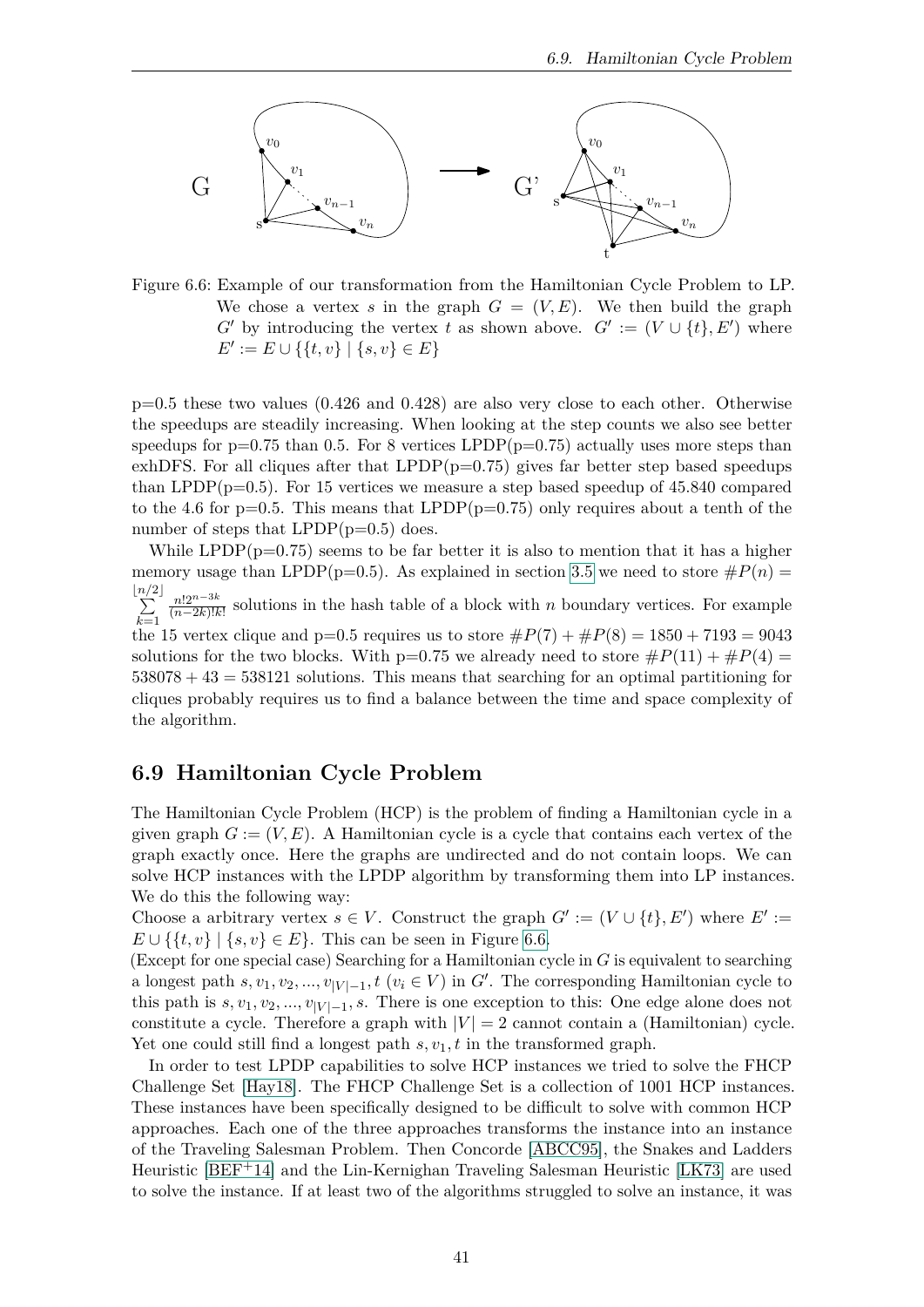| clique | exhDFS      | <b>LPDP</b><br>$(p=0.5)$ |         | <b>LPDP</b><br>$(p=0.75)$ |         |
|--------|-------------|--------------------------|---------|---------------------------|---------|
| size   | runtime [s] | runtime [s]              | speedup | runtime [s]               | speedup |
| 8      | < 0.001     | 0.001                    | 0.148   | 0.001                     | 0.102   |
| 9      | < 0.001     | 0.002                    | 0.209   | 0.002                     | 0.262   |
| 10     | 0.005       | 0.015                    | 0.369   | 0.007                     | 0.758   |
| 11     | 0.034       | 0.080                    | 0.426   | 0.031                     | 1.098   |
| 12     | 0.278       | 0.650                    | 0.428   | 0.254                     | 1.095   |
| 13     | 3.107       | 5.641                    | 0.551   | 0.527                     | 5.895   |
| 14     | 37.761      | 61.869                   | 0.610   | 3.682                     | 10.255  |
| 15     | 535.457     | 635.768                  | 0.842   | 40.667                    | 13.167  |
| 16     | N/A         | N/A                      | N/A     | 568.151                   | N/A     |
| 17     | N/A         | N/A                      | N/A     | 1081.140                  | N/A     |

| clique | exhDFS         | LPDP $(p=0.5)$ |         | LPDP $(p=0.75)$ |         |
|--------|----------------|----------------|---------|-----------------|---------|
| size   | steps          | steps          | speedup | steps           | speedup |
| 8      | 3 9 1 4        | 3 608          | 1.085   | 5 8 2 8         | 0.672   |
| 9      | 27 400         | 19 241         | 1.424   | 11 532          | 2.376   |
| 10     | 219 202        | 133 934        | 1.637   | 62 552          | 3.504   |
| 11     | 1 972 820      | 926 395        | 2.130   | 478 234         | 4.125   |
| 12     | 19 728 202     | 8 207 542      | 2.404   | 4 760 073       | 4.145   |
| 13     | 217 010 224    | 69 521 926     | 3.121   | 8 659 923       | 25.059  |
| 14     | 2 604 122 690  | 735 066 046    | 3.543   | 66 442 136      | 39.194  |
| 15     | 33 853 594 972 | 7 359 580 750  | 4.600   | 738 510 944     | 45.840  |
| 16     | N/A            | N/A            | N/A     | 9 995 560 186   | N/A     |
| 17     | N/A            | N/A            | N/A     | 16 468 631 539  | N/A     |

<span id="page-49-0"></span>Table 6.2: The results of running exhDFS and LPDP on cliques of size 8 to 17. We measured the runtime and number of steps that the algorithms take. We used a simple partition for LPDP: We divide the clique into two blocks. The start and target vertex are not in the same blocks. The first block consists of  $[size \cdot p]$ vertices. The other vertices make up the second block. We tested LPDP with *p* = 0*.*5 and 0*.*75. The first table shows the runtimes of the algorithms and the speedups achieved by LPDP over exhDFS. The second table does the same with the number of steps and the step based speedup between LPDP and exhDFS.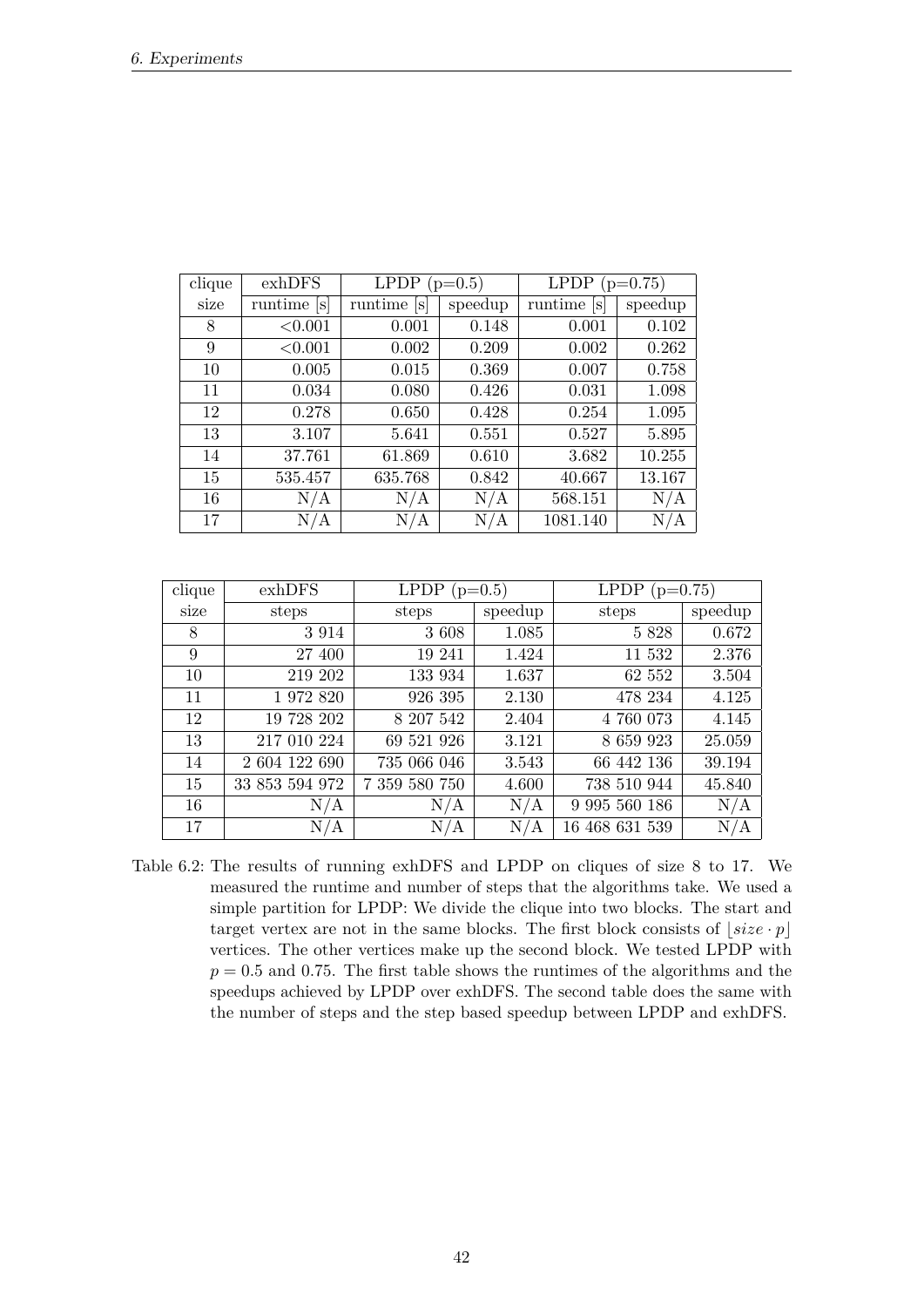included in the FHCP Challenge Set. There was a one year long competition to solve the set that ended on the 30th September 2016. The top five submissions were able to solve 385, 464, 488, 614 and 985 of the 1001 graphs.

We transformed the problems in the FHCP set into LP instances and tried to solve them with the LPDP solver. LPDP used 64 threads and had a time limit of 5 minutes per instance. This resulted in 403 of 1001 instances being solved. This would have granted LPDP the 5th place in the competition. It is to note that all solved instances were solved within a few seconds. 358 of the instances were solved in under one second. Only four instances were solved in over two seconds. Still these four runtimes were far below the time limit with 2.032, 2.079, 3.001 and 6.700 seconds. This could indicate the LPDP has applications in solving certain classes of HCP instances, but is ineffective for others.

For comparison we also tried to solve FHCP with Concorde. We did not compile Concorde, but used the executable version of Concorde. We ran Concorde with default parameters, except for a fixed seed ("-s 99"). Concorde also had a time limit of 5 minutes per problem. We transformed the HCP instances into TSP instances by turning the HCP's graph into a clique. Every edge that existed in the original graph is assigned a weight of 0. Any edge that had to be inserted has a weight of 1. Concorde solved 56 problems. Only 26 problems were solved by Concorde and LPDP. The runtimes for these problems can be seen in table [6.3.](#page-51-0) We can see that LPDP often had a large advantage over Concorde for these problems. There are 30 problems that were solved by Concorde, but not by LPDP.

Overall we can say that LPDP and Concorde have very different applications. LPDP itself might be effective in solving some HCP classes, but certainly does not represent an universal HCP solver.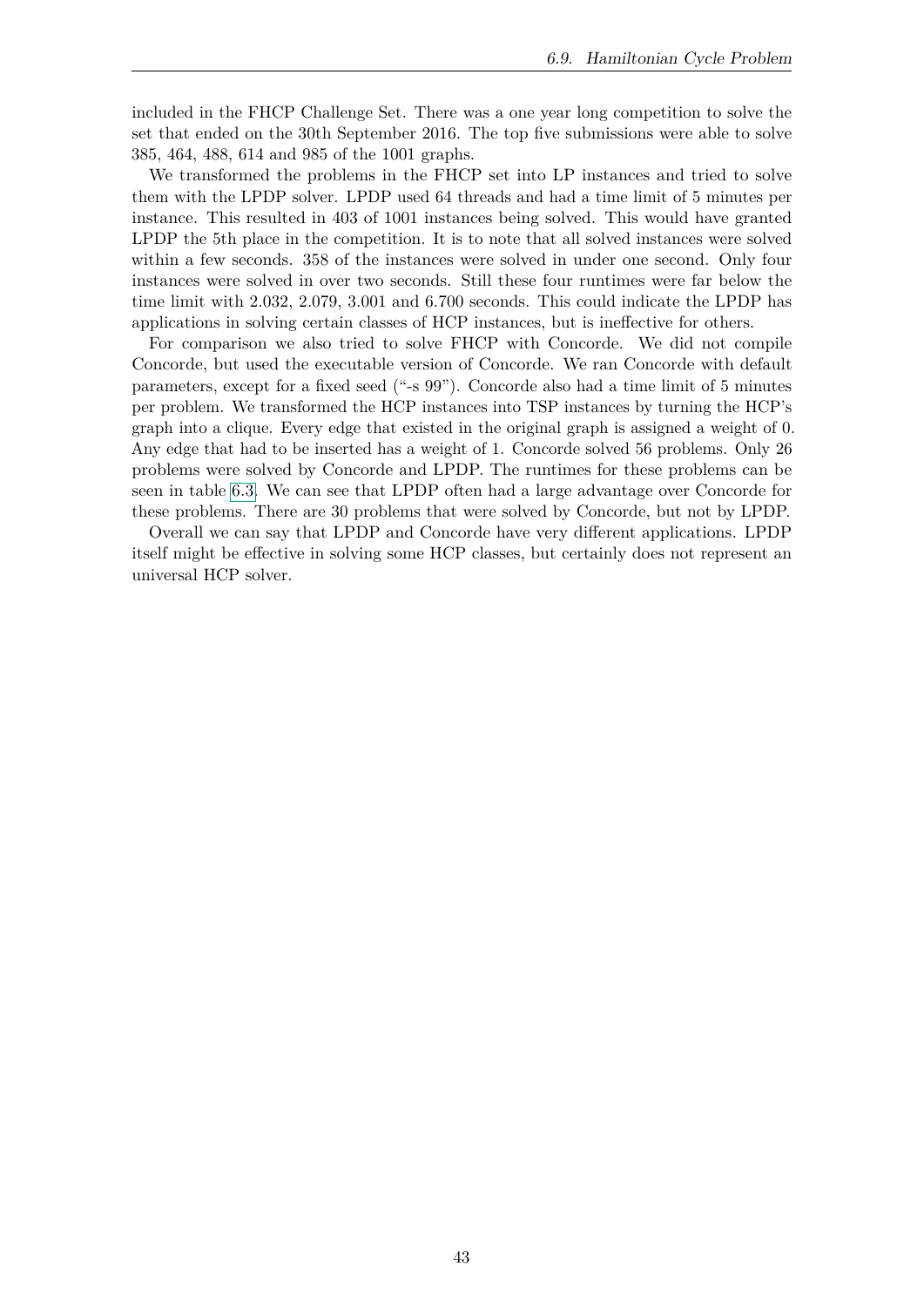| Graph ID       | <b>LPDP</b><br>[s] | Concorde [s] |
|----------------|--------------------|--------------|
| $\mathbf{1}$   | 0.017              | 1.300        |
| $\overline{2}$ | 0.029              | 0.060        |
| 3              | 0.020              | 21.650       |
| $\overline{4}$ | 0.071              | 1.740        |
| $\overline{5}$ | 0.016              | 185.270      |
| 6              | 0.017              | 0.330        |
| 8              | 0.052              | 6.400        |
| 9              | 0.020              | 205.550      |
| 10             | 0.023              | 3.170        |
| 14             | 0.035              | 0.140        |
| 18             | 0.036              | 0.170        |
| 23             | 0.025              | 0.200        |
| 27             | 0.035              | 0.240        |
| 31             | 0.027              | 0.260        |
| 35             | 0.067              | 15.480       |
| 39             | 0.051              | 7.340        |
| 47             | 0.058              | 0.510        |
| 52             | 0.063              | 11.680       |
| 56             | 0.046              | 0.460        |
| 61             | 0.051              | 0.500        |
| 78             | 0.065              | 0.610        |
| 93             | 0.055              | 7.780        |
| 114            | 0.066              | 93.420       |
| 125            | 0.070              | 47.500       |
| 138            | 0.101              | 27.090       |
| 184            | 0.103              | 55.170       |

<span id="page-51-0"></span>Table 6.3: Runtimes for the 26 FHCP problems that were solved both by LPDP and Concorde within 5 minutes.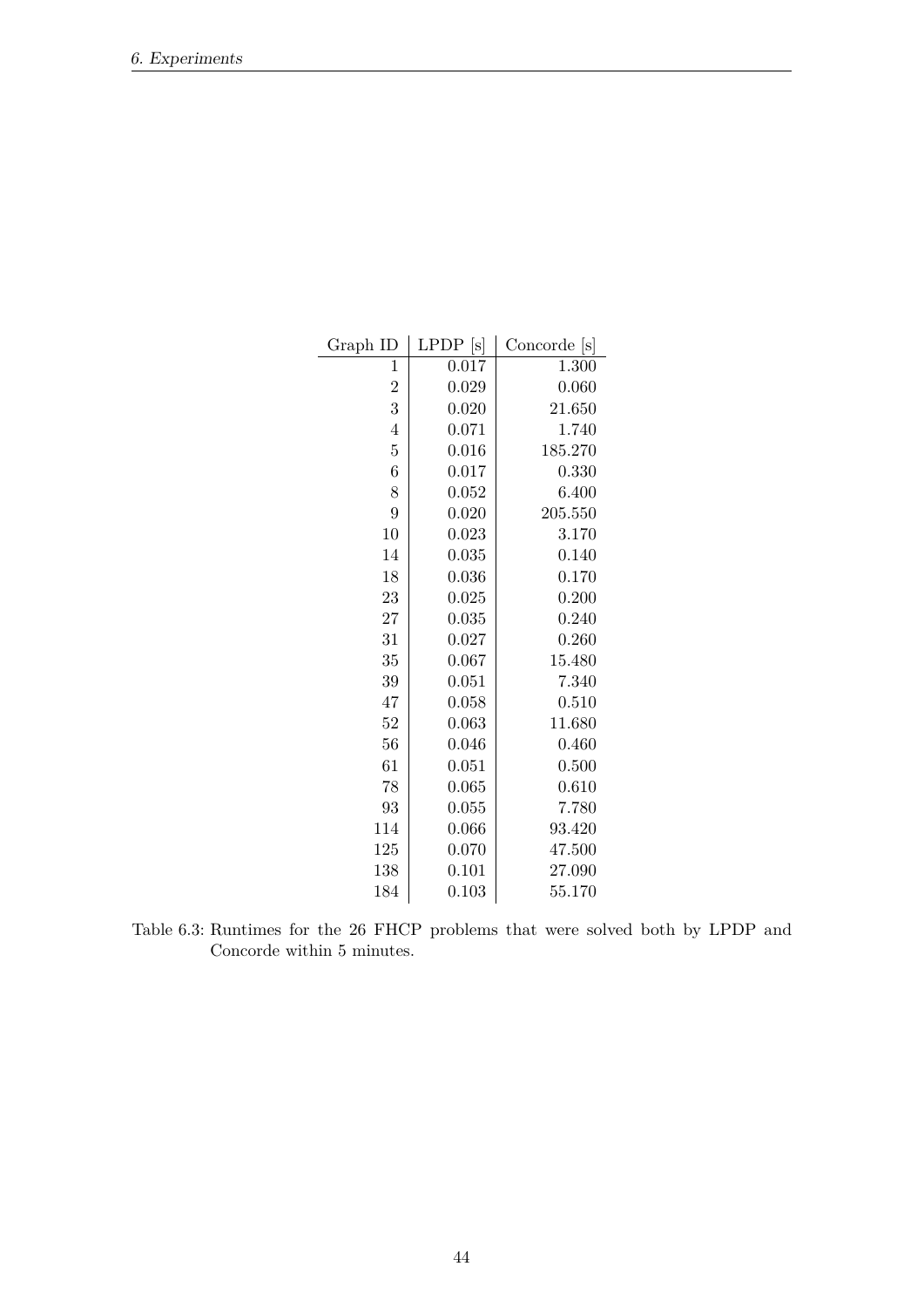## <span id="page-52-0"></span>**7. Conclusion**

This thesis presented an improved LPDP algorithm and how it can be parallelized. In the experiments our the sequential LPDP solver performed far better than previous implementations. Our parallel version of LPDP achieved reasonable speedups compared to the sequential solver. We executed the parallel solver with 2, 4, 8, 16, 32 and 64 threads. The initial doubling of the thread count nearly doubled the achieved speedup. As expected each doubling after that had a smaller effect on the speedup. This is the result of the synchronization that is needed between the threads. We also looked into the worst case performance of LPDP. Clique graphs represent this worst case of LPDP. Partitioning a clique still gives LPDP an advantage over the bruteforce approach. We also presented a formula that allows us to calculate LPDP's worst case space complexity. Additionally, we discovered possible applications of LPDP in solving the Hamiltonian cycle problem (HCP). LPDP could perform well for HCP instances that are considered difficult for common HCP approaches.

#### <span id="page-52-1"></span>**7.1 Future Work**

In our current implementation the majority of the synchronization happens through the concurrent hash tables that our solver uses. We could experiment with different concurrent hash table implementations in order to improve the speedups that can be achieved. In order to decide if a block is solved in parallel we currently simply count the number of boundary vertices. Finding a better way to estimate the difficulty of a block could also improve the solver's performance. We could assign a different number of threads based on the block's difficulty.

In section [4.2](#page-26-2) we already presented a way of ensuring that the search space of LPDP-Search is partitioned into a large enough number of search branches. Additionally, we may want to predict the possible solutions that a branch can find. For example: If two branches will find solutions for the same sets of *P*, they will also access the same hash table entries. We probably should not solve these two branches at the same time as this would require a lot of synchronization. In this manner we could schedule the execution of the search branches in a way that minimizes the necessary synchronization between the threads.

Something that was not mentioned in this thesis is that LPDP could be well suited for solving multiple LP queries on the same graph. For example: We first run the algorithm without any start- or target-vertex. Then we want to calculate the longest path between two vertices *s* and *t*. We already calculated the solutions for any block that does not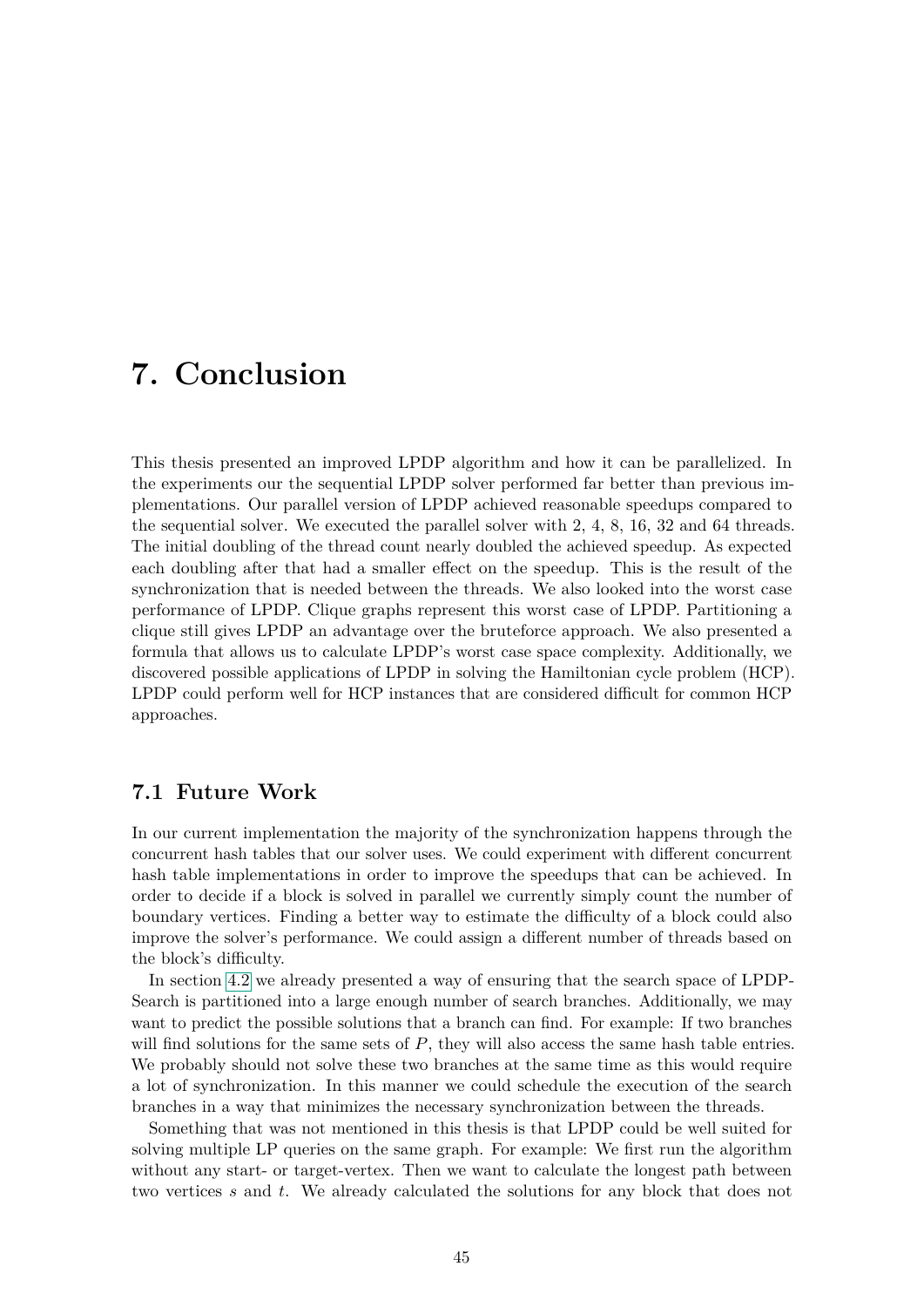contain *s* or *t*. If a block contains *s* or *t*, we only have to recalculate it if the vertices were not boundary vertices of the block already. Additionally, we probably can recalculate these blocks faster with the solutions that we already calculated. For multiple queries  $(s_1, t_1), (s_2, t_2), \ldots, (s_n, t_n)$  this could lead to a large speedup compared to rerunning LPDP for every query.

One could also implement a version of LPDP for distributed memory systems. We already explained an approach to doing this in the end of section [5.1.3.](#page-31-0)

Finally we could look into other problems that are related to the longest path problems. LPDP has already shown some potential for the Hamiltonian cycle problem. LPDP might find applications for related problems. Other than that determining the time complexity of LPDP is also important.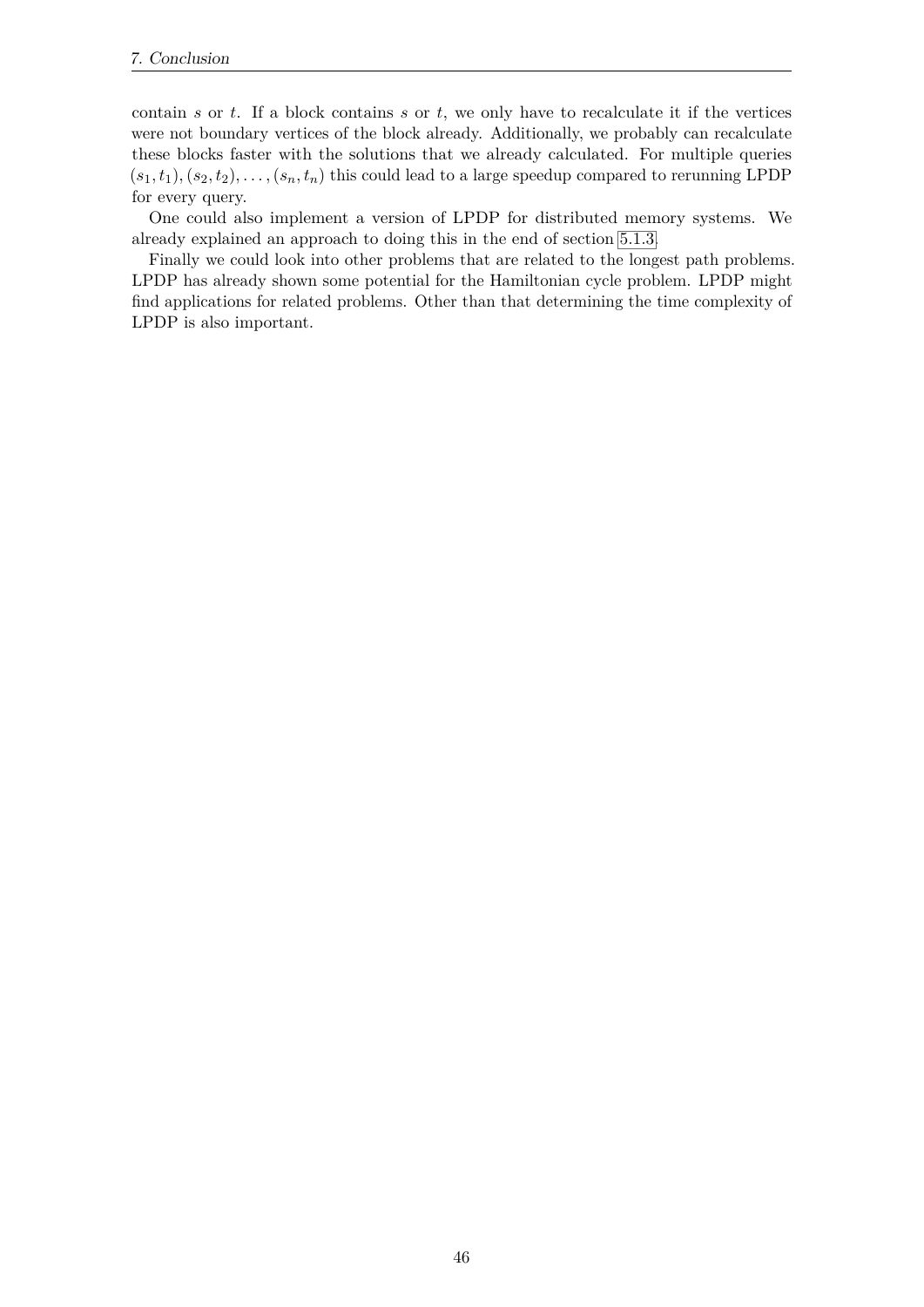## <span id="page-54-0"></span>**Bibliography**

- <span id="page-54-13"></span>[ABCC95] David Applegate, Robert Bixby, Vašek Chvátal, and William Cook. *Finding cuts in the TSP (A preliminary report)*, volume 95. Citeseer, 1995.
- <span id="page-54-14"></span>[BEF+14] Pouya Baniasadi, Vladimir Ejov, Jerzy A. Filar, Michael Haythorpe, and Serguei Rossomakhine. Deterministic "snakes and ladders" heuristic for the hamiltonian cycle problem. *Mathematical Programming Computation*, 6(1):55– 75, Mar 2014.
- <span id="page-54-10"></span>[Bow81] A. Bowyer. Computing dirichlet tessellations\*. *The Computer Journal*, 24(2):162–166, 1981.
- <span id="page-54-3"></span>[Bru95] Peter Brucker. *Scheduling Algorithms*. Springer-Verlag New York, Inc., Secaucus, NJ, USA, 1995.
- <span id="page-54-7"></span>[CHM51] S. Chowla, I. N. Herstein, and W. K. Moore. On recursions connected with symmetric groups i. *Canadian Journal of Mathematics*, 3:328–334, Feb 1951.
- <span id="page-54-4"></span>[Fie16] K. Fieger. Using Graph Partitioning to Accelerate Longest Path Search. Bachelor's Thesis, Karlsruhe Institute of Technology, 2016.
- <span id="page-54-1"></span>[GJ79] Michael R. Garey and David S. Johnson. *Computers and Intractability: A Guide to the Theory of NP-Completeness*. W. H. Freeman & Co., New York, NY, USA, 1979.
- <span id="page-54-12"></span>[Hay18] M. Haythorpe. Fhcp challenge set: The first set of structurally difficult instances of the hamiltonian cycle problem. *Bulletin of the ICA*, 83:98–107, 2018.
- <span id="page-54-8"></span>[HKWB11] Marijn Heule, Oliver Kullmann, Siert Wieringa, and Armin Biere. Cube and conquer: guiding cdcl sat solvers by lookaheads, 12 2011.
- <span id="page-54-5"></span>[Kau58] William H. Kautz. Unit-distance error-checking codes. *IRE Trans. Electronic Computers*, 7:179–180, 1958.
- <span id="page-54-6"></span>[Knu73] Donald E. Knuth. *The Art of Computer Programming, Volume 3: Sorting and Searching*. Addison Wesley Longman Publishing Co., Inc., 1973.
- <span id="page-54-15"></span>[LK73] S. Lin and B. W. Kernighan. An effective heuristic algorithm for the travelingsalesman problem. *Oper. Res.*, 21(2):498–516, April 1973.
- <span id="page-54-11"></span>[LoWA] University of Milano Laboratory of Web Algorithms. Datasets.
- <span id="page-54-9"></span>[Ope15] OpenMP Architecture Review Board. OpenMP application programming interface version 4.5, November 2015.
- <span id="page-54-2"></span>[OW06a] M. M. Ozdal and M. D. F. Wong. Algorithmic study of single-layer bus routing for high-speed boards. *IEEE Transactions on Computer-Aided Design of Integrated Circuits and Systems*, 25(3):490–503, March 2006.